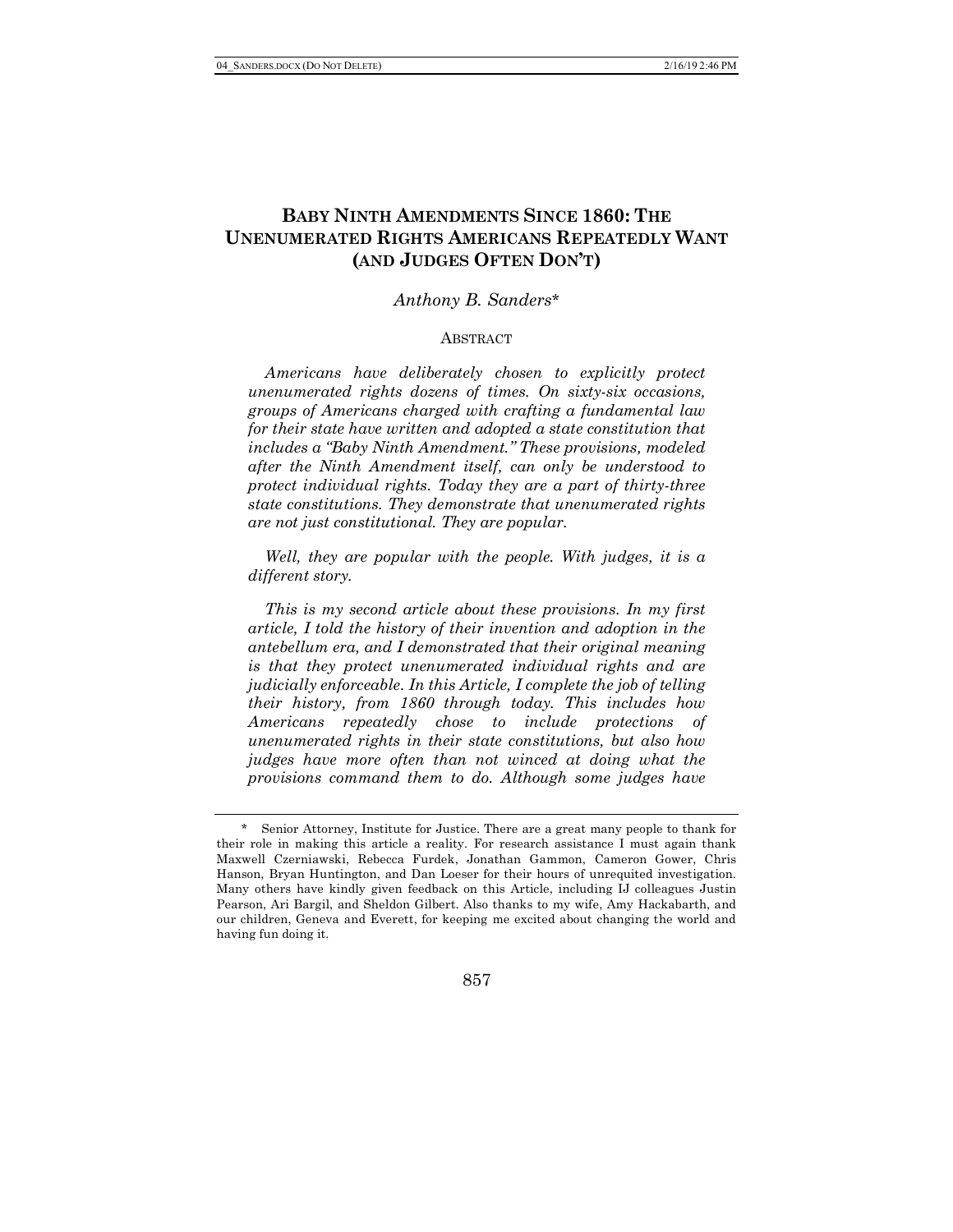*taken Baby Ninths seriously over the years, for the most part they have systematically ignored them, abdicating the commands of their citizenries to protect unenumerated rights. The Article concludes with some thoughts about why we have so many Baby Ninths and why courts have mostly ignored them. It calls upon state judges to do what their constitutions require them to do: protect unenumerated individual rights to the same degree as the rights explicitly set forth in their constitutions.*

# TABLE OF CONTENTS

| I. HOW THE BABY NINTHS CAME TO BE AND HOW THEY PROTECT          |
|-----------------------------------------------------------------|
|                                                                 |
|                                                                 |
| $B_{\cdot}$                                                     |
| II. THE ADOPTION OF BABY NINTH AMENDMENTS SINCE 1860  864       |
| $A_{\cdot}$                                                     |
| $B_{\cdot}$                                                     |
| C.                                                              |
| D.                                                              |
|                                                                 |
| A.                                                              |
| B.                                                              |
| Individual rights judicial interpretations of Baby<br>$1_{-}$   |
| $Ninths$                                                        |
|                                                                 |
| b. Early uses of Baby Ninths to protect property rights         |
|                                                                 |
| c. Non-economic liberties and criminal procedure 893            |
| Ť.                                                              |
|                                                                 |
|                                                                 |
| Collective rights interpretations of Baby Ninths 897<br>$2_{-}$ |
| IV. WHY DO WE HAVE SO MANY BABY NINTHS, AND WHY DON'T JUDGES    |
|                                                                 |
|                                                                 |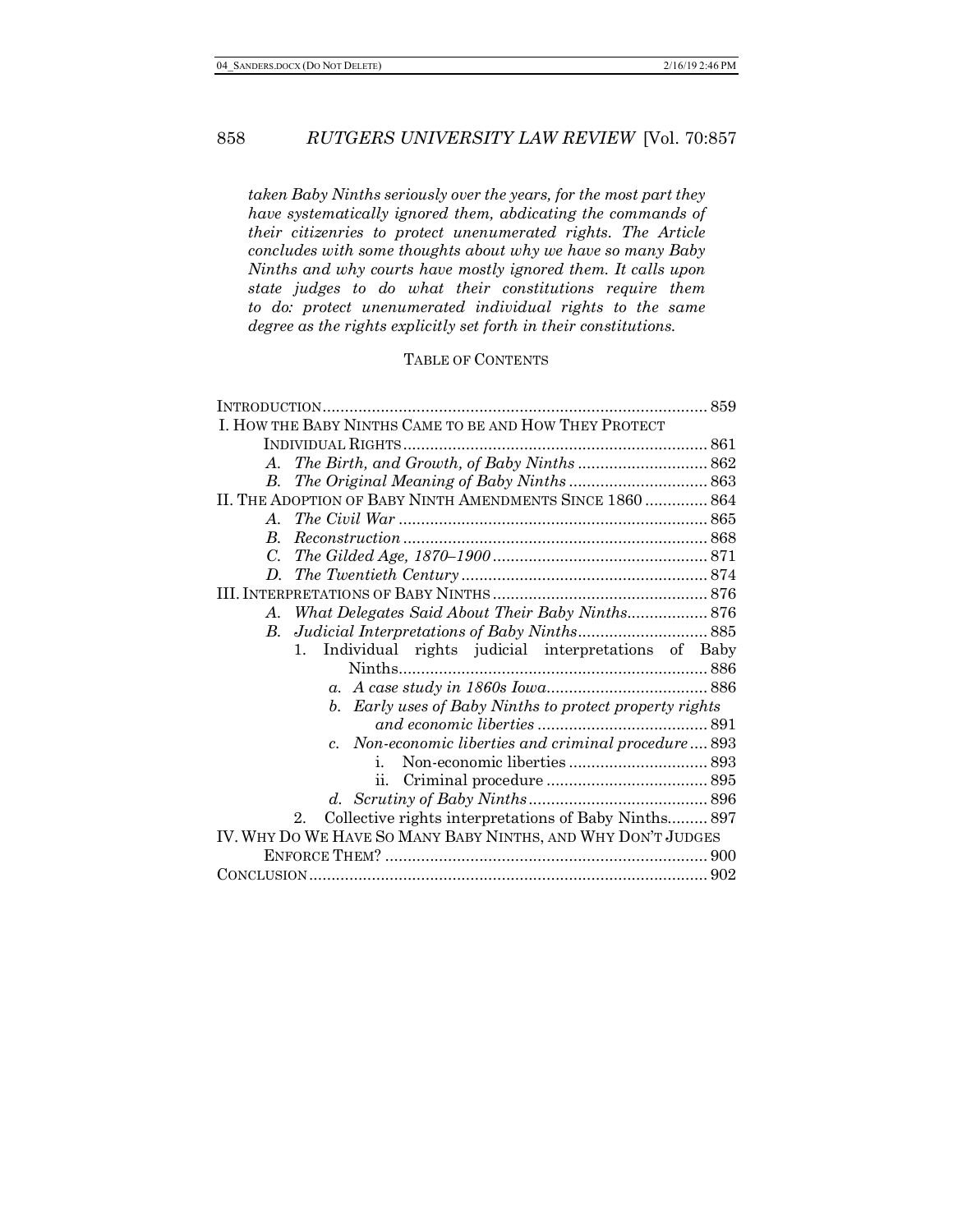#### **INTRODUCTION**

Americans have been explicitly protecting unenumerated rights in their constitutions for two hundred years. They have done it so often that unenumerated rights are almost as American as the First Amendment, separation of powers, baseball, and apple pie.

The most common way that Americans have sought to protect unenumerated rights is through enacting "Baby Ninth Amendments" in state constitutions. At the time the Civil War's first shots were fired, twelve states out of the thirty-four in the Union had these provisions in their constitutions.1 From 1861 to the present, another twenty-three states adopted a "Baby Ninth," while only two of those states later permanently removed one.2 Today, thirty-three states have a Baby Ninth Amendment in their constitutions.3 Altogether, during U.S. history, on sixty-six occasions a state's delegates have chosen to include a Baby Ninth in a new constitution that then became that state's fundamental  $law.<sup>4</sup>$ 

These constitutional provisions, modeled on the Ninth Amendment to the U.S. Constitution,<sup>5</sup> can only be understood to protect unenumerated individual rights, and to be judicially enforceable just like the other rights in each state's bill of rights.6 Their drafters, elected by their citizenries to frame the fundamental governing documents of their states, deliberately crafted Baby Ninths to protect unenumerated rights. They have deliberately done so time after time in state after state.

6. *See generally* Sanders, *supra* note 3, at 433–43 (detailing the argument and evidence for Baby Ninths only protecting individual rights and being judicially enforceable).

<sup>1.</sup> *See infra* notes 22–23 and accompanying text.

<sup>2.</sup> *See infra* Part II, note 118 and accompanying text.

<sup>3.</sup> Anthony B. Sanders, *Baby Ninth Amendments and Unenumerated Individual Rights in State Constitutions Before the Civil War*, 68 MERCER L. REV. 389, 392 (2017).

<sup>4.</sup> I reach this number by comparing the findings in this article and my previous article with the state constitutions enumerated in Albert L. Sturm's comprehensive chart in *The Development of American State Constitutions*, 12 PUBLIUS: J. FEDERALISM 57, 58 (1982), plus the two constitutions adopted since its publication: Georgia (1983) and Rhode Island (1986). I also note that a handful of these "delegates" were not at constitutional conventions, but instead either part of "commissions" that were used by a few states in the twentieth century, or an unelected committee in conjunction with a legislature, as happened in Nebraska (in a somewhat dubious fashion) in 1866. *Id.* at 84–86; ROBERT D. MIEWALD, PETER J. LONGO & ANTHONY B. SCHUTZ, THE NEBRASKA STATE CONSTITUTION: A REFERENCE GUIDE 8–12 (2d ed. 2011).

<sup>5.</sup> The Ninth Amendment states "[t]he enumeration in the Constitution, of certain rights, shall not be construed to deny or disparage others retained by the people." U.S. CONST. amend. IX.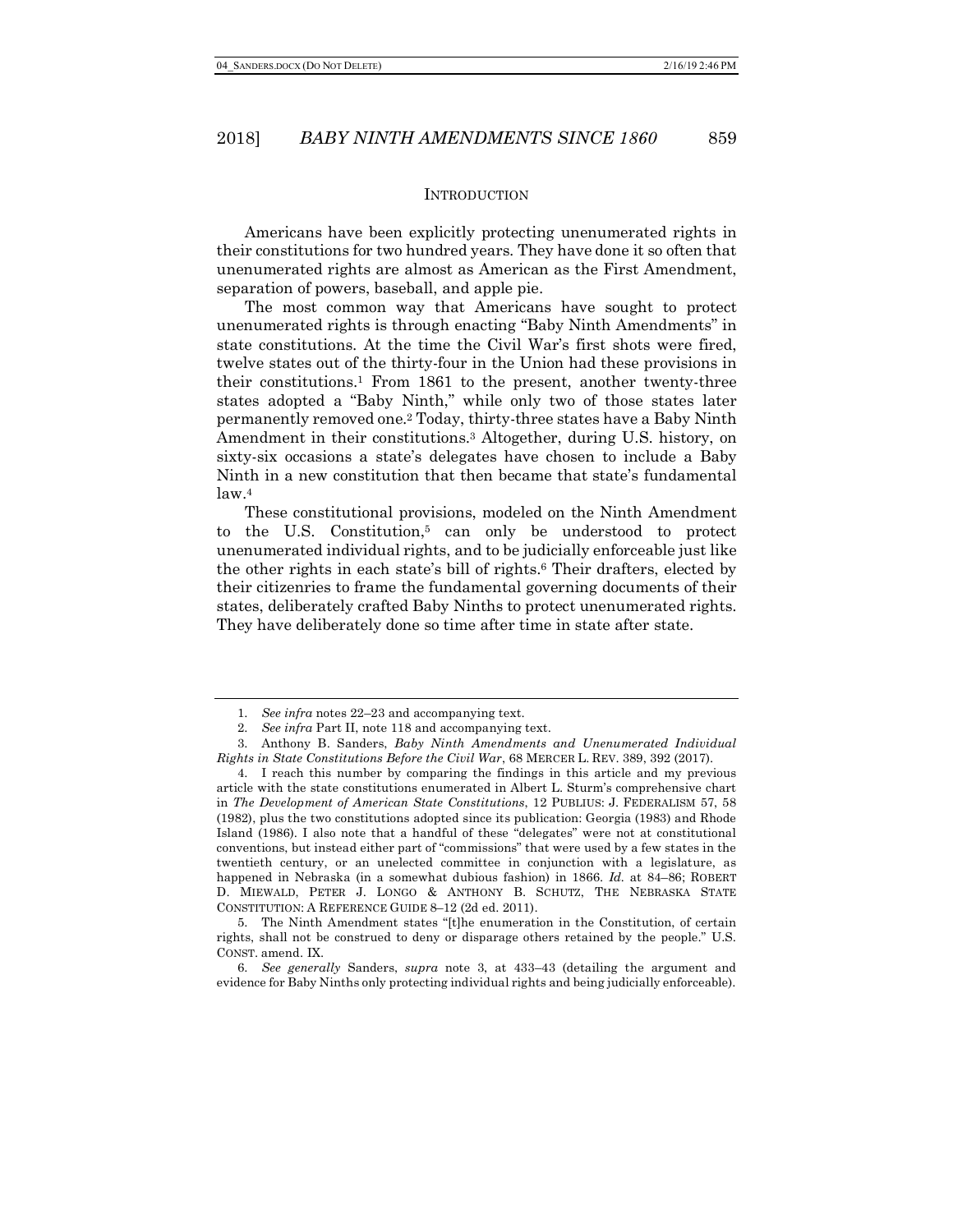And yet, we hear today that the protection of unenumerated rights is something courts should do very sparingly, if at all.7 One of the reasons frequently given is that because unenumerated rights are not "in" constitutions, their enforcement is not the "will of the people."8 But this criticism does not come to grips with the implications of Baby Ninths, or at best does not understand the history of Baby Ninths—how they have been repeatedly adopted, and re-adopted, in state constitutions from early in American history through the present era. Baby Ninths are assertions of power *by citizens* to give *judges* power to protect unenumerated rights from encroachments by the state and local governments. And yet, as we shall see, the biggest opponents of this delegation of power to judges have been judges themselves.

This Article is the second installment in the story of the Baby Ninths. In my first article, I told the story of Baby Ninths from their birth in Alabama and Maine in 1819 to the eve of the Civil War.<sup>9</sup> I now bring us through the war, Reconstruction, the Gilded Age, the various epochs of the Twentieth Century, and up to today, adding Baby Ninths in various states along the way. The Article begins in Part I with a brief review of what the earlier article found. It then moves on, in Part II, to the adoption of Baby Ninths since 1860. In Part III, it examines how both the framers of various Baby Ninths and the courts have interpreted them. Finally, in Part IV it examines the implications of citizens repeatedly adopting these provisions and why the courts have not been more enthusiastic in interpreting them.

The story of Baby Ninths since 1860 is every bit as interesting as the story of their birth decades prior. It is the story of Americans reaffirming, over and over again, their comfort with the concept of unenumerated rights. This runs counter to the story of unenumerated rights being a product of the *Lochner* court, errantly foisted on the public by a runaway judiciary, vanquished by the New Deal, and then brought back in a

<sup>7.</sup> See my discussion of the debate between various defenders and detractors of unenumerated rights in Sanders, *supra* note 3, at 390.

<sup>8.</sup> *See, e.g.*, Thomas B. McAffee, *The Constitution as Based on the Consent of the Governed—Or, Should We Have an Unwritten Constitution?*, 80 OR. L. REV. 1245, 1288 (2001) ("A decision to render unenumerated rights enforceable at the highest level of generality is a decision to be ruled by judges."); Sol Wachtler, *Judging the Ninth Amendment*, 59 FORDHAM L. REV. 597, 616 (1991) ("When rights are not referenced to specific constitutional guarantees and articulation of those rights entails choices that are essentially political in nature, I question whether the judiciary should become directly involved.").

<sup>9.</sup> *See generally* Sanders, *supra* note 3, at 393–94.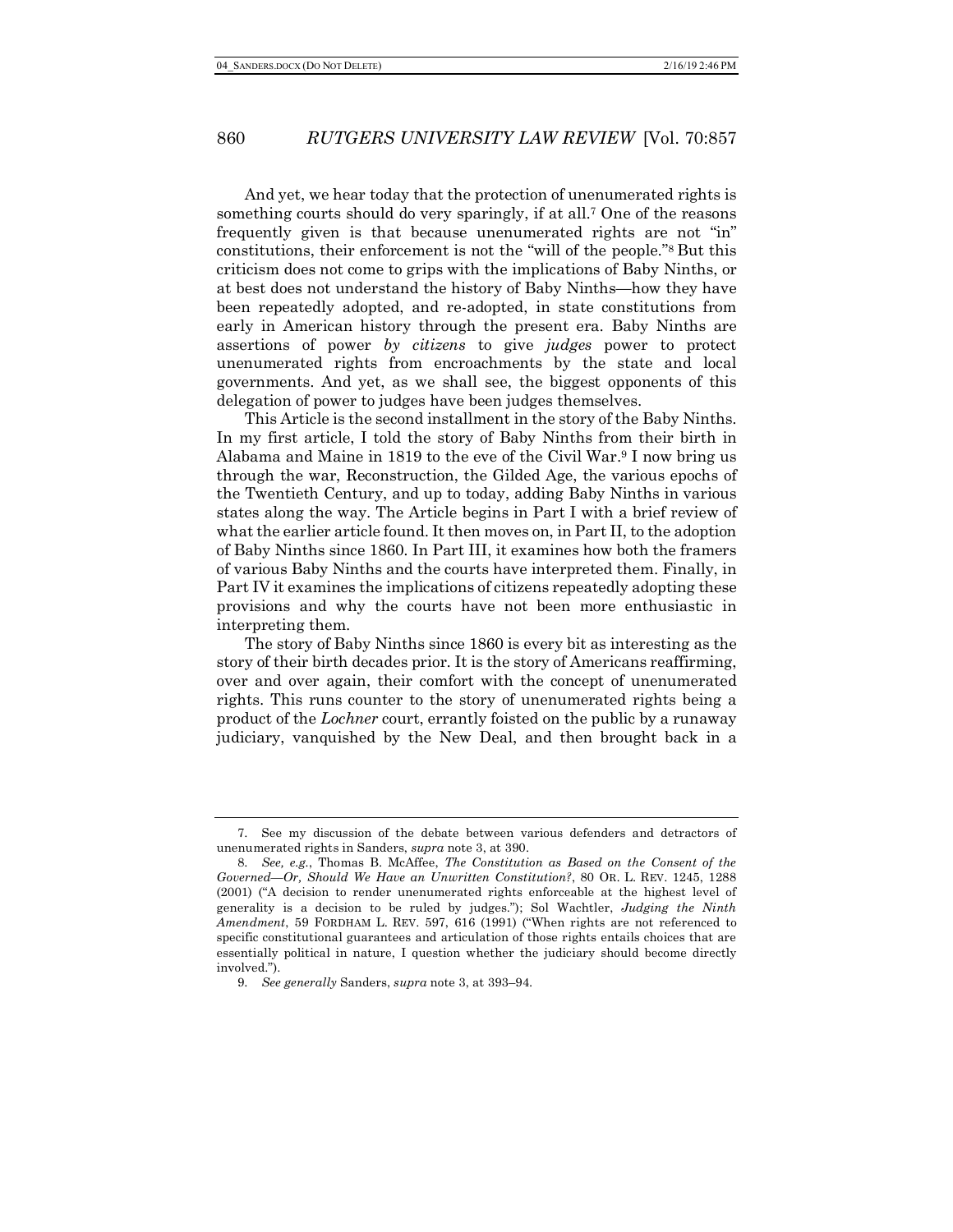different, truncated form by *Griswold* and *Roe*.10 No, unenumerated rights are something that American constitutional drafters have been comfortable with across our history. While federal judges bickered about whether the Fourteenth Amendment protects unenumerated rights,<sup>11</sup> state constitutional drafters repeatedly protected such rights in black and white language. So much so that they eventually wound up in two-thirds of our state constitutions.

In short, unenumerated rights *are* as American as apple pie. The drafters of our constitutions wanted them protected. The original meaning of Baby Ninths is that they are protected. But, while state judiciaries have occasionally used them to protect our rights, all too often state judges have ignored unenumerated rights and kept their chief protectors—the Baby Ninths—lying dormant. It is my hope that telling this story will help move this history in a different direction to fulfill the promise of these completely normal constitutional clauses.

# I. HOW THE BABY NINTHS CAME TO BE AND HOW THEY PROTECT INDIVIDUAL RIGHTS

My previous article had two projects: tell the history of the adoption and interpretation of Baby Ninth Amendments from the drafting of the Ninth Amendment itself through the outbreak of the Civil War and explore the original meaning of these provisions. This Article completes the job of the first project, bringing the history of the Baby Ninths up to the present. It does not address the second project—the original meaning of the Baby Ninths—to the same degree as the prior article because, as can be seen from the sources in Part III, the original meaning of Baby Ninths adopted after the Civil War is largely the same as that of Baby Ninths adopted before it.12 Even though I stand by my prior work on Baby

<sup>10.</sup> For a brief version of this standard, and repeatedly told, story see Justice Stevens's description of the *Lochner* court and the subsequent halting protection of fundamental rights. McDonald v. City of Chicago, 561 U.S. 742, 878–83 (2010) (Stevens, J., dissenting).

<sup>11.</sup> To fully enumerate this bickering would require a very long footnote, indeed. To include just a handful of examples, see Washington v. Glucksberg, 521 U.S. 702, 720–21 (1997) (affirming that some unenumerated rights are protected by Due Process Clause of Fourteenth Amendment if they are "deeply rooted" in the nation's history) (quoting Moore v. East Cleveland, 431 U.S. 494, 503 (1977) (plurality opinion)); United States v. Carolene Prods. Co., 304 U.S. 144, 152 n.4 (1938) (sharply limiting protection of unenumerated rights in a case involving the Fifth Amendment's Due Process Clause); Lochner v. New York, 198 U.S.  $45, 57-58$  (1905) (holding the right to contract is protected by due process); Slaughter-House Cases, 83 U.S. 36, 80–81 (1872) (holding the Privileges or Immunities Clause of the Fourteenth Amendment does not protect the right to earn a living).

<sup>12.</sup> Instead, in this Article I ask why state judges have not interpreted Baby Ninths according to their original meaning. *See infra* Part IV.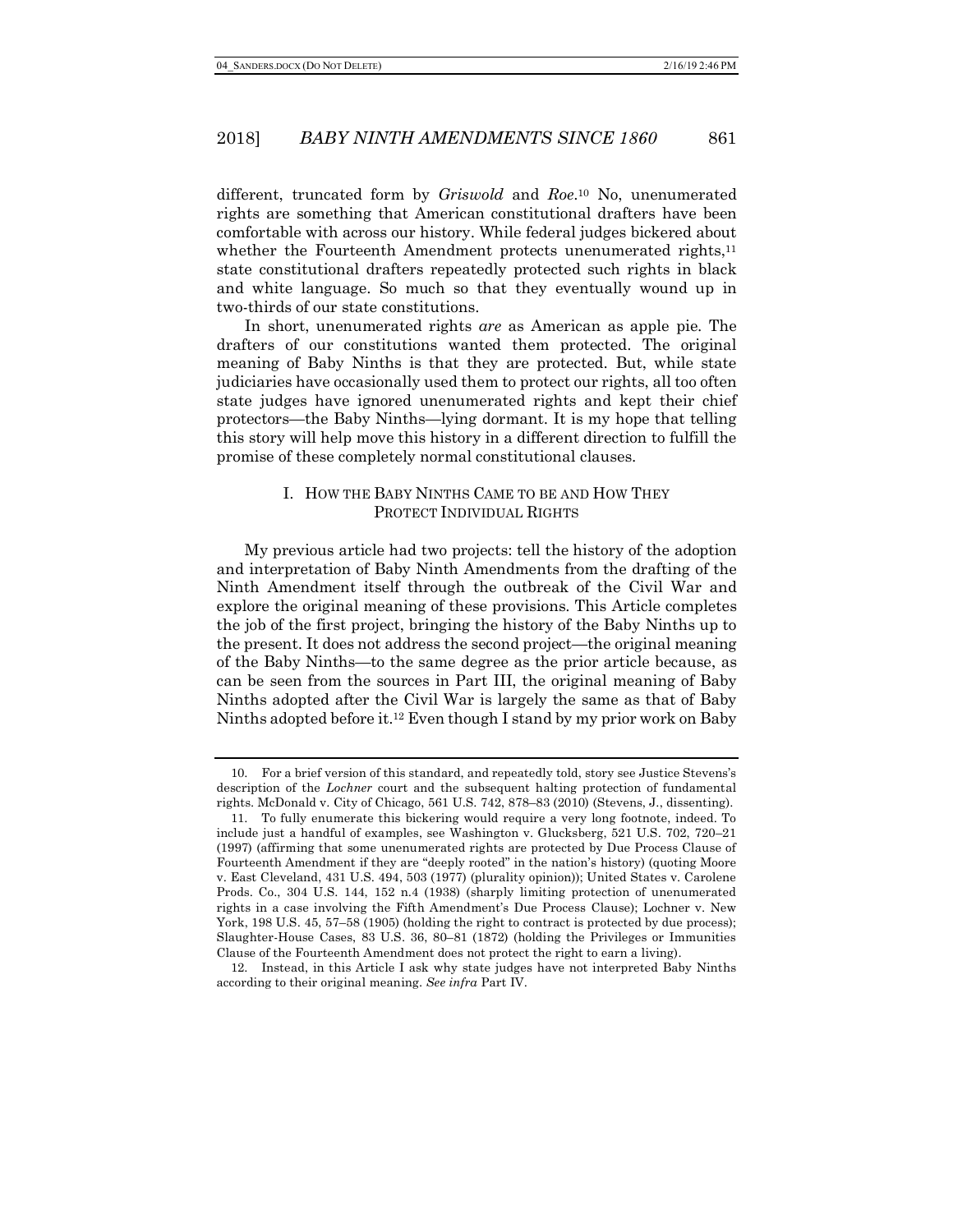Ninths' original meaning, I address the subject where it makes sense in what follows.

But, before moving on to the post-1860 history of Baby Ninths, I give a brief summary of my findings for each project from the prior article.

#### *A. The Birth, and Growth, of Baby Ninths*

The Ninth Amendment itself came to be in 1789 in the crafting of what we now know as the Bill of Rights.<sup>13</sup> But it was not for thirty years that a similar provision was included in a state constitution.14 State constitutions predated the U.S. Constitution itself, and new state constitutions were frequently adopted in the Republic's early years—either through a new state being admitted to the Union or by a state concluding its existing constitution was inadequate and convening a constitutional convention to draft a new one.15 Several new state constitutions were adopted in the 1790s, 1800s, and early 1810s, but none contained anything modeled after the Ninth Amendment itself.16 Some, however, did include provisions that appear to have been modeled after the Tenth Amendment, which I have christened "Baby Tenths."17 These Baby Tenths were later often paired with Baby Ninths and still reside in a number of state constitutions today.18

Then, in July 1819 the constitutional convention in the then-Territory of Alabama inserted a provision in its draft constitution that looked very much like a combination of a Baby Tenth and the Ninth

<sup>13.</sup> Sanders, *supra* note 3, at 397–98 (recounting the drafting and adoption of the Ninth Amendment).

<sup>14.</sup> *See id.* at 403–08 (detailing Alabama and Maine's adoption of Baby Ninths in 1819).

<sup>15.</sup> *See id.* at 402, 409–10 (providing an outline of state constitutional adoption in the years after the U.S. Constitution's adoption).

<sup>16.</sup> *See id.* at 400, 402–03, 409.

<sup>17.</sup> *Id.* at 400–03. The first was Pennsylvania's, which read: "To guard against transgressions of the high powers which we have delegated, we declare, that everything in this article is excepted out of the general powers of government, and shall forever remain inviolate." 5 THE FEDERAL AND STATE CONSTITUTIONS, COLONIAL CHARTERS, AND OTHER ORGANIC LAWS OF THE STATES, TERRITORIES, AND COLONIES NOW OR HERETOFORE FORMING THE UNITED STATES OF AMERICA 3101 (Francis Newton Thorpe ed., 1909) [hereinafter FEDERAL AND STATE CONSTITUTIONS with the respective preceding volume number] (quoting PA. CONST. of 1790, art. IX, § 26).

<sup>18.</sup> *See, e.g.*, PA. CONST. art. I, § 25; TENN. CONST. art. XI, § 16.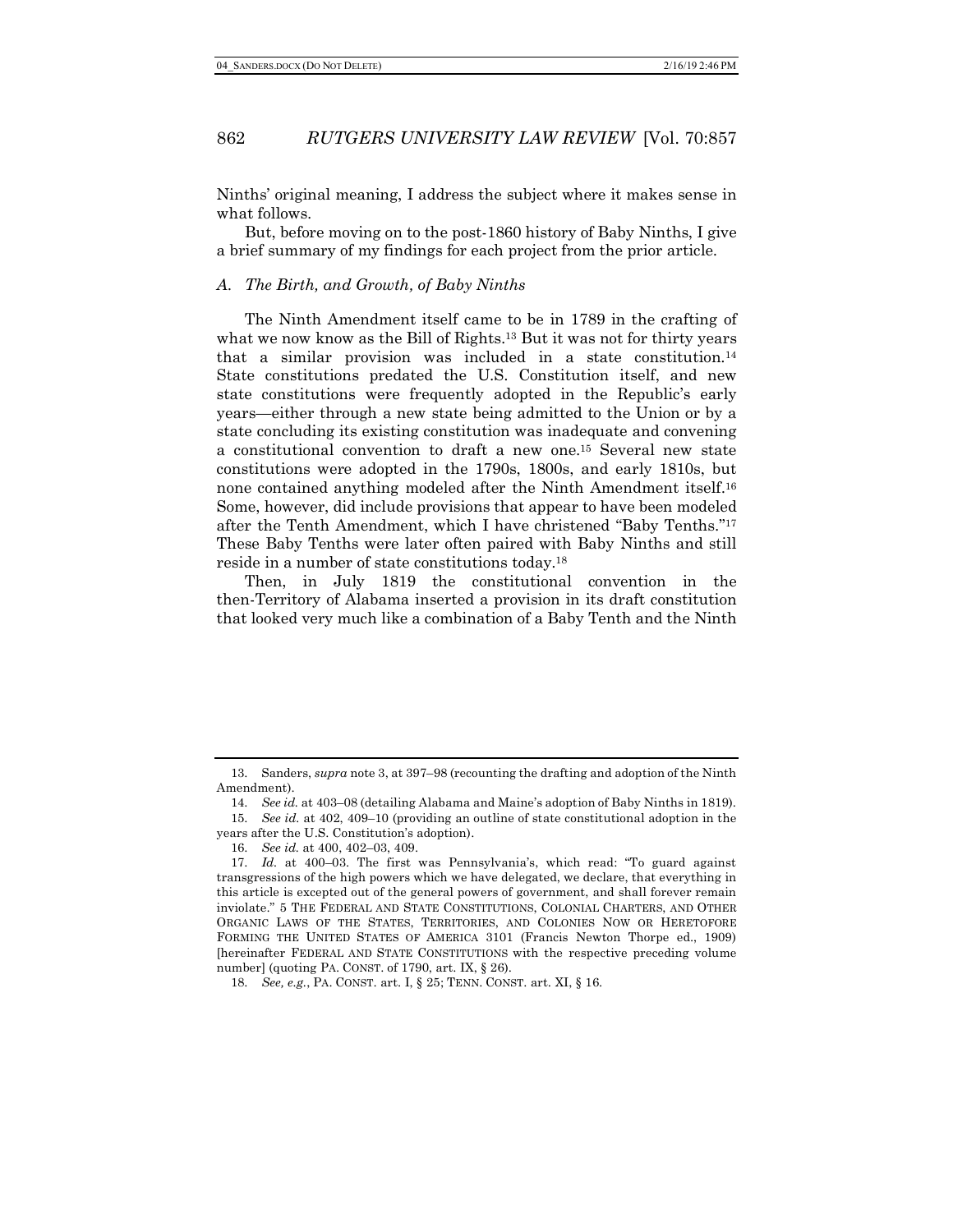Amendment itself.19 Just three months later the same thing happened in the then-District of Maine—the portion of Massachusetts that had decided to break with its southern brothers and form its own state.20 Both of these new states were then admitted to the Union with constitutions containing Baby Ninths.21

After a number of states, for whatever reason, did not follow suit in putting versions of the Ninth Amendment in their own constitutions, a few more states did, and soon it became more common than not to include a Baby Ninth. Arkansas (1836), Rhode Island (1843), New Jersey (1844), Iowa (1846), California (1849), Maryland (1851), Ohio (1851), Minnesota (1857), Oregon (1857), and Kansas (1861) all placed Baby Ninths in their first or re-drafted foundational documents.22 As the Civil War brewed in early 1861, a full twelve states had Baby Ninths.23

# *B. The Original Meaning of Baby Ninths*

A Baby Ninth had to have meant something when it was adopted. Whatever this is, it is the provision's "original meaning."<sup>24</sup> That is, the meaning it would have been understood to have by the public at the time it was adopted. For jurists and scholars who believe courts should interpret constitutional text according to its original meaning, this is a very important question. And, given that Baby Ninths are modeled after the Ninth Amendment, one might think it is natural to turn to its meaning in helping to answer that question.

<sup>19.</sup> Sanders, *supra* note 3, at 404–05 (quoting the language of Alabama's combined Baby Ninth/Baby Tenth: "This enumeration of certain rights shall not be construed to deny or disparage others retained by the people; and, to guard against any encroachments on the rights herein retained, or any transgression of any of the high powers herein delegated, we declare, that every thing in this article is excepted out of the general powers of government, and shall forever remain inviolate; and that all laws contrary thereto, or to the following provisions, shall be void.").

<sup>20.</sup> *Id.* at 406–08.

<sup>21.</sup> Sanders, *supra* note 3, at 406, 408.

<sup>22.</sup> *Id.* at 410–17 (explaining the history of the first twelve states' adoption of Baby Ninths in their state constitutions).

<sup>23.</sup> In my last article, I incorrectly stated that only "eleven" states had Baby Ninths "on the eve of the Civil War." *Id.* at 433. This miscount was due to Kansas only being admitted into the Union on January 29, 1861, after the start of the year, but before the Civil War broke out at Fort Sumter on April 12, 1861. *See* FRANCIS H. HELLER, THE KANSAS STATE CONSTITUTION 13 (2011) (discussing the admission of Kansas); JEFFREY ROGERS HUMMEL, EMANCIPATING SLAVES, ENSLAVING FREE MEN: A HISTORY OF THE AMERICAN CIVIL WAR 2–3 (1996) (describing the attack on Fort Sumter).

<sup>24.</sup> As in the prior article, I do not intend to dive into the debate on the merits of originalism or its various flavors. I restate that I am an "original public meaning originalist" who believes we should interpret constitutional text according to the original public meaning it had when adopted. *See* Sanders, *supra* note 3, at 393 n.19.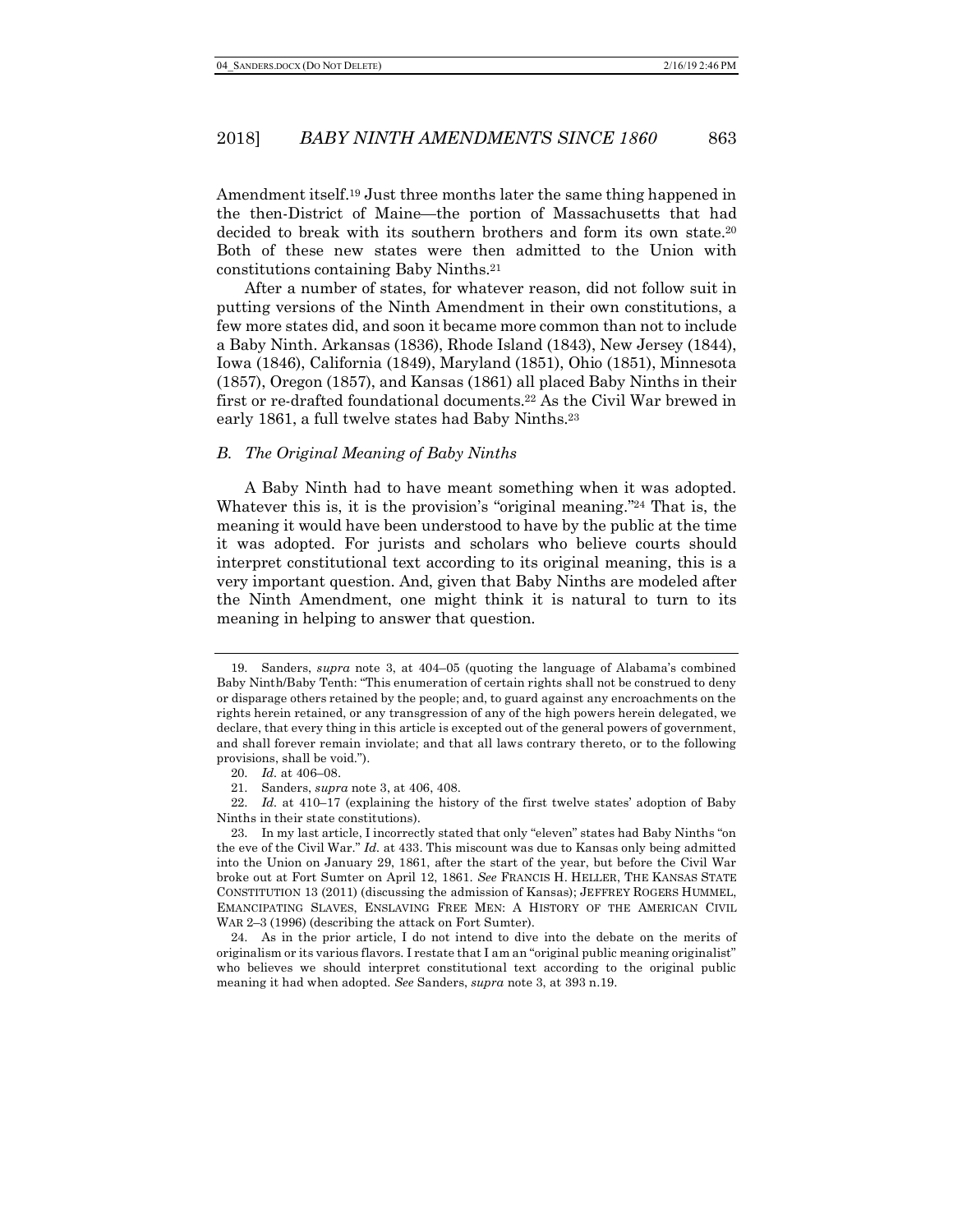There is a vigorous debate on the original meaning of the Ninth Amendment. I summarized the various perspectives in the debate in my prior article.25 My article stated that these perspectives roughly fall into five models: states law rights, residual rights, individual rights, collective rights, and federalism.26

Whatever the tenets of these models vis-à-vis the Ninth Amendment itself, I explained that only the individual rights model makes sense in the context of Baby Ninth Amendments.27 The others simply do not apply, and attempts to fit them into the state constitutional paradigm fall apart upon inspection. As we shall see below, that has not stopped some courts from imparting at least one of these paradigms—the collective rights model—on a few Baby Ninths, but those opinions, for the most part, themselves fall apart upon examination.28

Thus, in my previous article I left the reader with this conclusion: Baby Ninth Amendments protect individual rights and those rights are judicially enforceable.29

We now proceed with what happened to Baby Ninths after Confederates fired shots on Fort Sumter.

#### II. THE ADOPTION OF BABY NINTH AMENDMENTS SINCE 1860

In this Part, I briefly tell the story of which states adopted Baby Ninths since the beginning of the Civil War and when. I split it not into equal units of time, but different constitutional periods when different concerns animated the various constitutional conventions. Nevertheless,

<sup>25.</sup> *Id.* at 398–400.

<sup>26.</sup> *Id.* After my former article was published, I realized I inexcusably did not include a sixth originalist interpretation of the Ninth Amendment, that of Professor Michael McConnell. Michael W. McConnell, *Natural Rights and the Ninth Amendment: How Does Lockean Legal Theory Assist in Interpretation?*, 5 N.Y.U. J.L. & LIBERTY 1 (2010). In a nutshell, McConnell argues that the Ninth Amendment does not turn unenumerated rights into *constitutional* rights, but instead reinforces a preexisting rule of statutory interpretation to construe statutes to not violate Lockean "retained" rights unless the interpretation is unambiguous. *Id.* at 20. I do not have the space here to give McConnell's view the justice it deserves, but I generally am in agreement with the critique of Professor Gordon. Mitchell Gordon, *Getting to the Bottom of the Ninth: Continuity, Discontinuity, and the Rights Retained by the People*, 50 Ind. L. Rev. 421, 464–68 (2017). More specifically, even if McConnell's analysis is correct for the Ninth Amendment itself, there is no evidence that such an understanding from 1791 carried over for the interpretation of any Baby Ninths adopted many decades after their mother.

<sup>27.</sup> Sanders, *supra* note 3, at 436–39.

<sup>28.</sup> *See infra* notes 244–54 and accompanying text. At most, these opinions demonstrate that in addition to protecting individual rights, Baby Ninths may protect a right to local self-government in the context of local governments vis-à-vis state governments.

<sup>29.</sup> Sanders, *supra* note 3, at 443.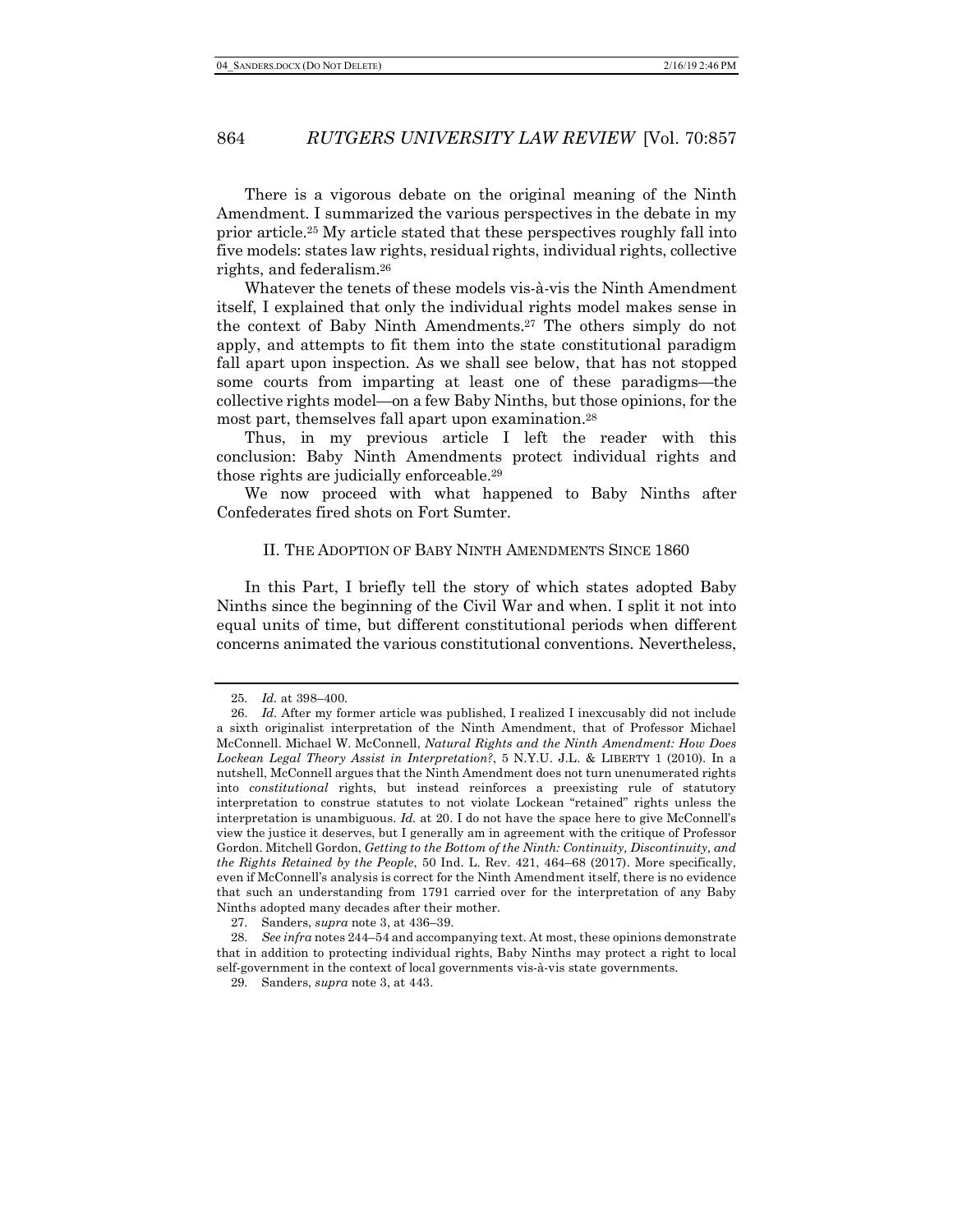one constant among them is that whatever else was buzzing around the nation at that moment, constitutional drafters kept protecting unenumerated rights. The further forward in time we go, the more Baby Ninth Amendments there are. By the end, when Illinois adopted a Baby Ninth in 1970, thirty states out of fifty had Baby Ninths in their constitutions. At 66 percent, that is the highest percentage in U.S. history.<sup>30</sup>

# *A. The Civil War*

Quite a number of state constitutions were adopted in 1861. The drafters of these constitutions had a lot of things on their minds, and Baby Ninth Amendments were fairly far down that list.

What was on their minds, of course, was secession and the protection of the institution of slavery. Of the eleven states that seceded from the Union in 1861, seven adopted new constitutions in that year.31 For the most part, those that already had Baby Ninths kept them, and those that lacked a provision did not add one. The exception was Georgia, which adopted the following language as article I, section 27 of its new constitution: "The enumeration of rights herein contained shall not be construed to deny to the people any inherent rights which they have hitherto enjoyed."32

Georgia's language was unique, as the reference to "inherent rights which they have hitherto enjoyed" is not found in any prior Baby Ninths.33 In contrast to other Baby Ninths, on its face it only applies to rights that existed prior to the constitution's adoption, and only rights which are "inherent." Unfortunately, as is all-too-often the case, there is no record of any debate about it from the convention.34

<sup>30.</sup> *See infra* notes 124–37 and accompanying text.

<sup>31.</sup> *See infra* notes 32, 35–40.

<sup>32.</sup> GA. CONST. of 1861, art. I, § 27, http://vault.georgiaarchives.org/cdm/ref/collection/ adhoc/id/374.

<sup>33.</sup> *See* Sanders, *supra* note 3, at 403–17.

<sup>34.</sup> *See generally* JOURNAL OF THE PUBLIC AND SECRET PROCEEDINGS OF THE CONVENTION OF THE PEOPLE OF GEORGIA 287 (1861), https://archive.org/details/ journalofpublics00geor (indicating final version of Baby Ninth but including no remarks from delegates on the provision in the Journal). *See also* Sanders, *supra* note 3, at 417–18 (discussing the general scarcity of legislative materials surrounding the adoption of Baby Ninths and other constitutional provisions).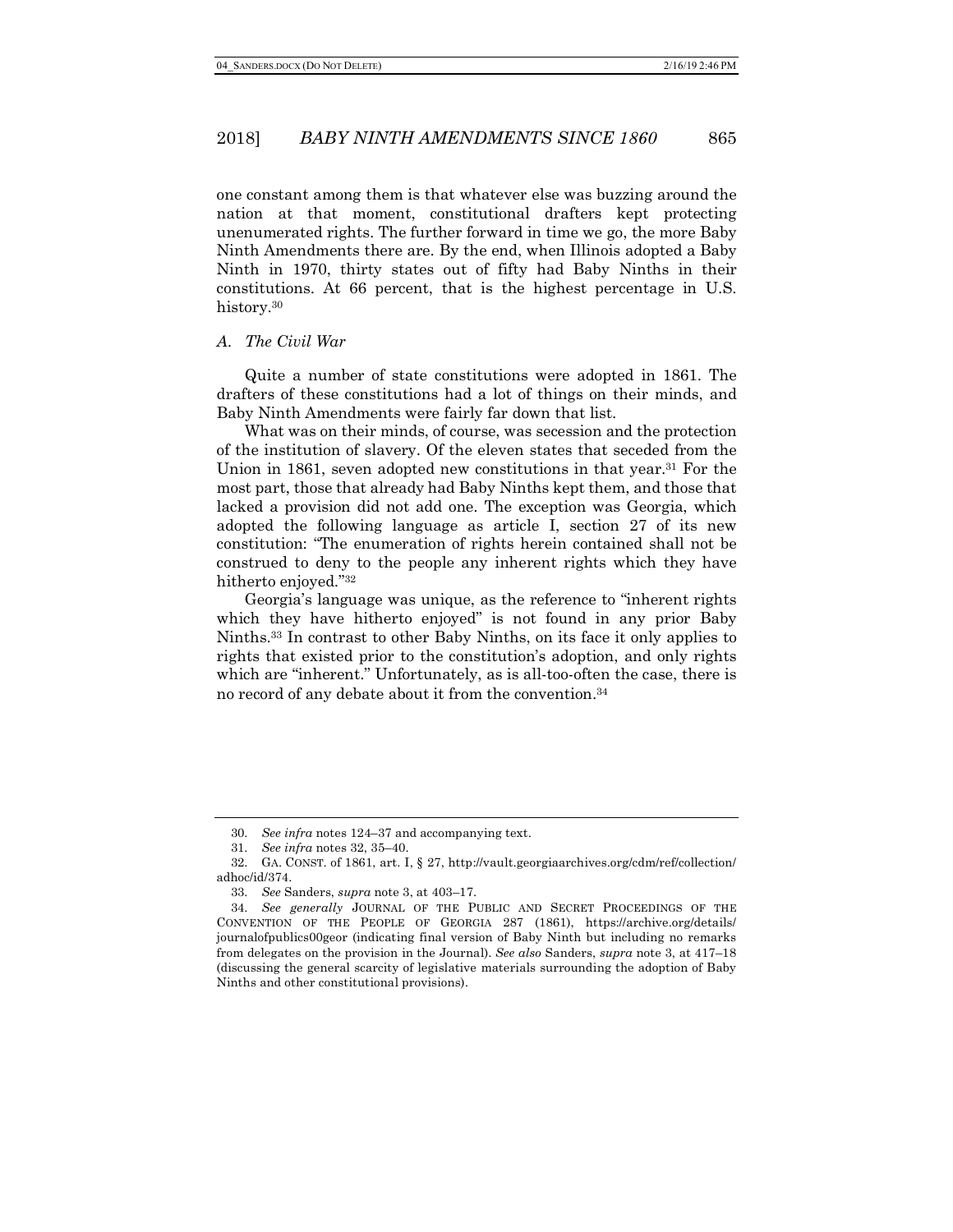As for the other seceding states, Alabama<sup>35</sup> and Arkansas<sup>36</sup> kept their Baby Ninths while Florida,<sup>37</sup> Louisiana,<sup>38</sup> South Carolina,<sup>39</sup> and Texas<sup>40</sup> did not adopt new ones.41 There is no record of any discussion in the Alabama and Arkansas conventions of their readopted provisions.42

During the remainder of the war and in its immediate aftermath, a handful of non-Confederate states adopted new constitutions. As Confederate states were occupied by Union forces, some of those states held new constitutional conventions to reject their Confederate constitutions and recognize the supremacy of the Union and the abolishment of slavery.43 In these various conventions, a few Baby Ninths appeared.

West Virginia, Maryland, and Nevada all adopted new constitutions during the war. The Virginia counties that rejected secession and formed

<sup>35.</sup> ALA. CONST. of 1861, art. I, § 30, http://www.archives.state.al.us/timeline/1861/ alcon4.html. Alabama's combined Baby Ninth/Baby Tenth at the time read: "This enumeration of certain rights shall not be construed to deny or disparage others retained by the people; and to guard against any encroachments on the rights herein retained, or any transgression of any of the high powers herein delegated, we declare, that every thing in this article is excepted out of the general powers of government, and shall forever remain inviolate; and that all laws contrary thereto, or to the following provisions, shall be void." *Id.* This was unchanged from Alabama's former constitution. ALA. CONST. of 1819, art. I, § 30, *in* 1 FEDERAL AND STATE CONSTITUTIONS, *supra* note 17, at 98.

<sup>36.</sup> ARK. CONST. of 1861, art. II, § 24, http://ahc.digital-ar.org/cdm/ref/collection/ p16790coll1/id/18. Arkansas's combined Baby Ninth/Baby Tenth at the time read: "This enumeration of rights shall not be construed to deny or disparage others retained by the people; and to guard against any encroachments on the rights herein retained, or any transgression of any of the higher powers herein delegated, we declare that everything in this article is excepted out of the general powers of the government, and shall forever remain inviolate, and that all laws contrary thereto, or to the other provisions herein contained shall be void." *Id.* This language was virtually unchanged from Arkansas's former constitution. ARK. CONST. of 1836, art. II, § 24, *in* 1 FEDERAL AND STATE CONSTITUTIONS, *supra* note 17, at 270–71.

<sup>37.</sup> FLA. CONST. of 1861, http://fall.fsulawrc.com/crc/conhist/1861con.html.

<sup>38.</sup> OFFICIAL JOURNAL OF THE PROCEEDINGS OF THE CONVENTION OF THE STATE OF LOUISIANA 295–330 (1861) (introducing the Louisiana Constitution as amended by State Convention of 1861).

<sup>39.</sup> S.C. CONST. of 1861, http://www.carolana.com/SC/Documents/SC\_Constitution\_ 1861.pdf.

<sup>40.</sup> TEX. CONST. of 1861, https://tarltonapps.law.utexas.edu/constitutions/texas1861/ a1.

<sup>41.</sup> Florida and Texas also kept their Baby Tenths. *See* FLA. CONST. of 1861, art. I, § 27; TEX. CONST. of 1861, art. I, § 21.

<sup>42.</sup> *See generally* JOURNAL OF THE CONVENTION OF THE PEOPLE OF THE STATE OF ALABAMA (1861); JOURNAL OF BOTH SESSIONS OF THE CONVENTION OF THE STATE OF ARKANSAS (1861).

<sup>43.</sup> *See, e.g.*, ARK. CONST. of 1864, art. V (abolishing slavery in Arkansas), *in* 1 FEDERAL AND STATE CONSTITUTIONS, *supra* note 17, at 295–96.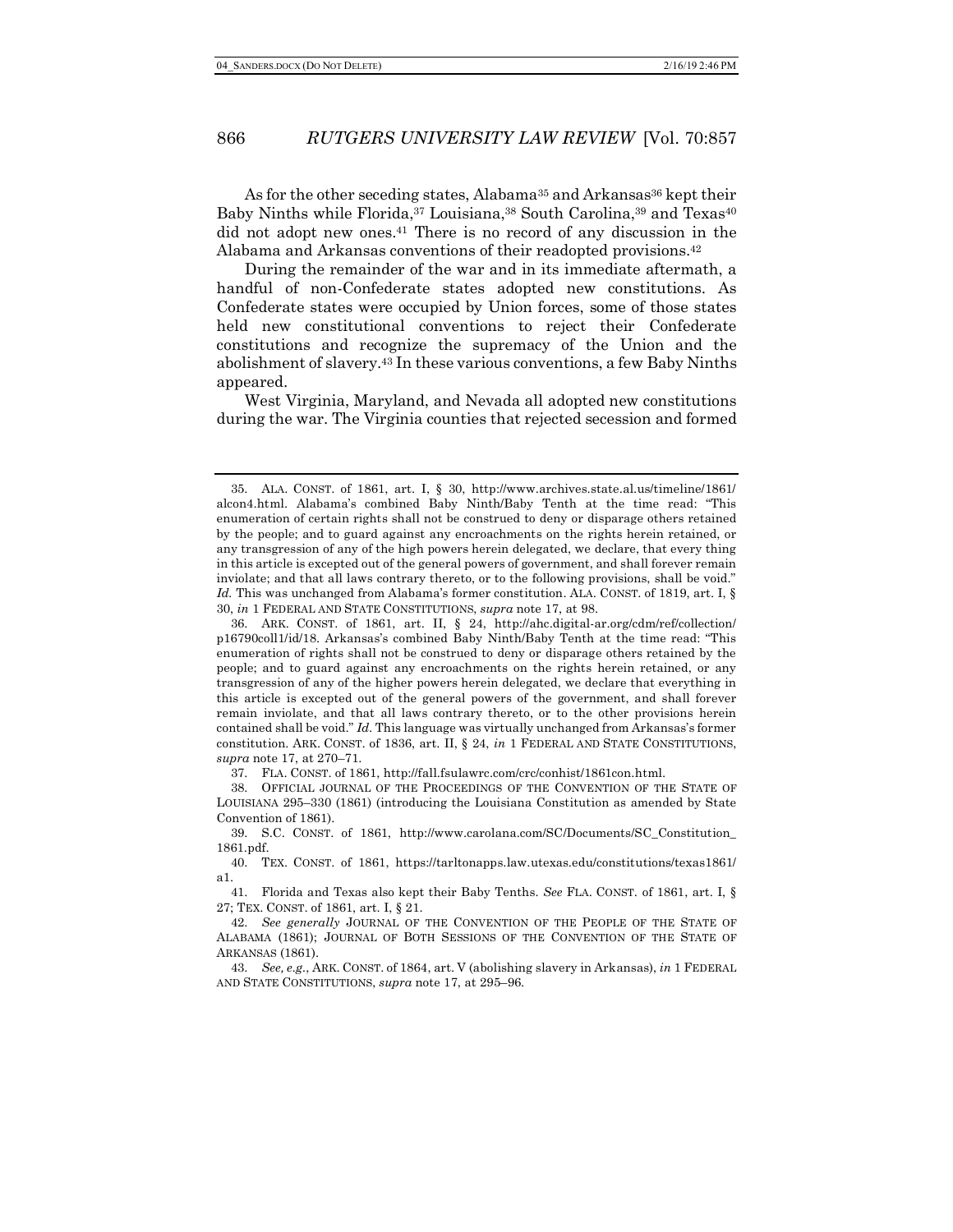the new state of West Virginia did not adopt a Baby Ninth,<sup>44</sup> but neighboring Maryland kept its Baby Ninth.45 Out west, the new state of Nevada held two constitutional conventions: one in 1863 and then another in 1864 after the territory's voters rejected the first constitution.46 The Silver State included a Baby Ninth in each: "This enumeration of rights shall not be construed to impair or deny others retained by the people."47 Missouri held a convention in early 1865, drafting what would be adopted as a new constitution, but did not include a Baby Ninth.48

Meanwhile, in 1864 both Arkansas and Louisiana adopted new constitutions. Arkansas once again kept its combined Baby Ninth/Baby Tenth without change, <sup>49</sup> and Louisiana once again did not include a Baby Ninth.<sup>50</sup> Once the war drew to a close in 1865 more formerly rebellious states held conventions. Alabama kept its combined Baby Ninth/Baby

<sup>44.</sup> W. VA. CONST. of 1863, *in* 7 FEDERAL AND STATE CONSTITUTIONS, *supra* note 17, at 4013–33.

<sup>45.</sup> MD. CONST. of 1864, Declaration of Rights, art. 44 ("This enumeration of rights shall not be construed to impair or deny others retained by the people."), *in* 3 FEDERAL AND STATE CONSTITUTIONS, *supra* note 17, at 1745.

<sup>46.</sup> MICHAEL W. BOWERS, THE NEVADA STATE CONSTITUTION 10–11 (G. Alan Tarr ed., 2d ed. 2014).

<sup>47.</sup> NEV. CONST. of 1864, art. I, § 20, *in* 4 FEDERAL AND STATE CONSTITUTIONS, *supra*  note 17, at 2404; REPORTS OF THE 1863 CONSTITUTIONAL CONVENTION OF THE TERRITORY OF NEVADA: AS WRITTEN FOR THE *TERRITORIAL ENTERPRISE* BY ANDREW J. MARSH & SAMUEL L. CLEMENS AND FOR THE *VIRGINIA DAILY UNION* BY AMOS BOWMAN 43 (William C. Miller et al. eds., Legislative Counsel Bureau, State of Nevada 1972) (reporting the introduction of the Baby Ninth language to the delegates at the 1863 constitutional convention). Yes, that's right, Samuel L. Clemens, a.k.a. Mark Twain, was a stenographer for the first convention. *Id.* at v.

<sup>48.</sup> MO. CONST. of 1865, *in* 4 FEDERAL AND STATE CONSTITUTIONS, *supra* note 17, at 2191–2219.

<sup>49.</sup> ARK. CONST. of 1864, art. II, § 24 ("This enumeration of rights shall not be construed to deny or disparage others retained by the people, and to guard against any encroachments on the rights herein retained, or any transgression of any of the higher powers herein delegated, we declare that everything in this article is excepted out of the general powers of the government, and shall forever remain inviolate; and that all laws contrary thereto, or to the other provisions herein contained, shall be void."), *in* 1 FEDERAL AND STATE CONSTITUTIONS, *supra* note 17, at 291.

<sup>50.</sup> LA. CONST. of 1864, *in* 3 FEDERAL AND STATE CONSTITUTIONS, *supra* note 17, at 1429–48.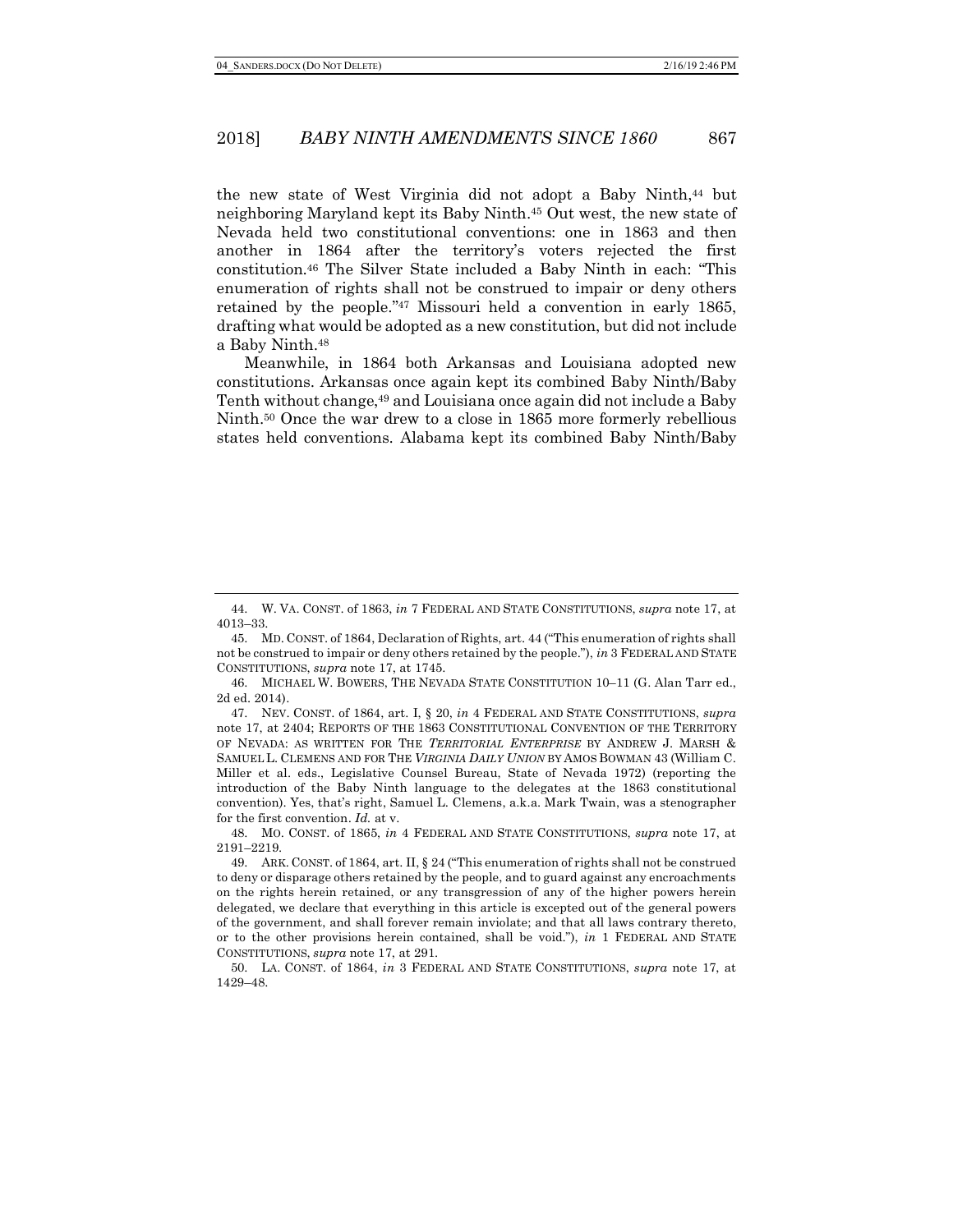Tenth without change,<sup>51</sup> while Florida<sup>52</sup> and South Carolina<sup>53</sup> drew up new constitutions that continued to not include a Baby Ninth. Georgia kept its new Baby Ninth from 1861, with minor changes in wording.54

### *B. Reconstruction*

Constitutional conventions did not slow down with the close of the war. They were only getting started. The long and jagged process of ex-Confederate states being readmitted into the Union led to a flurry of constitutional drafting, the most intensive at any time in our history since the founding era. This was because of the Reconstruction Congress's directive that states had to, among other things, draft constitutions protecting suffrage for black males and have those constitutions be ratified by a popular vote.55 The constitutions the formerly Confederate states adopted in 1864 and 1865 were mostly considered to not qualify under these rules.<sup>56</sup> Thus, those states<sup>57</sup> went back to the drawing board to adopt the many constitutions ratified from 1867 to 1870.

<sup>51.</sup> ALA. CONST. of 1865, art. I, § 36 ("This enumeration of certain rights shall not be construed to deny or disparage others retained by the people; and to guard against any encroachment on the rights hereby retained, or any transgression of any of the high powers by this constitution delegated, we declare, that everything in this article is excepted out of the general powers of government, and shall forever remain inviolate, and that all laws contrary thereto, or to the following provisions, shall be void."), *in* 1 FEDERAL AND STATE CONSTITUTIONS, *supra* note 17, at 119.

<sup>52.</sup> FLA. CONST. of 1865, *in* 2 FEDERAL AND STATE CONSTITUTIONS, *supra* note 17, at 685–704. Florida did continue to have a Baby Tenth, which read: "That, to guard against transgressions upon the rights of the people, we declare that everything in this article is excepted out of the general powers of government, and shall forever remain inviolate; and all laws contrary thereto, or to the following provisions, shall be void." FLA. CONST. of 1865, art. I, § 26, *in* 2 FEDERAL AND STATE CONSTITUTIONS, *supra* note 17, at 687.

<sup>53.</sup> S.C. CONST. of 1865, *in* 6 FEDERAL AND STATE CONSTITUTIONS, *supra* note 17, at 3269–81.

<sup>54.</sup> GA. CONST. of 1865, art. I, § 21, *in* 2 FEDERAL AND STATE CONSTITUTIONS, *supra*  note 17, at 811. The new language was: "The enumeration of rights herein contained is a part of this constitution, but shall not be construed to deny to the people any inherent rights which they have hitherto enjoyed." *Id. Compare id.*, *with supra* note 32 and accompanying text.

<sup>55.</sup> EDGAR J. MCMANUS & TARA HELFMAN, 1 LIBERTY AND UNION: A CONSTITUTIONAL HISTORY OF THE UNITED STATES 310–11 (2014).

<sup>56.</sup> The one exception was Tennessee, which was rewarded for ratifying the Fourteenth Amendment. *Id.* at 310.

<sup>57.</sup> Although excepted from Congress's mandate, Tennessee adopted a new constitution in any case, in 1870. TENN. CONST. of 1870, *in* 6 FEDERAL AND STATE CONSTITUTIONS, *supra*  note 17, at 3448–73.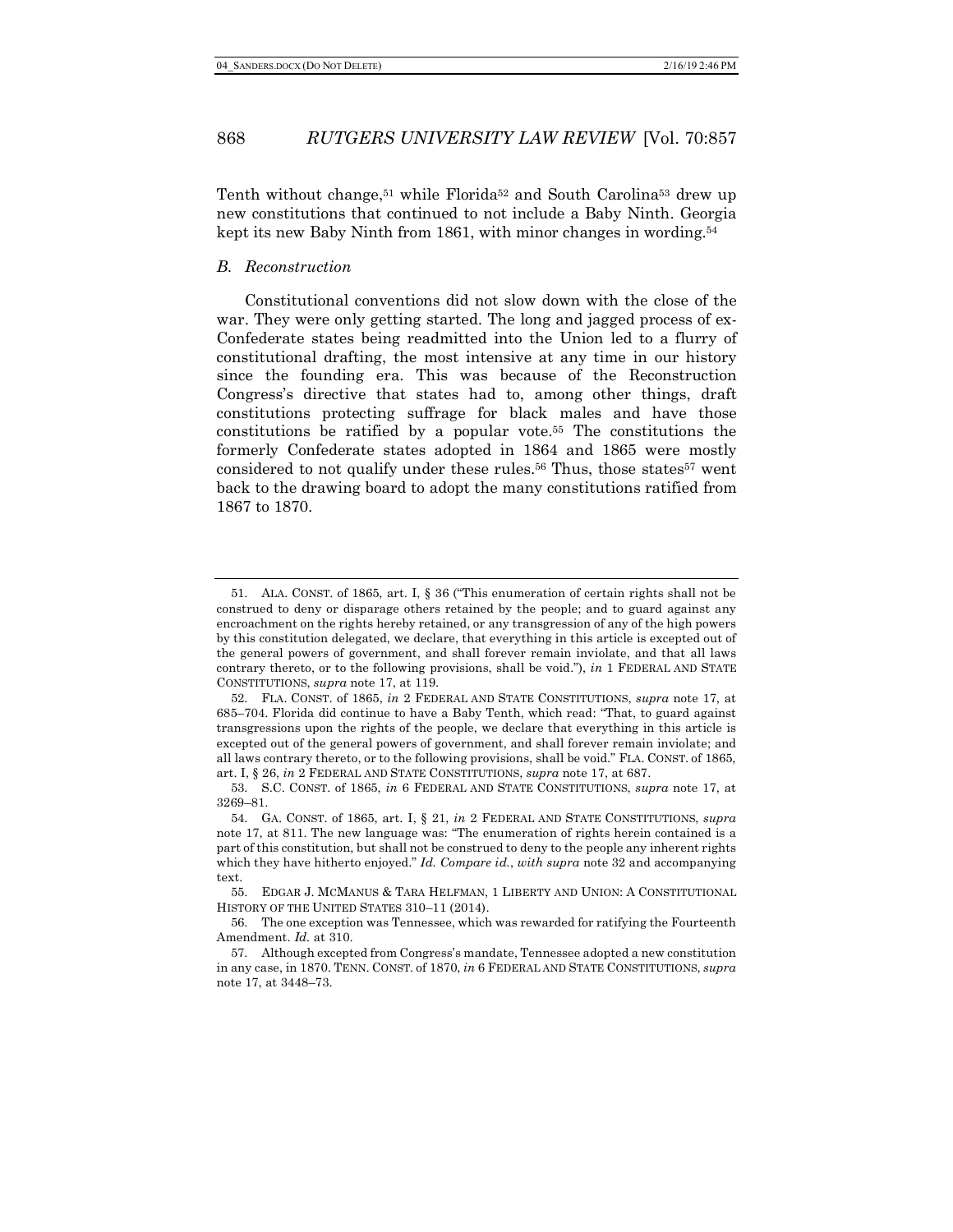In those "Black and Tan" conventions the various states obeyed Congress's orders and duly adopted new, compliant constitutions.58 They also made, to varying degrees, other changes often made in constitutional conventions. Sometimes the changes were rather drastic, which is not surprising considering many of the delegates were Union loyalists and blacks.59 This included the addition or deletion of Baby Ninths. Alabama kept a Baby Ninth but dropped the Baby Tenth language that had accompanied it since 1819.60 Arkansas deleted its combined Baby Ninth/Baby Tenth.61 Florida added a Baby Ninth for the first time, and in the process deleted its Baby Tenth.62 Georgia dropped its Baby Ninth.<sup>63</sup> Louisiana, however, added one.<sup>64</sup> Both North<sup>65</sup> and South

<sup>58.</sup> *See* RICHARD L. HUME & JERRY B. GOUGH, BLACKS, CARPETBAGGERS, AND SCALAWAGS: THE CONSTITUTIONAL CONVENTIONS OF RADICAL RECONSTRUCTION 1–2 (2008). 59. *Id.* at 11.

<sup>60.</sup> ALA. CONST. of 1867, art. I, § 38 ("That this enumeration of certain rights shall not impair or deny others retained by the people."), *in* 1 FEDERAL AND STATE CONSTITUTIONS, *supra* note 17, at 135.

<sup>61.</sup> ARK. CONST. of 1868, *in* 1 FEDERAL AND STATE CONSTITUTIONS, *supra* note 17, at 306–32.

<sup>62.</sup> FLA. CONST. of 1868, Declaration of Rights, § 24, https://www.floridamemory.com/ items/show/189095?id=4 ("This enunciation of rights shall not be construed to impair or deny others retained by the people."). For whatever reason, Florida chose to use the word "enunciation" instead of "enumeration," and continues to this day. FLA. CONST. art. I, § 1. The Thorpe compendium of constitutions, which I am using for most other nineteenth century constitutions herein, seems to be in error, as it does not include article I, section 24 in Florida's Constitution of 1868, which is included in the version cited here. *See* 2 FEDERAL AND STATE CONSTITUTIONS, *supra* note 17, at 706 (lacking section 24 in the Florida constitution of 1868's Declaration of Rights).

<sup>63.</sup> GA. CONST. of 1868, *in* 2 FEDERAL AND STATE CONSTITUTIONS, *supra* note 17, at 822–42.

<sup>64.</sup> LA. CONST. of 1868, tit. I, art. 14 ("The rights enumerated in this title shall not be construed to limit or abridge other rights of the people not herein expressed."), *in* 3 FEDERAL AND STATE CONSTITUTIONS, *supra* note 17, at 1450. At one point in the convention an alternative formulation for the Baby Ninth was proposed, but not adopted: "All rights not enumerated in this title, and not in conflict with its meaning and design, shall in no wise be infringed or abridged." OFFICIAL JOURNAL OF THE PROCEEDINGS OF THE CONVENTION, FOR FRAMING A CONSTITUTION FOR THE STATE OF LOUISIANA 127 (1867–1868).

<sup>65.</sup> N.C. CONST. of 1868, art. I, § 37 ("This enumeration of rights shall not be construed to impair or deny others retained by the people; and all powers, not herein delegated, remain with the people."), *in* 5 FEDERAL AND STATE CONSTITUTIONS, *supra* note 17, at 2803. As can be seen from the second clause, this is a combined Baby Ninth/Baby Tenth. *Id.*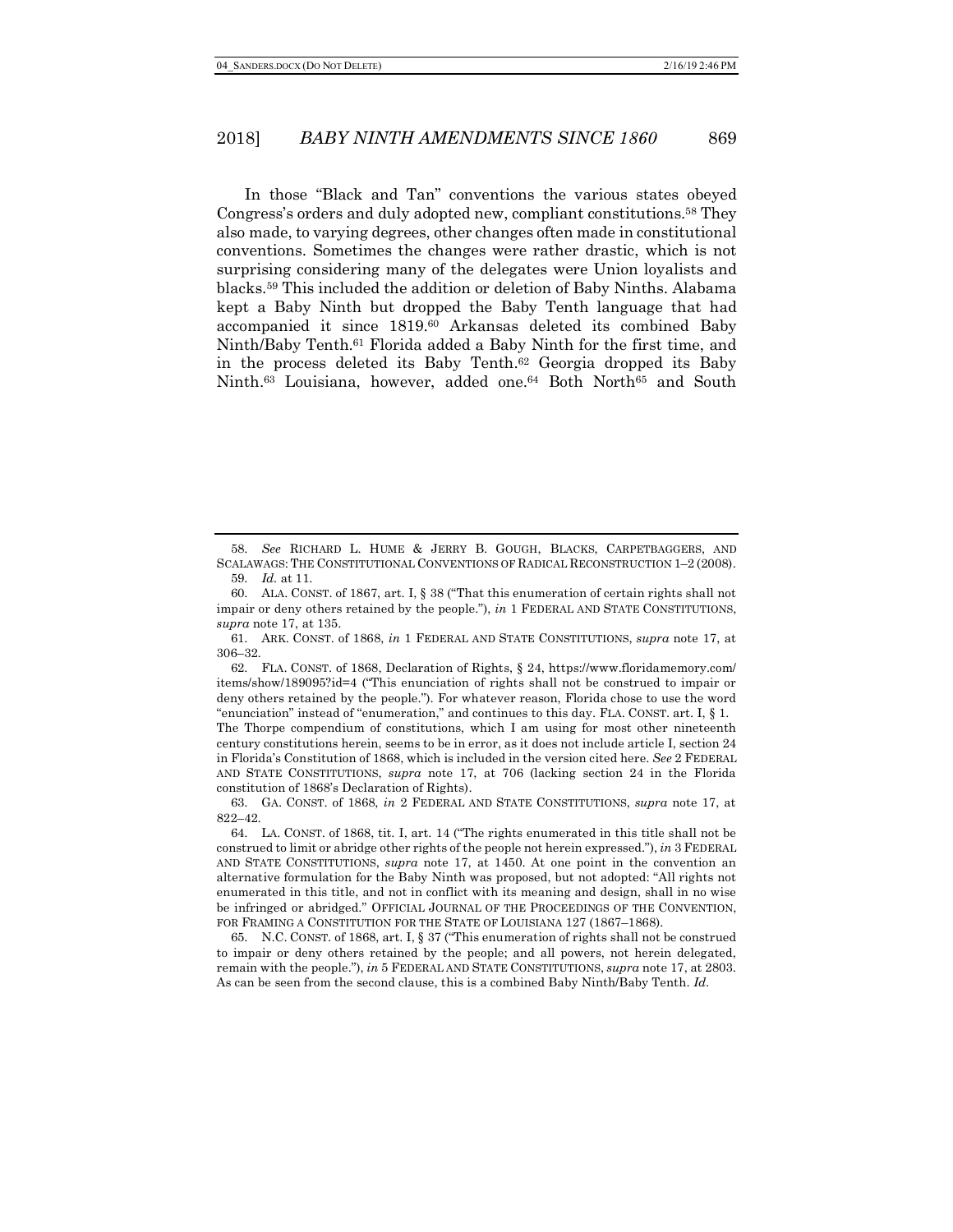Carolina<sup>66</sup> also did so. Closing out ex-Confederate states, Mississippi<sup>67</sup> and Virginia<sup>68</sup> also included new Baby Ninths, but Texas<sup>69</sup> and Tennessee70 did not.

The end result of these "Black and Tan" conventions, plus Tennessee, is the deletion of a Baby Ninth by two states,71 the adoption of new ones by six,72 the keeping of a pre-existing Baby Ninth by one,73 and the continued absence of one in two states.74 Unfortunately, again, I found no detailed records in the floor debates or journals from these conventions of why delegates adopted/dropped these provisions.

The surge in the use of Baby Ninths during Reconstruction—with six states adopting them for the first time—strongly indicates Baby Ninths were becoming a generally-accepted tool for constitutional protection. Admittedly, the fact that two states—Arkansas and Georgia—affirmatively took out Baby Ninths shows this was not universal.75 But the trend is clear.

68. VA. CONST. of 1870, art. I, § 21 ("The rights enumerated in this bill of rights shall not be construed to limit other rights of the people not therein expressed."), *in* 7 FEDERAL AND STATE CONSTITUTIONS, *supra* note 17, at 3875.

69. TEX. CONST. of 1868, *in* 6 FEDERAL AND STATE CONSTITUTIONS, *supra* note 17, at 3591–3619. Texas kept its Baby Tenth. TEX. CONST. of 1868, art. I, § 23, *in* 6 FEDERAL AND STATE CONSTITUTIONS, *supra* note 17, at 3593.

70. TENN. CONST. of 1870, *in* 6 FEDERAL AND STATE CONSTITUTIONS, *supra* note 17, at 3448–73. Tennessee kept its Baby Tenth. TENN. CONST. of 1870, art. XI, § 16, *in* 6 FEDERAL AND STATE CONSTITUTIONS, *supra* note 17, at 3469.

<sup>66.</sup> S.C. CONST. of 1868, art. I, § 41 ("The enumeration of rights in this constitution shall not be construed to impair or deny others retained by the people, and all powers not herein delegated remain with the people."), *in* 6 FEDERAL AND STATE CONSTITUTIONS, *supra* note 17, at 3285. Interestingly, the convention first proposed a combined Baby Ninth/Baby Tenth, like Alabama's and Arkansas's original constitutions, but it was modified, without comment, in the final version. *See* PROCEEDINGS OF THE CONSTITUTIONAL CONVENTION OF SOUTH CAROLINA 86, 259, 357 (1868); *supra* notes 35 (Alabama's Baby Ninth/Baby Tenth), 36 (Arkansas's Baby Ninth/Baby Tenth).

<sup>67.</sup> MISS. CONST. of 1868, art. I, § 32 ("The enumeration of rights in this constitution shall not be construed to deny or impair others retained by and inherent in the people."), *in* 4 FEDERAL AND STATE CONSTITUTIONS, *supra* note 17, at 2071. Like South Carolina, see *supra* note 66, Mississippi—which before had a Baby Tenth, but not a Baby Ninth—considered a dual Baby Ninth/Baby Tenth but removed the language before the text was made final. *See* JOURNAL OF THE PROCEEDINGS IN THE CONSTITUTIONAL CONVENTION OF THE STATE OF MISSISSIPPI 1868, at 349, 611 (1871).

<sup>71.</sup> Arkansas and Georgia. *See supra* notes 61, 63 and accompanying text.

<sup>72.</sup> Florida, Louisiana, North Carolina, South Carolina, Mississippi, and Virginia. *See supra* notes 62, 64–68 and accompanying text.

<sup>73.</sup> Alabama. *See supra* note 60 and accompanying text.

<sup>74.</sup> Texas and Tennessee. *See supra* notes 69–70 and accompanying text. Of course, Tennessee's convention was not technically a "Black and Tan" one. *See supra* notes 56–57.

<sup>75.</sup> However, it is significant to note, as explained below, that both of these states readopted Baby Ninths in the next decade. *See infra* notes 88, 90 and accompanying text.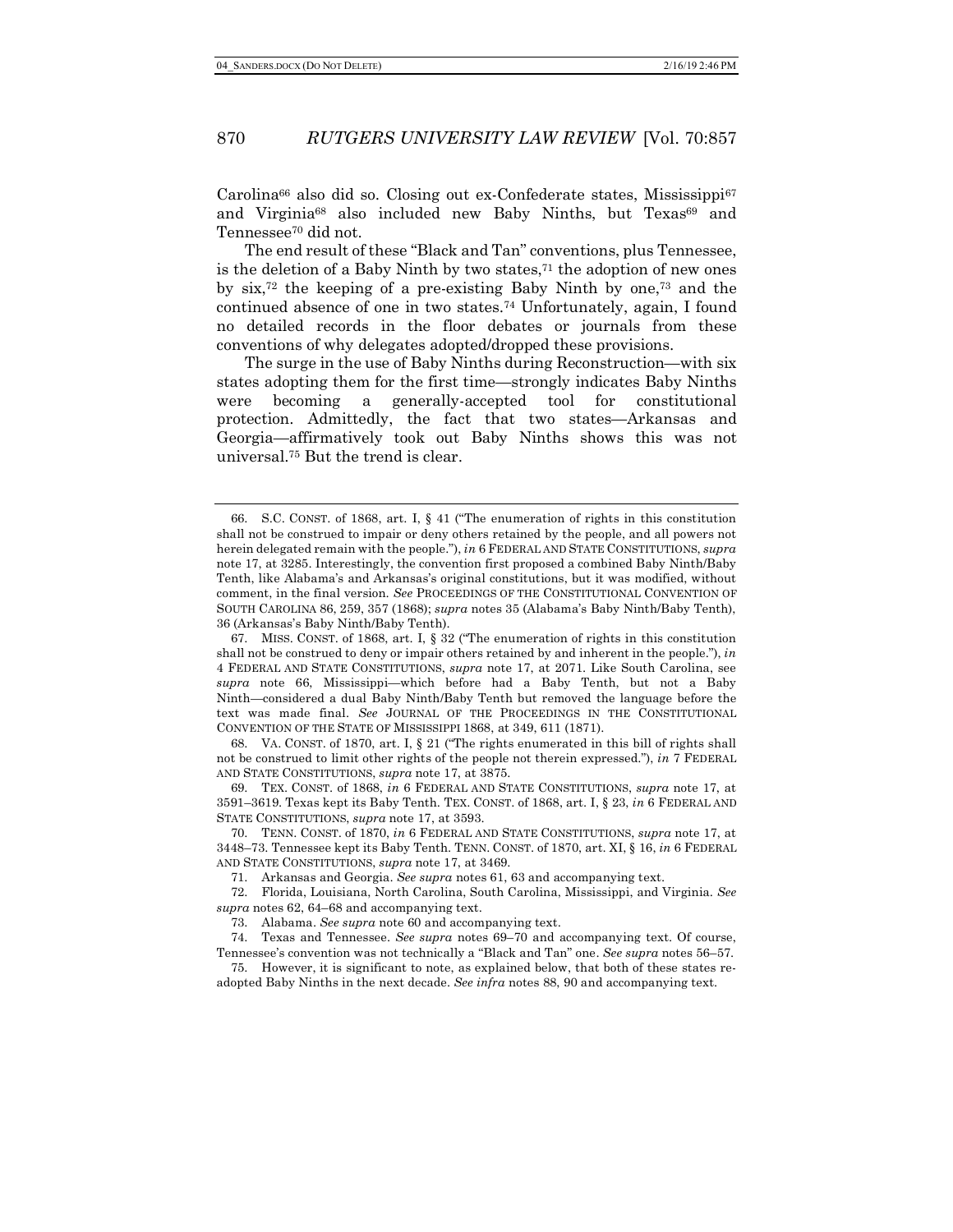Two other developments from the Reconstruction period should be noted. One was the admission into the Union of Nebraska, which included a Baby Ninth in its constitution.76 The other was Maryland's retention of its Baby Ninth when it adopted a new constitution in 1867.77 This means that by 1870, eighteen out of the thirty-seven states in the Union (including all ex-Confederate states), or just under half of all states, had Baby Ninths in their constitutions.

### *C. The Gilded Age, 1870–1900*

The roughly three decades after Reconstruction saw both the addition of many western states into the Union—along with their constitutions—and an avid interest in adopting new constitutions by many established states. During this period, states adopted twenty-five constitutions.78 Of those, fifteen included Baby Ninths. Nine of these Baby Ninths were new. As of 1900, twenty-six states out of the forty-five in the Union—a solid majority—had Baby Ninths.

Constitution drafting remained very popular in the 1870s. In that decade, a few states re-drafted their constitutions and did not adopt Baby Ninths. Illinois (1870),<sup>79</sup> West Virginia (1872),<sup>80</sup> Pennsylvania (1873),<sup>81</sup> and Texas (1876)<sup>82</sup> all adopted new constitutions without adding one. But these were in the minority. Colorado was admitted to the Union and

80. W. VA. CONST. of 1872, *in* 7 FEDERAL AND STATE CONSTITUTIONS, *supra* note 17, at 4033–64.

<sup>76.</sup> NEB. CONST. of 1866, art. I, § 20 ("This enumeration of rights shall not be construed to impair or deny others retained by the people, and all powers not herein delegated remain with the people."), *in* 4 FEDERAL AND STATE CONSTITUTIONS, *supra* note 17, at 2351.

<sup>77.</sup> MD. CONST., Declaration of Rights art. 45 ("This enumeration of Rights shall not be construed to impair or deny others retained by the People."), *in* 3 FEDERAL AND STATE CONSTITUTIONS, *supra* note 17, at 1783.

<sup>78.</sup> Sturm, *supra* note 4, at 58 tbl.1. By "this period" I mean 1870 to 1900, and I do not include Tennessee's 1870 constitution, as that was included in the Reconstruction discussion.

<sup>79.</sup> ILL. CONST. of 1870, *in* 2 FEDERAL AND STATE CONSTITUTIONS, *supra* note 17, at 1013–52.

<sup>81.</sup> PA. CONST. of 1873, *in* 5 FEDERAL AND STATE CONSTITUTIONS, *supra* note 17, at 3121–52. Pennsylvania kept its Baby Tenth. PA. CONST. of 1873, art. I, § 26 ("To guard against transgressions of the high powers which we have delegated, we declare that everything in this article is excepted out of the general powers of government and shall forever remain inviolate."), *in* 5 FEDERAL AND STATE CONSTITUTIONS, *supra* note 17, at 3123.

<sup>82.</sup> TEX. CONST. of 1876, *in* 6 FEDERAL AND STATE CONSTITUTIONS, *supra* note 17, at 3621–63. Texas kept its Baby Tenth. TEX. CONST. of 1876, art. I, § 29 ("To guard against transgressions of the high powers herein delegated, we declare that everything in this 'Bill of Rights' is excepted out of the general powers of government, and shall forever remain inviolate, and all laws contrary thereto, or to the following provisions, shall be void."), *in* 6 FEDERAL AND STATE CONSTITUTIONS, *supra* note 17, at 3623.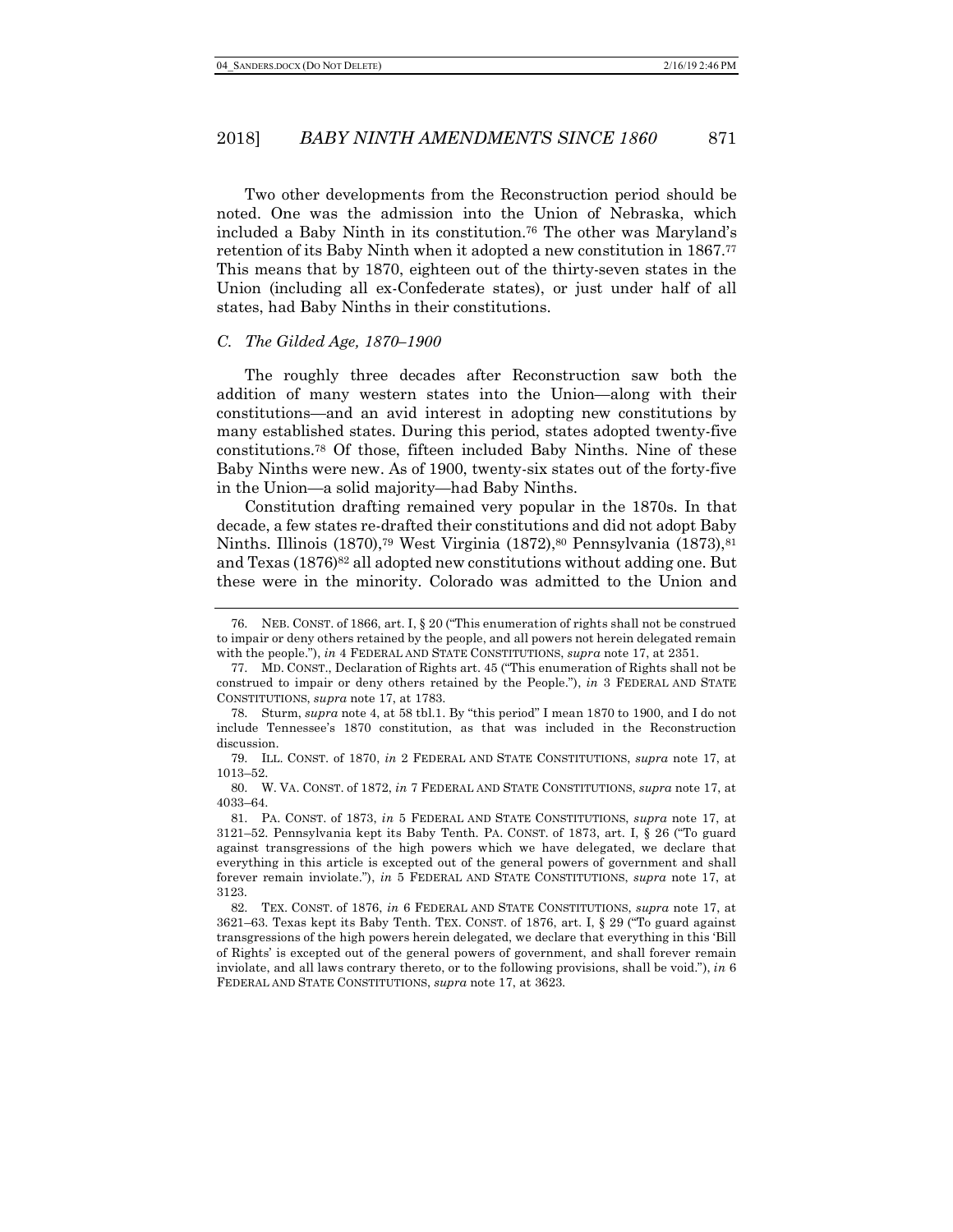included a Baby Ninth in its bill of rights.83 The states of Alabama (1875),<sup>84</sup> Nebraska (1875),<sup>85</sup> California (1879),<sup>86</sup> and Louisiana (1879)<sup>87</sup> adopted new constitutions while keeping Baby Ninths. And Arkansas (1874),88 Missouri (1875),89 Georgia (1877)90 adopted new Baby Ninths. In fact, in the case of Arkansas and Georgia they *re-*adopted Baby Ninths, as their Reconstruction conventions had dropped prior versions.91

The next decade witnessed the admission into the Union of a number of states after the razor-thin election of 1888.92 A full six states were admitted in 1889.93 Four of them, Idaho,94 Montana,95 Washington

87. LA. CONST. of 1879, Bill of Rights, art. 13 ("This enumeration of rights shall not be construed to deny or impair other rights of the people not herein expressed.") *in* 3 FEDERAL AND STATE CONSTITUTIONS, *supra* note 17, at 1472.

88. ARK. CONST. of 1874, art. II, § 29, *in* 1 FEDERAL AND STATE CONSTITUTIONS, *supra*  note 17, at 336. The provision was the same combined Baby Ninth/Baby Tenth from versions before Reconstruction. *Compare id.*, *with supra* note 49.

89. MO. CONST. of 1875, art. II, § 32 ("The enumeration in this Constitution of certain rights shall not be construed to deny, impair or disparage others retained by the people."), *in* 4 FEDERAL AND STATE CONSTITUTIONS, *supra* note 17, at 2232.

90. GA. CONST. of 1877, art. I, § v, ¶ II ("The enumeration of rights herein contained as a part of this Constitution, shall not be construed to deny to the people any inherent rights which they may have hitherto enjoyed."), *in* 2 FEDERAL AND STATE CONSTITUTIONS, *supra*  note 17, at 845.

91. *See supra* notes 61, 63 and accompanying text.

92. HEATHER COX RICHARDSON, TO MAKE MEN FREE: A HISTORY OF THE REPUBLICAN PARTY 123–25 (2014).

93. *Id.* at 125.

94. IDAHO CONST. of 1889, art. I, § 21 ("This enumeration of rights shall not be construed to impair or deny other rights retained by the people."), *in* 2 FEDERAL AND STATE CONSTITUTIONS, *supra* note 17, at 920.

95. MONT. CONST. of 1889, art. III, § 30 ("The enumeration in this Constitution of certain rights, shall not be construed to deny, impair or disparage others retained by the people."), *in* 4 FEDERAL AND STATE CONSTITUTIONS, *supra* note 17, at 2304.

<sup>83.</sup> COLO. CONST. of 1876, art. II, § 28, *in* 1 FEDERAL AND STATE CONSTITUTIONS, *supra*  note 17, at 478.

<sup>84.</sup> ALA. CONST. of 1875, art. I, § 39 ("That this enumeration of certain rights shall not impair or deny others retained by the people."), *in* 1 FEDERAL AND STATE CONSTITUTIONS, *supra* note 17, at 157.

<sup>85.</sup> NEB. CONST. of 1875, art. I, § 26 ("This enumeration of rights shall not be construed to impair or deny others retained by the people, and all powers not herein delegated remain with the people."), *in* 4 FEDERAL AND STATE CONSTITUTIONS, *supra* note 17, at 2363.

<sup>86.</sup> CAL. CONST. of 1879, art. I, § 23 ("This enumeration of rights shall not be construed to impair or deny others retained by the people."), *in* 1 FEDERAL AND STATE CONSTITUTIONS, *supra* note 17, at 415.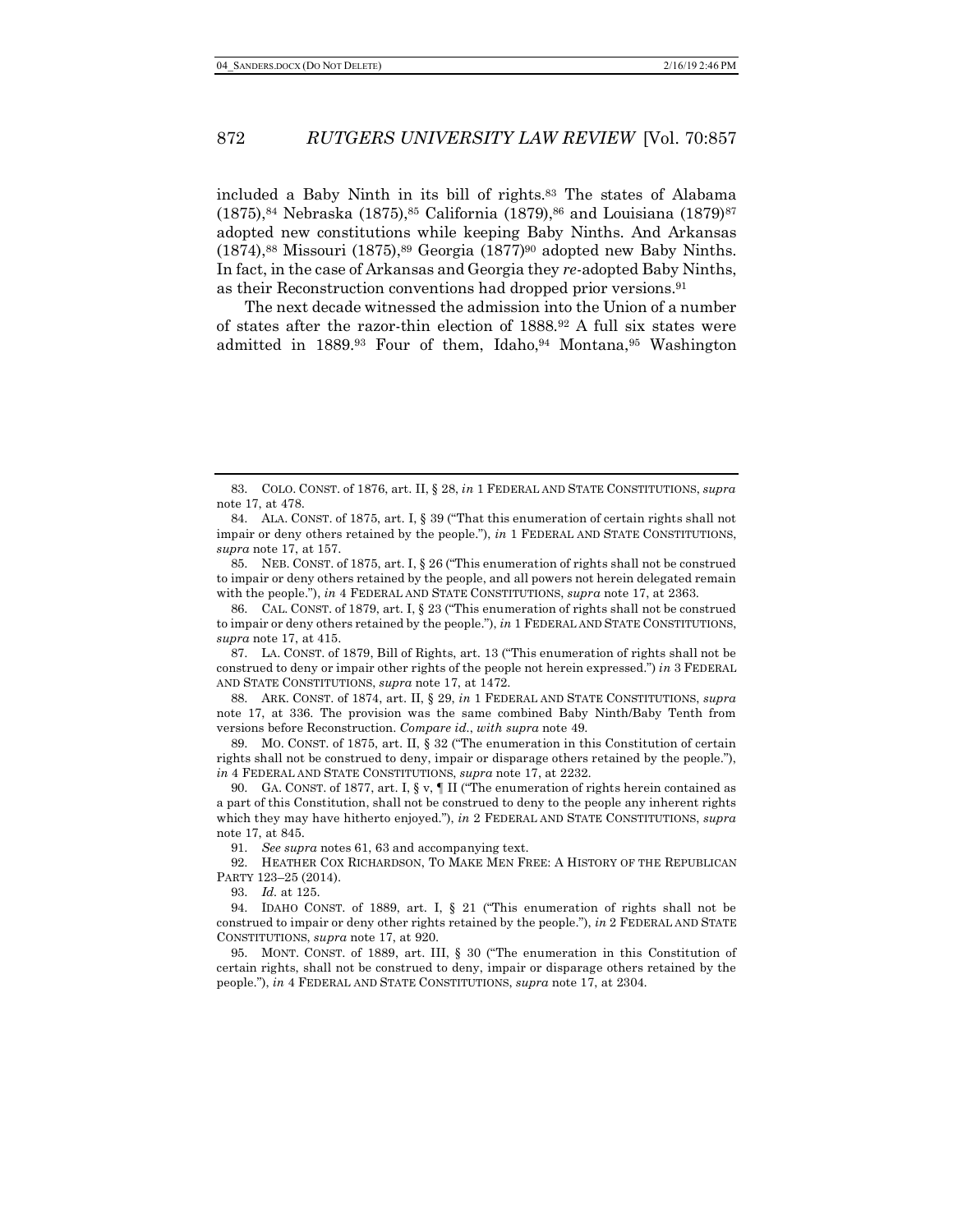State,96 and Wyoming,97 placed Baby Ninths in their new constitutions. Only North Dakota98 and South Dakota99 did not. Also, in 1886, Florida adopted a new constitution and kept its Baby Ninth.100

Constitutions kept being written in the last decade of the century. In the 1890s, Mississippi101 and Louisiana102 kept their Baby Ninths, and the new state of Utah adopted one.103 Kentucky104 and Delaware105 adopted new constitutions and did not add Baby Ninths, but each kept its preexisting Baby Tenth. And in 1895, South Carolina somewhat mysteriously dropped its Baby Ninth,106 even though it was included in

102. LA. CONST. of 1898, Bill of Rights, art. 15 ("This enumeration of rights shall not be construed to deny or impair other rights of the people not herein expressed."), *in* 3 FEDERAL AND STATE CONSTITUTIONS, *supra* note 17, at 1523.

103. UTAH CONST. of 1895, art. I, § 25 ("This enumeration of rights shall not be construed to impair or deny others retained by the people."), *in* 6 FEDERAL AND STATE CONSTITUTIONS, *supra* note 17, at 3704.

104. KY. CONST. of 1890, *in* 3 FEDERAL AND STATE CONSTITUTIONS, *supra* note 17, at 1316–58. Kentucky's Baby Tenth read: "To guard against transgression of the high powers which we have delegated, we declare that every thing in this Bill of Rights is excepted out of the general powers of government, and shall forever remain inviolate; and all laws contrary thereto, or contrary to this Constitution, shall be void." KY. CONST. of 1890, Bill of Rights, § 26, *in* 3 FEDERAL AND STATE CONSTITUTIONS, *supra* note 17, at 1318.

106. S.C. CONST. of 1895, *in* 6 FEDERAL AND STATE CONSTITUTIONS, *supra* note 17, at 3307–54.

<sup>96.</sup> WASH. CONST. of 1889, art. I, § 30 ("The enumeration in this constitution of certain rights shall not be construed to deny others retained by the people."), *in* 7 FEDERAL AND STATE CONSTITUTIONS, *supra* note 17, at 3975.

<sup>97.</sup> WYO. CONST. of 1889, art. I, § 36 ("The enumeration of this Constitution of certain rights shall not be construed to deny, impair, or disparage others retained by the people."), *in* 7 FEDERAL AND STATE CONSTITUTIONS, *supra* note 17, at 4120.

<sup>98.</sup> N.D. CONST. of 1889, *in* 5 FEDERAL AND STATE CONSTITUTIONS, *supra* note 17, at 2854–96. North Dakota did adopt a Baby Tenth. N.D. CONST. of 1889, art. I, § 24 ("To guard against transgressions of the high powers which we have delegated, we declare that everything in this article is excepted out of the general powers of government and shall forever remain inviolate."), *in* 5 FEDERAL AND STATE CONSTITUTIONS, *supra* note 17, at 2856.

<sup>99.</sup> S.D. CONST. of 1889, *in* 6 FEDERAL AND STATE CONSTITUTIONS, *supra* note 17, at 3357–3408.

<sup>100.</sup> FLA. CONST. of 1885, Declaration of Rights, § 24 ("This enunciation of rights shall not be construed to impair or deny others retained by the people."), *in* 2 FEDERAL AND STATE CONSTITUTIONS, *supra* note 17, at 734.

<sup>101.</sup> MISS. CONST. of 1890, art. III, § 32 ("The enumeration of rights in this constitution shall not be construed to deny or impair others retained by, and inherent in, the people."), *in* 4 FEDERAL AND STATE CONSTITUTIONS, *supra* note 17, at 2093.

<sup>105.</sup> DEL. CONST. of 1897, *in* 1 FEDERAL AND STATE CONSTITUTIONS, *supra* note 17, at 600–36. Delaware's Baby Tenth reads: "We declare that every thing in this article is reserved out of the general powers of government hereinafter mentioned." DEL. CONST. of 1897, art. I (concluding sentence), *in* 1 FEDERAL AND STATE CONSTITUTIONS, *supra* note 17, at 602.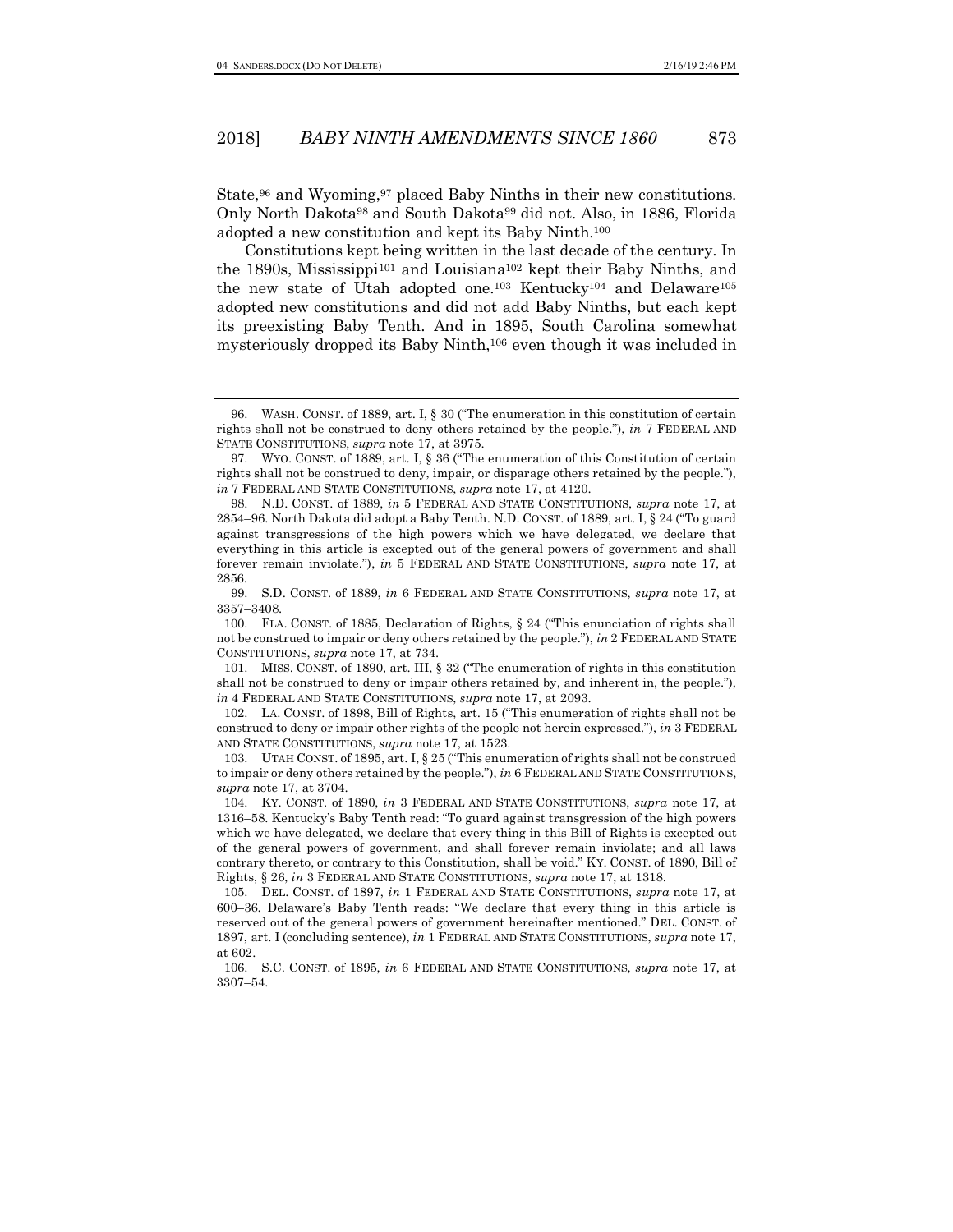committee drafts of the eventual declaration of rights during the convention.107

# *D. The Twentieth Century*

The Gilded Age's enthusiasm for writing new constitutions kept going for a couple decades into the twentieth century, but then finally petered out as states for the most part grew comfortable with their constitutions and Americans hit the challenges of depression and war. However, after World War II, constitution drafting had a bit of a renaissance, and this brought with it a continued enthusiasm for the adoption of Baby Ninths.

In the years before World War I, the states of Oklahoma,108 Arizona,109 and New Mexico110 were admitted to the Union.111 All adopted Baby Ninths.112 Meanwhile, Alabama,113 Virginia,114 and Louisiana115 all kept Baby Ninths in their constitutions. Only Michigan adopted a new constitution in this period and did not include a Baby Ninth in it.116

110. N.M. CONST. art. II., § 23 ("The enumeration in this constitution of certain rights shall not be construed to deny, impair, or disparage others retained by the people."), *in* THE STATE CONSTITUTIONS, *supra* note 109, at 939.

111. Luis R. Davila-Colon, *Equal Citizenship, Self-Determination, and the U.S. Statehood Process: A Constitutional and Historical Analysis*, 13 CASE W. RES. J. INT'L L. 315, 323 n.49 (1981).

112. *See supra* notes 108–11.

116. MICH. CONST. of 1908, *in* THE STATE CONSTITUTIONS, *supra* note 109, at 685–709.

<sup>107.</sup> JOURNAL OF THE CONSTITUTIONAL CONVENTION OF THE STATE OF SOUTH CAROLINA 137, 145, 275 (Columbia, S.C., Charles A. Calvo, Jr., 1895) (demonstrating two versions of a Baby Ninth/Baby Tenth were considered and one was included in a final report).

<sup>108.</sup> OKLA. CONST. art. II, § 33 ("The enumeration in this constitution of certain rights shall not be construed to deny, impair, or disparage others retained by the people."), *in* 7 FEDERAL AND STATE CONSTITUTIONS, *supra* note 17, at 4271, 4276.

<sup>109.</sup> ARIZ. CONST. art. II., § 33 ("The enumeration in this Constitution of certain rights shall not be construed to deny others retained by the people."), *in* THE STATE CONSTITUTIONS AND THE FEDERAL CONSTITUTION AND ORGANIC LAWS OF THE TERRITORIES AND OTHER COLONIAL DEPENDENCIES OF THE UNITED STATES OF AMERICA 57 (Charles Kettleborough ed., 1918) [hereinafter THE STATE CONSTITUTIONS].

<sup>113.</sup> ALA. CONST. art. I, § 36 ("That this enumeration of certain rights shall not impair or deny others retained by the people; and, to guard against any encroachments on the rights herein retained, we declare that everything in this Declaration of Rights is excepted out of the general powers of government, and shall forever remain inviolate."), *in* 1 FEDERAL AND STATE CONSTITUTIONS, *supra* note 17, at 185.

<sup>114.</sup> VA. CONST. of 1902, art. I, § 17 ("The rights enumerated in this Bill of Rights shall not be construed to limit other rights of the people not therein expressed."), *in* 7 FEDERAL AND STATE CONSTITUTIONS, *supra* note 17, at 3906.

<sup>115.</sup> LA. CONST. of 1913, Bill of Rights, art. 15 ("This enumeration of rights shall not be construed to deny or impair other rights of the people not herein expressed."), *in* THE STATE CONSTITUTIONS, *supra* note 109, at 502.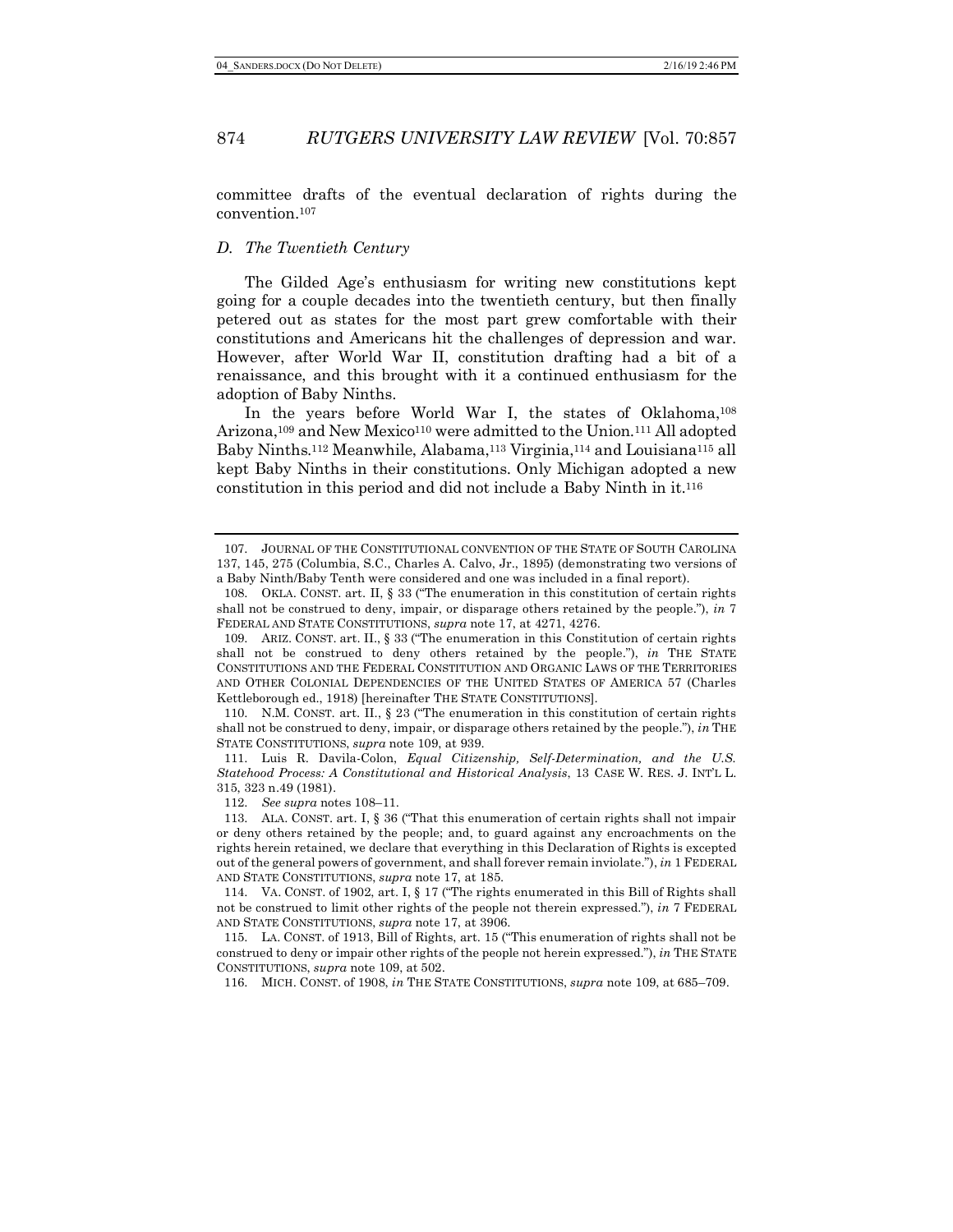Louisiana held yet another constitutional convention in 1921, keeping its Baby Ninth.117 But after that, no state adopted a new constitution until 1945.118 That was the longest "drought" in constitutional adoption in American history before the current one, which has not seen a new constitution since Rhode Island's in 1986.119 In fact, the 1930s—which, given the Great Depression might have been thought to contain the seeds of tumultuous constitutional change at the state level—was the only decade before the 1990s to not witness any new state constitutions.120

When Americans turned their attention away from depression and war, however, they found that there was some constitution writing to be done. Georgia adopted a new constitution in 1945, keeping its Baby Ninth.121 Missouri adopted its own new constitution in the same year, dropping the Baby Ninth it had added in 1875.122 New Jersey, however, kept its Baby Ninth in its new constitution of 1947.123

Baby Ninths only got more popular in the second half of the century. The two new states of this period,  $Alaska^{124}$  and Hawaii,<sup>125</sup> each put a Baby Ninth in their constitutions. Then, in the 1960s and '70s a number of states rewrote their constitutions. When Michigan did so in 1963, it adopted a Baby Ninth for the first time.126 Connecticut did not add one

<sup>117.</sup> LA. CONST. of 1921, art. I, § 15 ("This enumeration of rights shall not be construed to deny or impair other rights of the people not herein expressed.").

<sup>118.</sup> Sturm, *supra* note 4, at 58 tbl.1.

<sup>119.</sup> *See id.* (detailing when each new state constitution before 1983 was adopted); Peter J. Smith & Robert W. Tuttle, *God and State Preambles*, 100 MARQ. L. REV. 757, 768 (2017) (stating the last new state constitution was Rhode Island's 1986 constitution).

<sup>120.</sup> Sturm, *supra* note 4, at 58 tbl.1, 71.

<sup>121.</sup> GA. CONST. of 1945, art. I, § V, ¶ II ("The enumeration of rights herein contained as a part of this Constitution shall not be construed to deny to the people any inherent rights which they may have hitherto enjoyed."), http://georgiainfo.galileo.usg.edu/topics/ government/related\_article/constitutions/georgia-constitution-of-1945-as-ratified-withoutsubsequent-amendments.

<sup>122.</sup> *See* MO. CONST. The debate from that constitution on dropping the Baby Ninth is interesting and discussed below; *infra* notes 147–50 and accompanying text.

<sup>123.</sup> N.J. CONST. art. I, § 21 ("This enumeration of rights and privileges shall not be construed to impair or deny others retained by the people.").

<sup>124.</sup> ALASKA CONST. art. I, § 21 ("The enumeration of rights in this constitution shall not impair or deny others retained by the people.").

<sup>125.</sup> HAW. CONST. art. I, § 20 ("The enumeration of rights and privileges shall not be construed to impair or deny others retained by the people.").

<sup>126.</sup> MICH. CONST. art. I, § 23 ("The enumeration in this constitution of certain rights shall not be construed to deny or disparage others retained by the people.").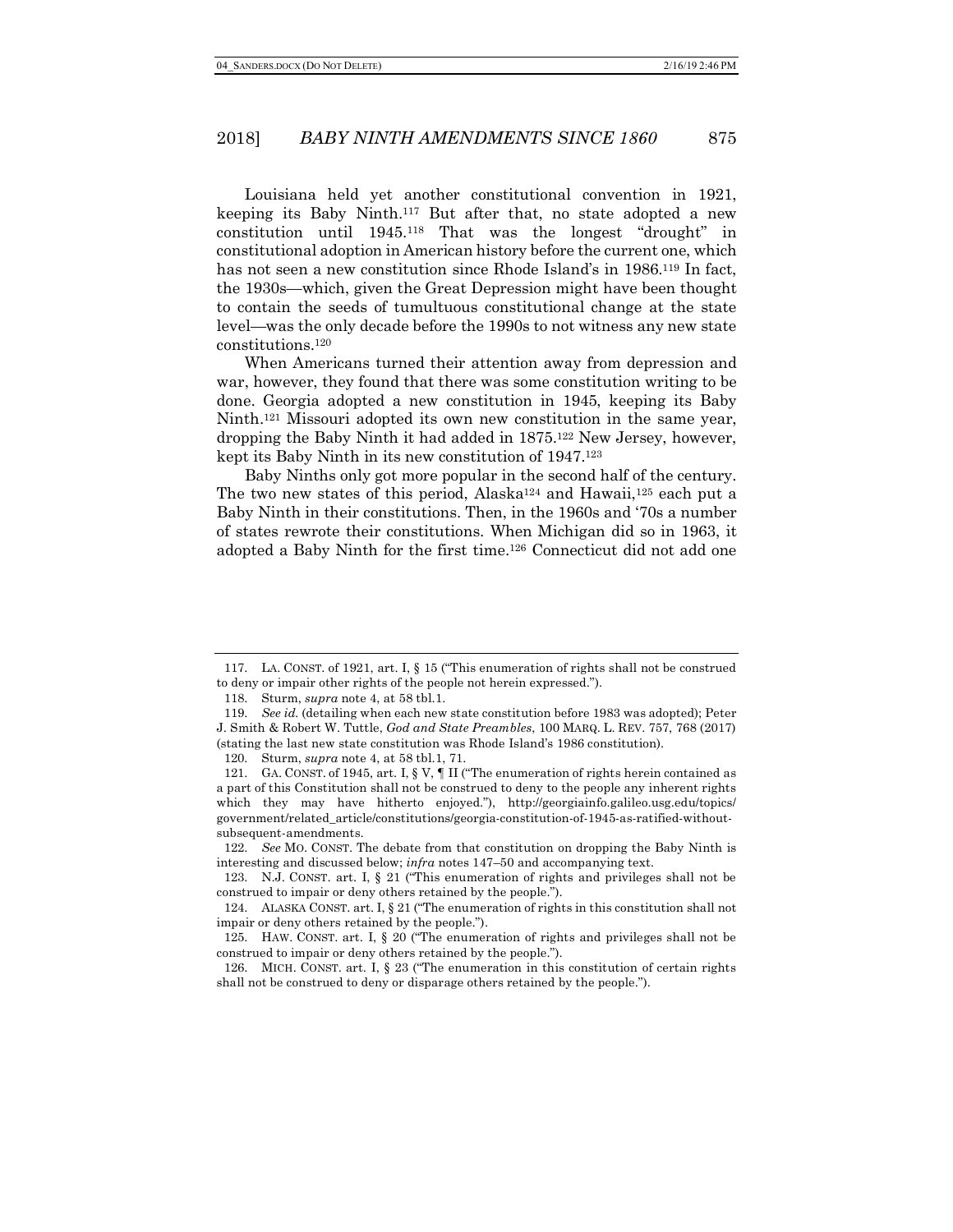in 1965,127 but Florida kept its in 1968.128 Pennsylvania also adopted a new constitution in 1968, not adding a Baby Ninth, but keeping its Baby Tenth.129 Then, in the early 1970s three states adopted new constitutions. Illinois added a Baby Ninth,130 while North Carolina131 and Virginia132 kept theirs. Montana did the same in 1972,133 as did Louisiana in 1974,134 Georgia in 1976135 and again in 1983,136 and Rhode Island in 1986, the last state as of this writing to adopt a new constitution.<sup>137</sup>

This leaves us today with thirty-three states out of fifty with a Baby Ninth. At 66 percent, that is the highest percentage of states in the Union having a Baby Ninth in history.

#### III. INTERPRETATIONS OF BABY NINTHS

#### *A. What Delegates Said About Their Baby Ninths*

As I explained in my prior article, delegates to state constitutional conventions, at least according to the transcripts and records of the

<sup>127.</sup> *See* CONN. CONST.

<sup>128.</sup> FLA. CONST. art. I, § 1 ("All political power is inherent in the people. The enunciation herein of certain rights shall not be construed to deny or impair others retained by the people."). Intriguingly, this latest version of the Florida Constitution placed the Baby Ninth at the beginning of the state Declaration of Rights, along with the statement about political power being inherent in the people, instead of the end.

<sup>129.</sup> PENN. CONST.; *id.* art. I, § 25.

<sup>130.</sup> ILL. CONST. art. I, § 24 ("The enumeration in this Constitution of certain rights shall not be construed to deny or disparage others retained by the individual citizens of the State.").

<sup>131.</sup> N.C. CONST. art. I, § 36 ("The enumeration of rights in this Article shall not be construed to impair or deny others retained by the people.").

<sup>132.</sup> VA. CONST. art. I, § 17 ("The rights enumerated in this Bill of Rights shall not be construed to limit other rights of the people not therein expressed.").

<sup>133.</sup> MONT. CONST. art. II, § 34 ("The enumeration in this constitution of certain rights shall not be construed to deny, impair, or disparage others retained by the people.").

<sup>134.</sup> LA. CONST. art. I, § 24 ("The enumeration in this constitution of certain rights shall not deny or disparage other rights retained by the individual citizens of the state.").

<sup>135.</sup> GA. CONST. of 1976 art. I, § 1, para. XXV ("The enumeration of rights herein contained as a part of this Constitution shall not be construed to deny to the people any inherent rights which they may have hitherto enjoyed."), http://georgiainfo.galileo.usg.edu/ topics/government/related\_article/constitutions/georgia-constitution-of-1976-as-ratifiedwithout-subsequent-amendments.

<sup>136.</sup> GA. CONST. art. I, § 1, para. XXIX ("Enumeration of rights not denial of others. The enumeration of rights herein contained as a part of this Constitution shall not be construed to deny to the people any inherent rights which they may have hitherto enjoyed.").

<sup>137.</sup> R.I. CONST. art. I, § 24 ("The enumeration of the foregoing rights shall not be construed to impair or deny others retained by the people. The rights guaranteed by this Constitution are not dependent on those guaranteed by the Constitution of the United States."); Peter J. Smith & Robert W. Tuttle, *God and State Preambles*, 100 MARQ. L. REV. 757, 768 (2017) (stating Rhode Island's 1986 constitution is the nation's most recent).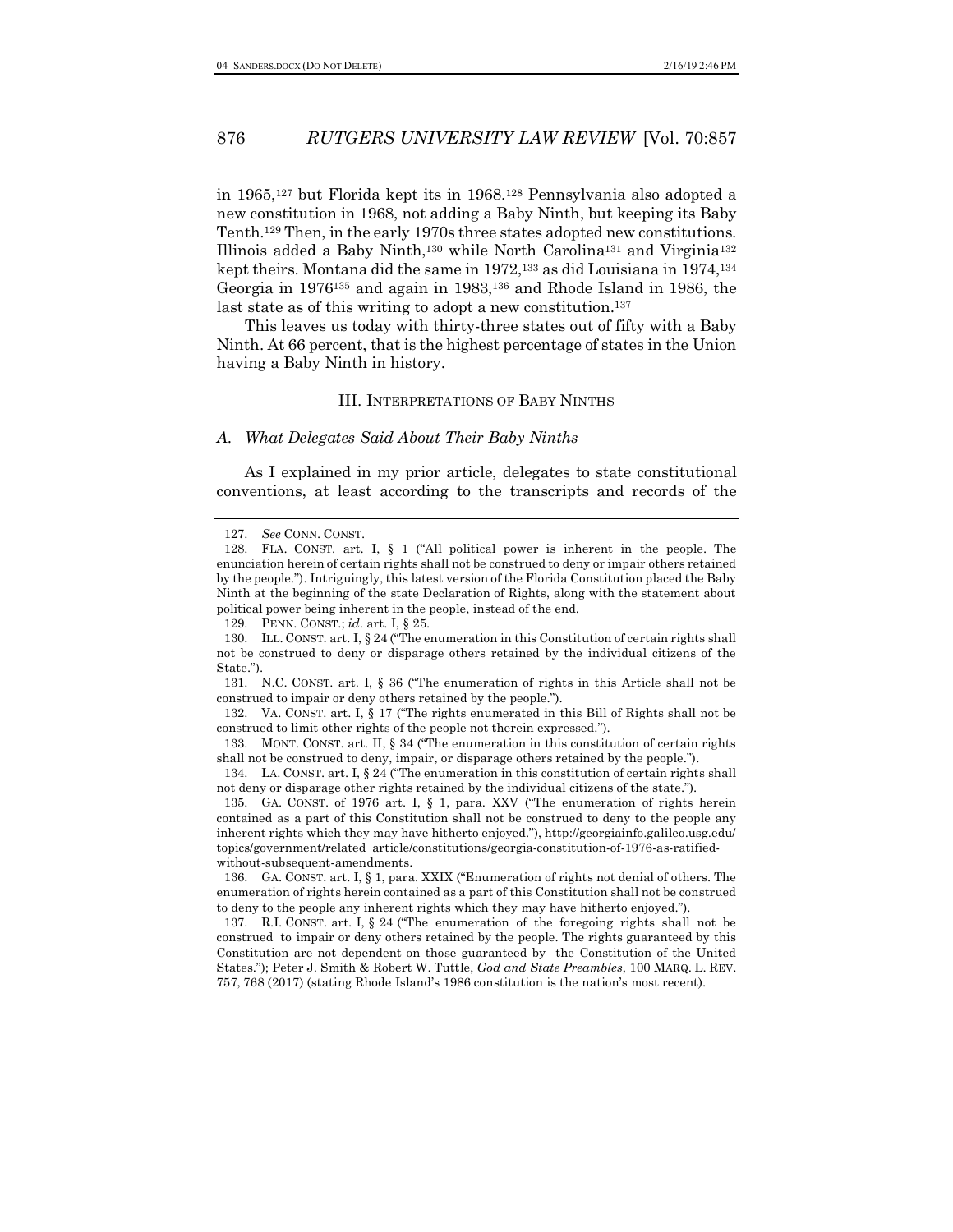conventions, are frustratingly silent on all manner of subjects.138 On Baby Ninths they are particularly so. Of the many constitutional conventions that produced Baby Ninths before the Civil War, only four recorded substantive remarks about Baby Ninths.139 For the period examined in this Article, the story is much the same. Only in the records of the conventions of Missouri (both 1875 and 1945), Virginia (1902), New Jersey (1947), Hawaii (1950), Michigan (1963), Illinois (1970), and Montana (1972), have I found anything substantive about what the delegates thought of their various Baby Ninths, and even then the comments were generally very short. All-in-all, however, these comments demonstrate what the comments made before the Civil War demonstrated: that delegates believed Baby Ninths protected citizens' unenumerated rights, and that—for the most part, but not exclusively—they believed those rights were individual rights.140

A couple conventions thought a Baby Ninth hardly needed explanation at all because the provision's meaning was obvious. In the Hawaii convention of 1950, the Committee of the Whole reported the following about the proposed Baby Ninth: "Your Committee recommends the adoption of this section, which is self-explanatory."141

The Montana convention of 1972 was not too much more detailed, when one delegate stated:

Mr. Chairman. I move that when this committee does arise and report, after having under consideration [the Baby Ninth], that it recommend the same be adopted. Mr. Chairman, this provision is the same as the one we had in our last–in our present Bill of Rights, Section 30, and it's also contained in the federal Bill of Rights. I think that it is completely self-explanatory. There are

<sup>138.</sup> Sanders*, supra* note 3, at 418.

<sup>139.</sup> *Id.*

<sup>140.</sup> I should make clear that as an original public meaning originalist, I do not believe delegates' statements are dispositive of original meaning. *See supra* note 24. However, the statements assist us in understanding how the wider public understood the language the delegates' selected. *See* Kurt T. Lash, *The Origins of the Privileges or Immunities Clause, Part II: John Bingham and the Second Draft of the Fourteenth Amendment*, 99 GEO. L.J. 329, 339 (2011) ("Original public meaning originalism does not dismiss the personal intentions of the framers of a given text (to the extent they can be determined), but considers such views as having weight only to the degree that they reflect or illuminate the likely public understanding of the text.").

<sup>141.</sup> 1 PROCEEDINGS OF THE CONSTITUTIONAL CONVENTION OF HAWAII OF 1950, at 304 (1960).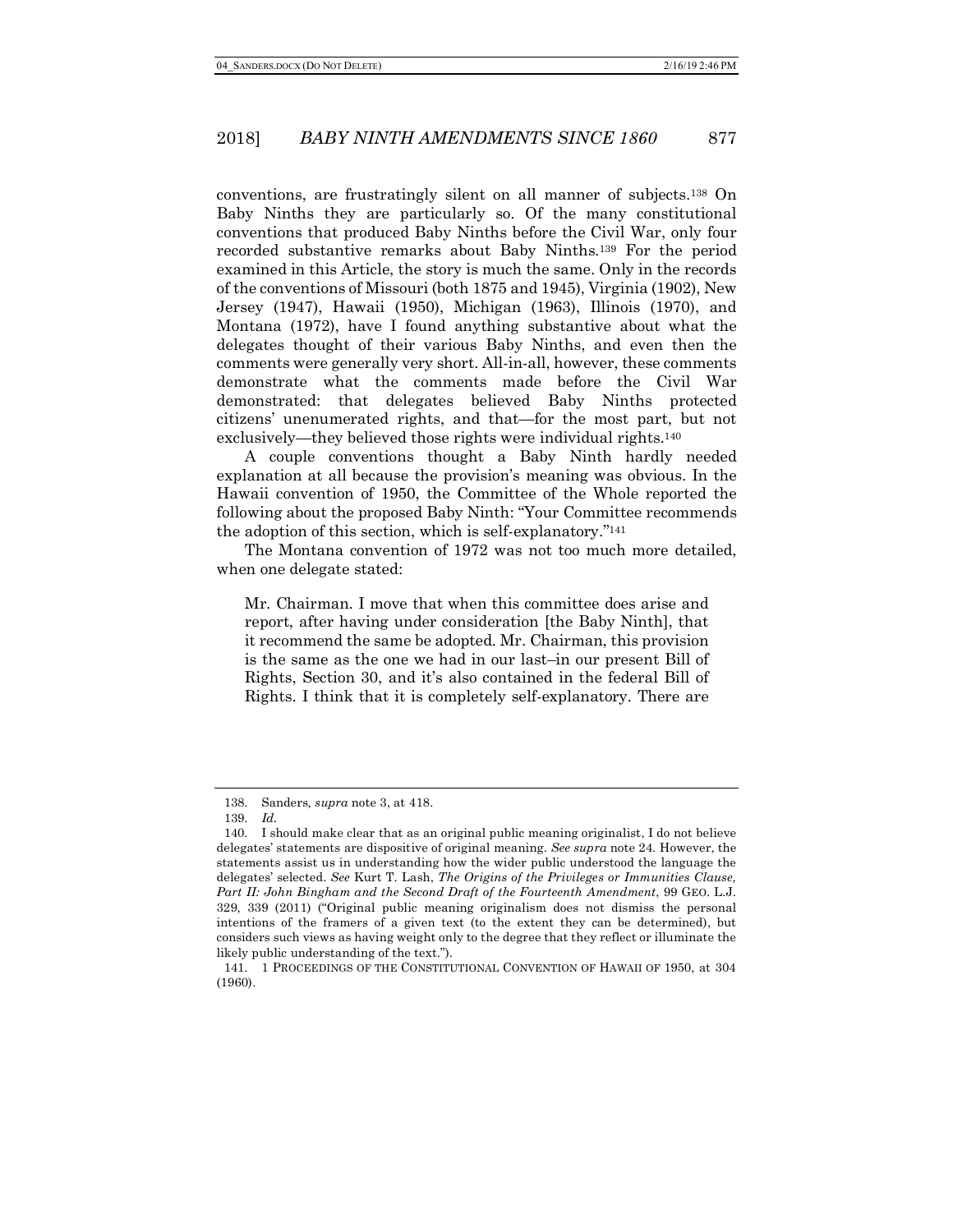rights which are not enumerated which the people of Montana should not be denied. Thank you.142

To this Montana delegate, and the committee in Hawaii, Baby Ninths mean what they say: there are rights beyond those in the Bill of Rights, and they should not be denied just because they are not enumerated in the constitution. That is essentially what Professor Randy Barnett has argued about the Ninth Amendment itself.143 There is no hidden "Straussian" meaning to be discerned; they mean what they say.

A few other discussions of Baby Ninths added a bit more than these "self-explanatory" comments but arrived at the same conclusion on the provisions' meaning. In Missouri's 1875 convention, a delegate stated that it "declares that while we have set out and enumerated certain specified rights as belonging to the people, the fact that we have declared that they possess those rights is not construed to mean that they do not possess other rights also retained by the people."144

A slightly different view of Baby Ninths is not that their meaning is obvious, but that they are superfluous because a Bill of Rights would not be read to deny unenumerated rights in the first place. In my prior article, I called this the "minority view" of Baby Ninths during the antebellum period.145 Under this view, a Baby Ninth is unneeded because, in effect, a Baby Ninth is already an "unwritten" part of the state's constitution.

This view was given in the 1902 Virginia constitutional convention by a drafter of a committee report. After quoting the proposed Baby Ninth's language, which was from the state's prior constitution, he said:

I do not think [the "rights enumerated"] would probably be construed in that way. I think the section is possibly one which the Bill of Rights would have been as strong without, but we found it there and we deemed it best to follow as far as possible the landmarks where they did not interfere with our ideas of what really was the true theory of our State government.<sup>146</sup>

<sup>142.</sup> 6 MONTANA CONSTITUTIONAL CONVENTION OF 1971–1972, VERBATIM TRANSCRIPT MARCH 9, 1972 TO MARCH 16, 1972, at 1832 (1981).

<sup>143.</sup> Randy E. Barnett, *The Ninth Amendment: It Means What It Says*, 85 TEX. L. REV. 1, 1 (2006).

<sup>144.</sup> 4 DEBATES OF THE MISSOURI CONSTITUTIONAL CONVENTION OF 1875, at 309 (Isidor Loeb & Floyd C. Shoemaker eds., 1938).

<sup>145.</sup> *See* Sanders, *supra* note 3, at 433.

<sup>146.</sup> 1 REPORT OF THE PROCEEDINGS AND DEBATES OF THE CONSTITUTIONAL CONVENTION STATE OF VIRGINIA 105 (1906).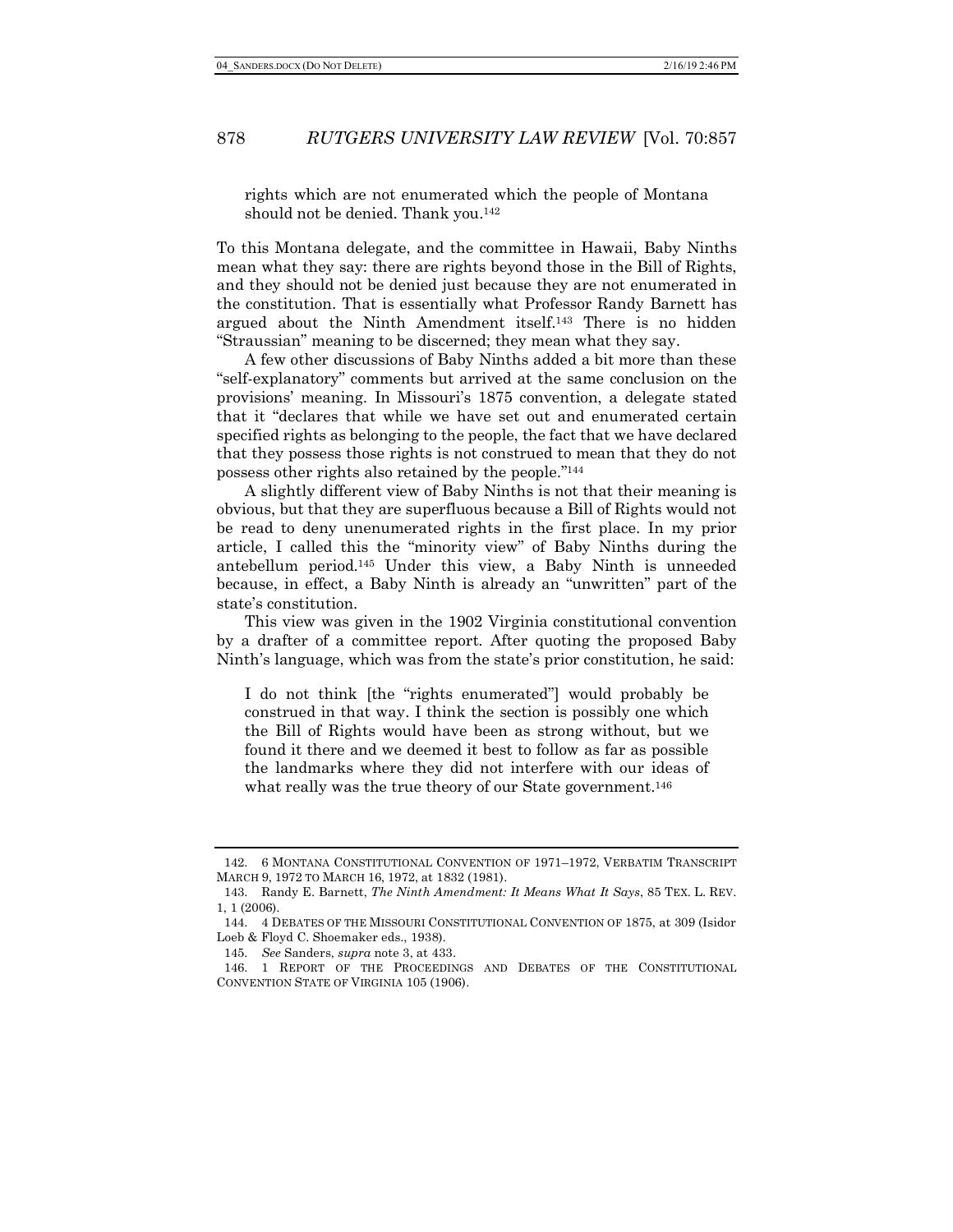Thus, the delegate thought the Baby Ninth was not needed as a "savings clause," but included it anyway out of a Burkean sense of tradition.

Missouri removed its Baby Ninth seventy years after adopting it. The reason given was similar to that voiced in Virginia in 1902. After it was left out of an initial draft, one delegate recommended reinserting the former Baby Ninth. He said that under the provision:

[T]his previous enumeration of private rights are not necessarily all the rights to which the citizen is entitled to have protection in. We don't know what question of rights may arise sometime. Just because it has been left out of the Bill of Rights that doesn't mean that he is still entitled to that protection.147

To this explanation, one Missouri delegate answered, "[w]ell, isn't that law anyway?"148 By this, he and other objecting delegates meant that they considered unenumerated rights to be protected whether or not the Baby Ninth's "shot gun" language was included.149 Thus, this view was similar to the "minority view" from before the Civil War: Baby Ninths were not necessary because unenumerated rights were already constitutionally protected.150

But this view continued to be in the "minority." New Jersey's 1947 convention referred to the Baby Ninth on a couple occasions to allay fears that the inclusion of some rights would defeat others. One delegate stated:

[T]here has been some fear that the enumeration of the two rights, the militia and the public schools, would impair the usefulness of the amendment which I have submitted. But we take care of that in paragraph 20: "This enumeration of rights and privileges shall not be construed to impair or deny others retained by the people." The enumeration—just by mentioning

<sup>147.</sup> 7 DEBATES OF THE 1943–1944 CONSTITUTIONAL CONVENTION OF MISSOURI 1927 (1945).

<sup>148.</sup> *Id.*

<sup>149.</sup> *See, e.g.*, *id.* at 1929 ("You haven't protected anything so that the provision is simply a shot gun provision without effect or meaning.").

<sup>150.</sup> *See* Sanders, *supra* note 3, at 433 (calling this the "minority view" of Baby Ninths).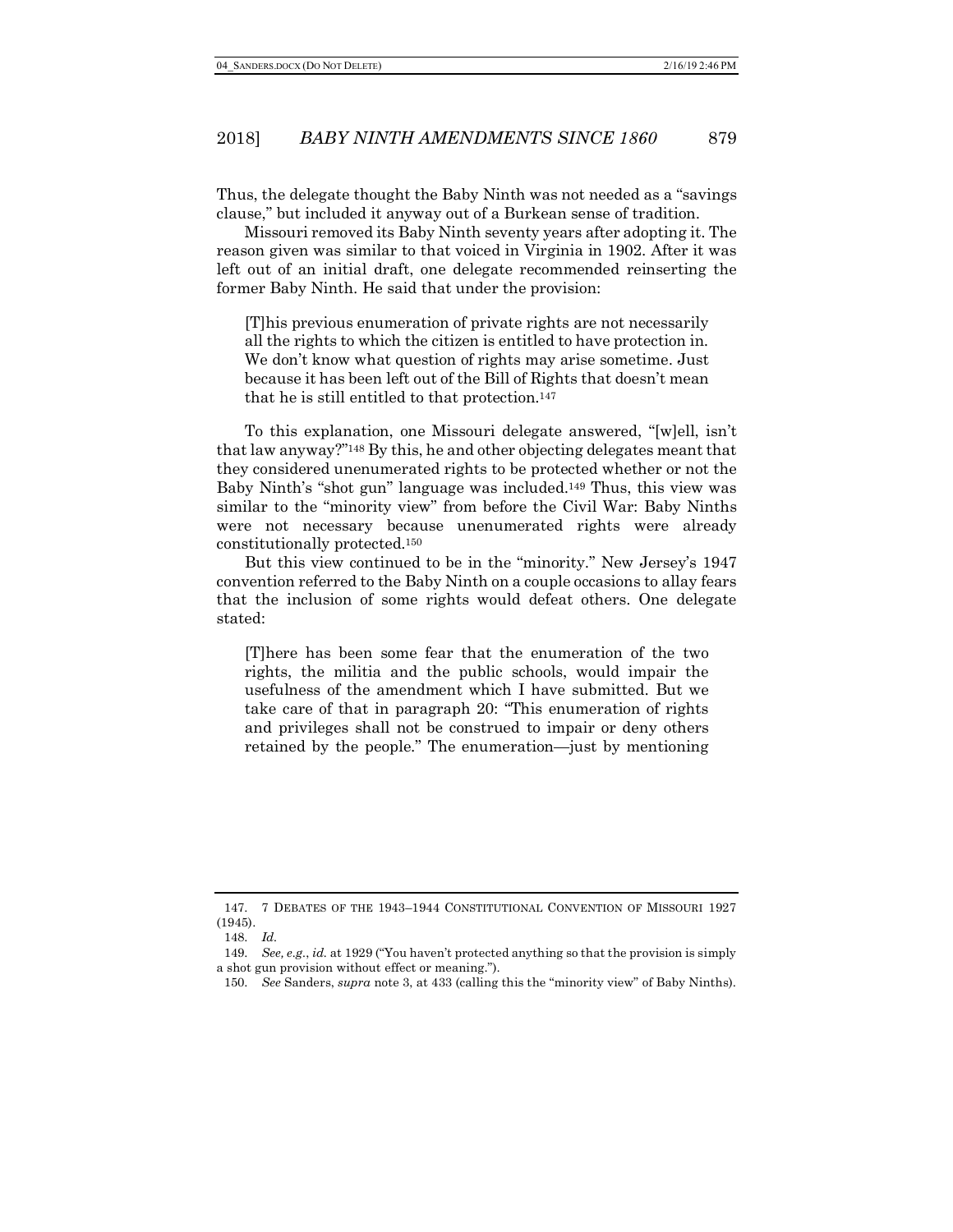the militia and the public schools—does not impair other rights, as practically all members of the legal profession know.151

Thus, the delegate here argued that just because the right to be free from discrimination in the militia and public schools is protected does not mean other rights, whatever they are, that are not mentioned are not also protected.152

New Jersey's 1947 convention also gave a hint at a different reading of its Baby Ninth. At one point, a New Jersey delegate was engaged in an effort to remove a reference to the right to collective bargaining, and defended his effort by arguing that because of the Baby Ninth, the fact that the reference to collective bargaining was not in the constitution would not mean the right was not protected.153 Collective bargaining, of course, is not an individual right, but a collective and positive right154 held by workers and against employers. Thus, this is a hint, however slight, that some people in 1947 may have perceived the Baby Ninth as protecting not just individual rights, but some kind of collective right as well.

Michigan did not adopt a Baby Ninth until its 1963 constitutional convention.155 Its delegates had a few things to say about it, and in a new way not seen earlier in other conventions. First, the relevant committee's comment on the proposal was as follows:

<sup>151.</sup> 1 STATE OF NEW JERSEY CONSTITUTIONAL CONVENTION OF 1947, at 640 (1947). The reference to the militia and public schools is because the delegate was proposing a section protecting against discrimination within either institution. *Id.*; *see also* N.J CONST. art. I, § 5 ("No person shall be denied the enjoyment of any civil or military right, nor be discriminated against in the exercise of any civil or military right, nor be segregated in the militia or in the public schools, because of religious principles, race, color, ancestry or national origin."). Thus the "rights" referred to are rights against discrimination, not positive rights to a militia or public schools. *Id.*

<sup>152.</sup> *See* N.J CONST. art. I, § 5; 1 STATE OF NEW JERSEY CONSTITUTIONAL CONVENTION OF 1947, *supra* note 151, at 640.

<sup>153.</sup> 1 STATE OF NEW JERSEY CONSTITUTIONAL CONVENTION OF 1947, *supra* note 151, at 327–30.

<sup>154.</sup> In this article, I do not address whether Baby Ninths protect some positive individual rights in addition to negative individual rights. As I discussed in my previous article, defenders of an individual rights reading of the Ninth Amendment itself disagree on this topic. Sanders, *supra* note 3, at 399; *compare* Randy E. Barnett, *Who's Afraid of Unenumerated Rights?*, 9 U. PA. J. CONST. L. 1, 21 (2006) (Ninth Amendment does not protect positive rights), *with* DANIEL A. FARBER, RETAINED BY THE PEOPLE: THE "SILENT" NINTH AMENDMENT AND THE CONSTITUTIONAL RIGHTS AMERICANS DON'T KNOW THEY HAVE 146–53 (2007) (Ninth Amendment protects the right to an education).

<sup>155.</sup> *See* Sanders, *supra* note 3, at 410. However, it did include a Baby Tenth much earlier. *See* MICH. CONST. of 1908, art. II, § 1.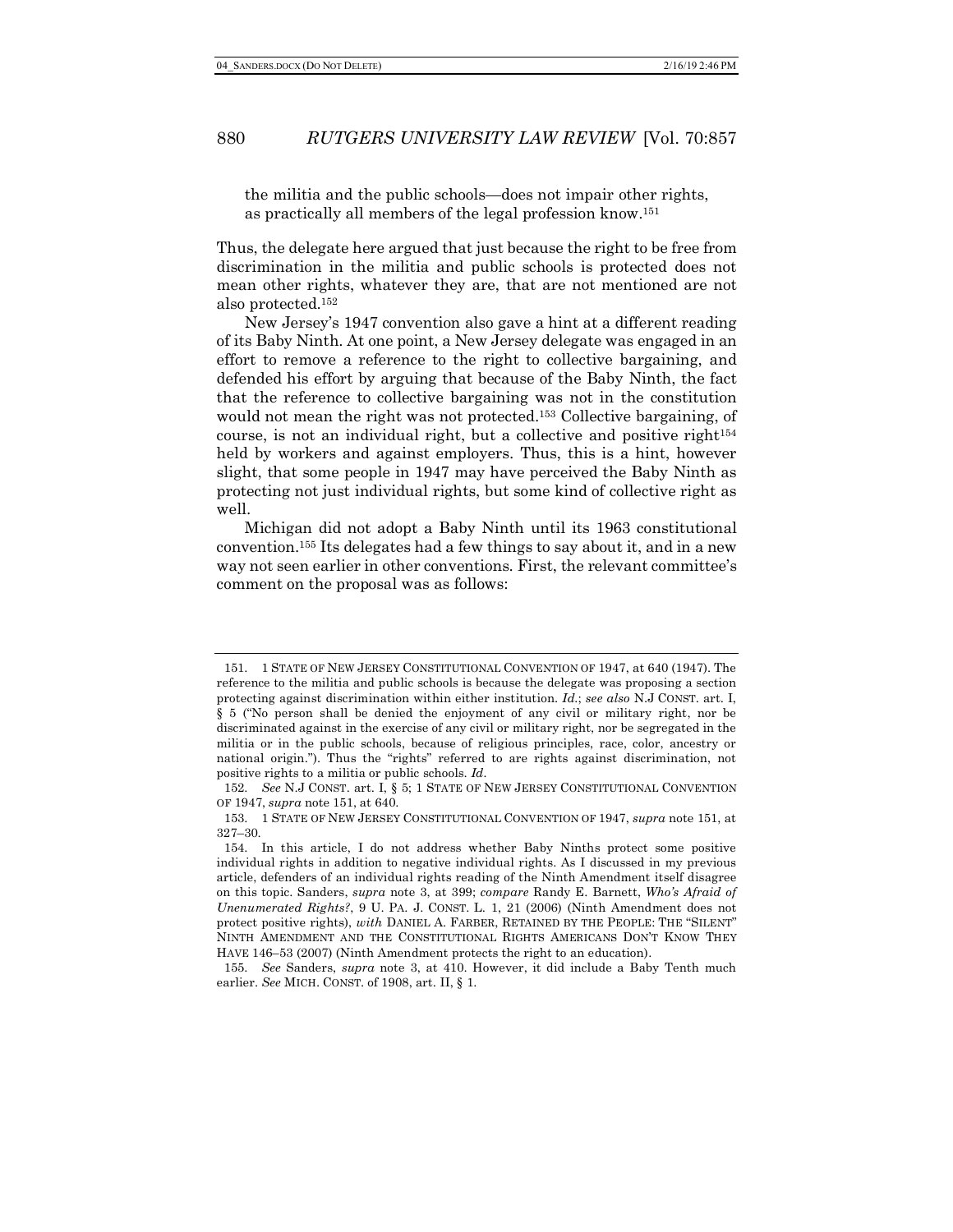This language is taken from the ninth amendment to the Constitution of the United States. The committee believes that its incorporation in the Michigan constitution will set up a sound state parallel. The language recognizes that no bill of rights can ever enumerate or guarantee all the rights of the people and that liberty under law is an ever growing and ever changing conception of a living society developing in a system of ordered liberty.156

Later on, one of the delegates said in support:

I think most of you will recognize—if you don't recognize, you should—that this is taken from the federal constitution. The enumeration of these rights shall not be construed to disparage others retained by the people. This is for perhaps 2 reasons. First, we cannot anticipate in any declaration or bill of rights all of the things which perhaps should be said. Second, we do not intend that the statements that we have made here as to the rights of our people shall be limited by the fact that we did not state something which has always been considered such a right.<sup>157</sup>

These comments make two important points. First, they echo Madison's original statement in support of the Ninth Amendment, which I have demonstrated applies with at least equal, if not greater, force to Baby Ninths: that rights, by their nature, are not capable of being comprehensively enumerated, and therefore an "etcetera clause" is a way of protecting those rights not included.158 Second, these comments raise another idea: the rights the Baby Ninth protects are not necessarily the same at any one time. Because "liberty under law is an ever growing and ever changing conception of a living society" new rights may arise in the future, or at least be *recognized* in the future, that are not protected today.159

Whether these comments imply something like a "living constitutionalism" understanding of Michigan's Baby Ninth is unclear. Just because new rights arise in the future does not necessarily entail that the *meaning* of the Baby Ninth changes. Rather, the world changes and therefore the Baby Ninth applies to additional things. But this is a slightly different understanding from earlier explanations of Baby

<sup>156.</sup> FRED I. CHASE, STATE OF MICHIGAN CONSTITUTIONAL CONVENTION OF 1961, OFFICIAL RECORD 470 (Austin C. Knapp & Lynn M Nethaway eds.,1962).

<sup>157.</sup> *Id.* at 569.

<sup>158.</sup> Sanders, *supra* note 3, at 430, 433 n.219.

<sup>159.</sup> CHASE, *supra* note 156, at 470.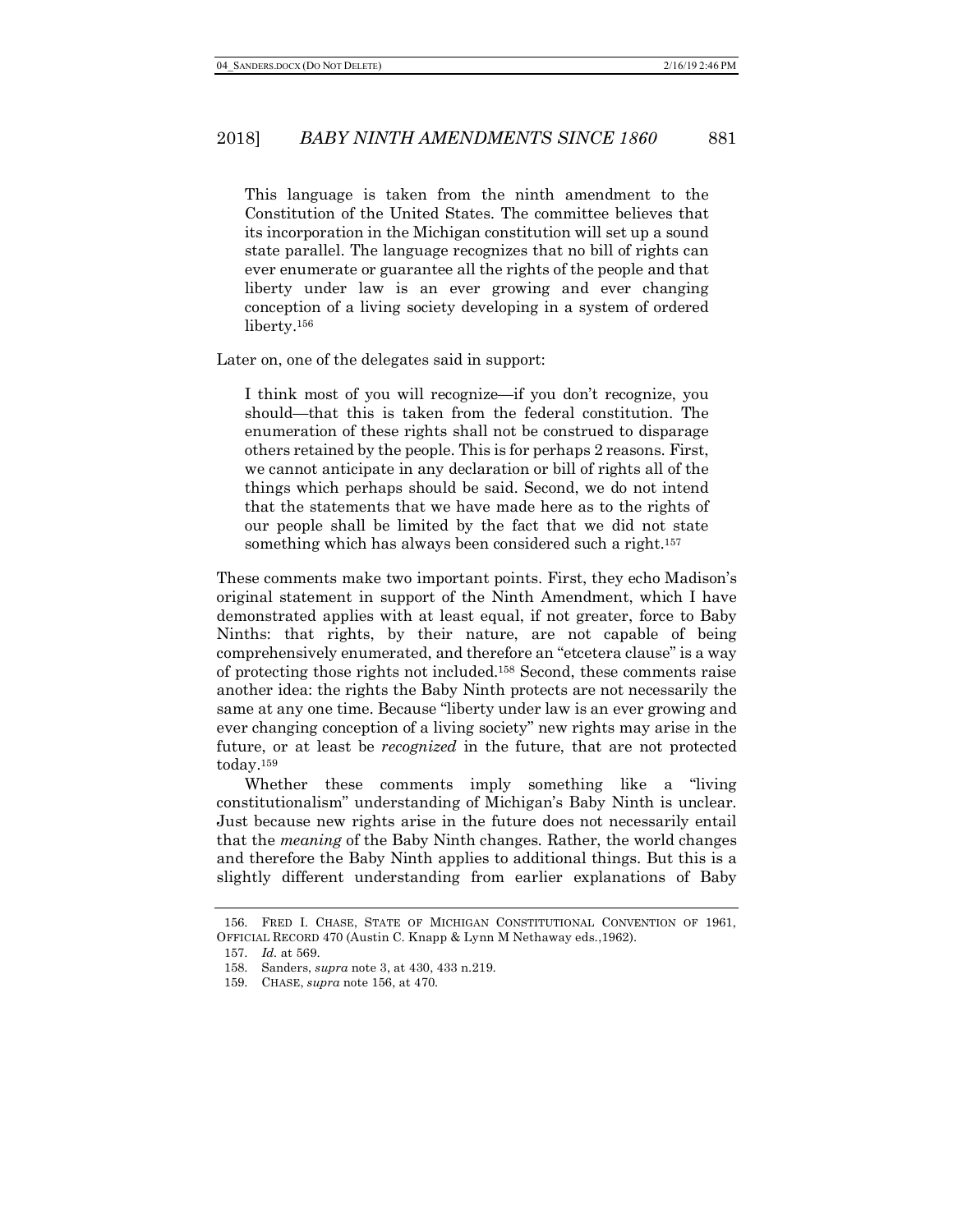Ninths, which seem to assume the rights that are protected are rights that were protected at the time the relevant constitution was adopted.160

The state convention with some of the most commentary on a Baby Ninth is from the state that most recently adopted a new Baby Ninth: Illinois. In that state's 1970 constitutional convention, the Committee on Bill of Rights stated the following on what the provision's purpose was:

This provision gives explicit recognition to the principle that the Bill of Rights is not an exhaustive catalog of a citizen's rights and immunities in respect to government action. The language is the same as the Ninth Amendment to the United States Constitution, except that "people" has been replaced by "individual citizens of this State."<sup>161</sup>

The drafters of the provision also stated "[t]his new section acknowledges that the people have many rights that are not mentioned in this constitution. It states that these rights are not denied even though they are not enumerated."162

Both of these statements are fairly standard for the commentary we have seen on Baby Ninths so far. Essentially, they assert that "it means what it says." But the primary endorser of the provision, Delegate Pechous, had a more idiosyncratic view that is worth quoting at length:

Mr. President, Chairman Gertz, and fellow delegates, it is my pleasure to present what I consider the least controversial section of the bill of rights. . . .

. . . . This particular language was extracted by myself from the State of Washington Constitution, and it's identical also to the Ninth Amendment to the United States Constitution except for the following: Instead of the reference to the "retained by the people" in the Ninth Amendment, this particular section retains the rights to "the individual citizens of this state." And there is not a great deal of law in this particular section . . . .

<sup>160.</sup> This was explicitly the case with Georgia's Baby Ninth. *See supra* note 32 and accompanying text.

<sup>161.</sup> 6 RECORD OF PROCEEDINGS, SIXTH ILLINOIS CONSTITUTIONAL CONVENTION OF 1969–1970, at 66 (1972).

<sup>162.</sup> 1 RECORD OF PROCEEDINGS, SIXTH ILLINOIS CONSTITUTIONAL CONVENTION OF 1969–1970, at 700 (1972).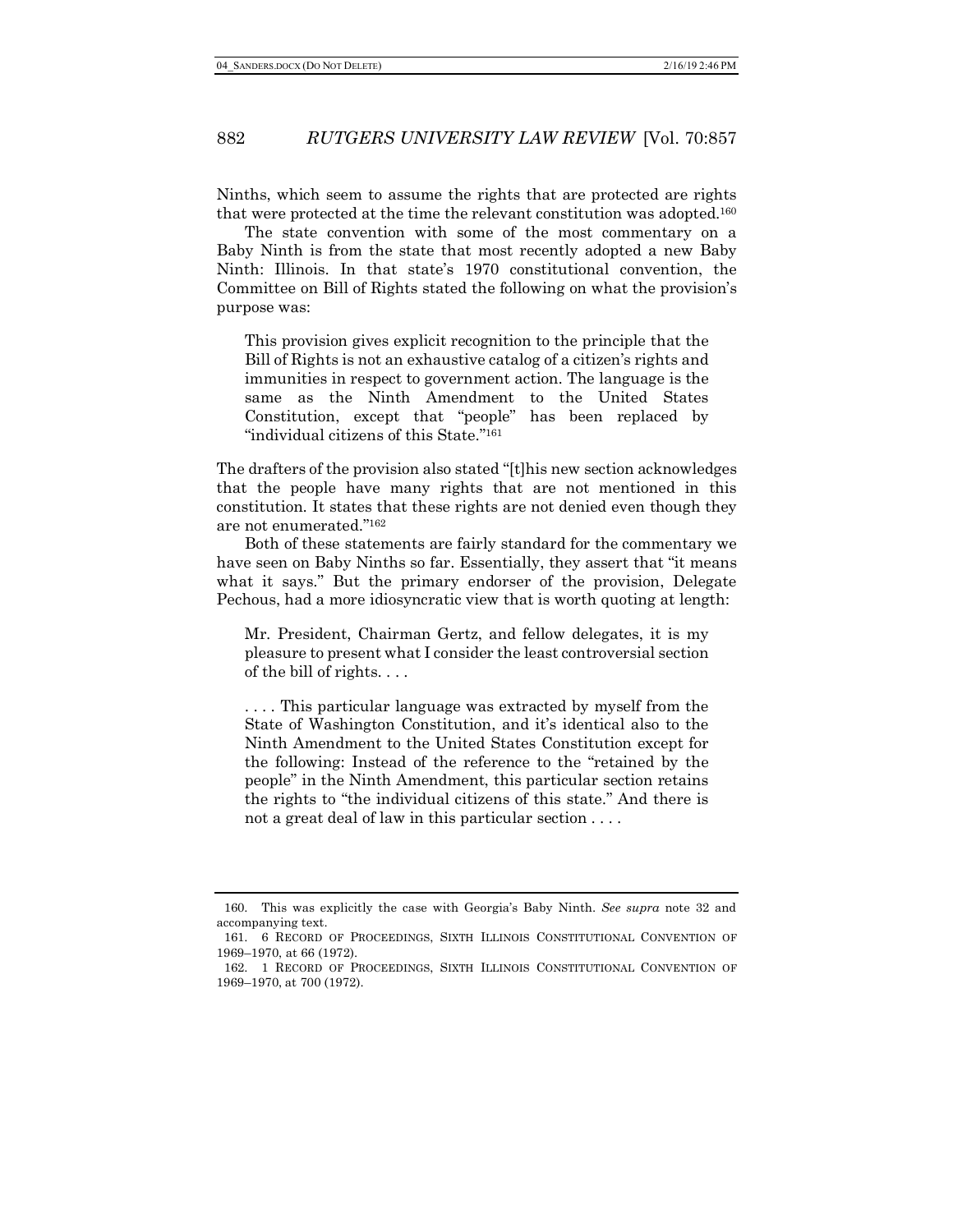The concept of the Ninth Amendment language and what I would hope that this particular language would do for the state of Illinois would be that it would have no negative implication, and it could only have a possible positive implication in the future. And I think—at least I tried to sell the committee on the idea—that when we consider the concept of dual sovereignty where an individual citizen is both a citizen of the United States and he is also a citizen of the state of Illinois and considering the relationship of the state sovereign to the federal sovereign, I think that this particular language could establish—or re-establish—some concept of state sovereignty that has been eroded by federal action in the past.

It is the—as the report says, this particular language gives explicit recognition to the principle that though a number of rights are enumerated and set out in the bill of rights that by no means is that to be construed as an exhaustive catalog or a maximum of the rights involved. Any rights that are not individually set out are still retained by the individual citizens of this state, so in the future, for instance, any question that might arise as to whether a particular matter is—falls within the state jurisdiction or if it is a federal question under the United States Constitution and governed by the supremacy clause, this particular section would set some guideline for retaining a right to the people of the state of Illinois—that is, the individual citizen—even though it is not set out and enumerated at some other point in the constitution.

The law that I have—I have one case on the application of the Ninth Amendment, and that is *Griswald* [sic] *v. the State of Kentucky—Connecticut*, pardon me. It is a 1965 United States Supreme Court case wherein the person, *Griswald* [sic], was arrested for disseminating birth control information to married couples, and it was asserted in the argument before the Supreme Court that even though there is no explicit recognition of the right of privacy in a marital state, that is a right so fundamental and so basic to a free society and free individuals that it is inherent and recognized in the Ninth Amendment which says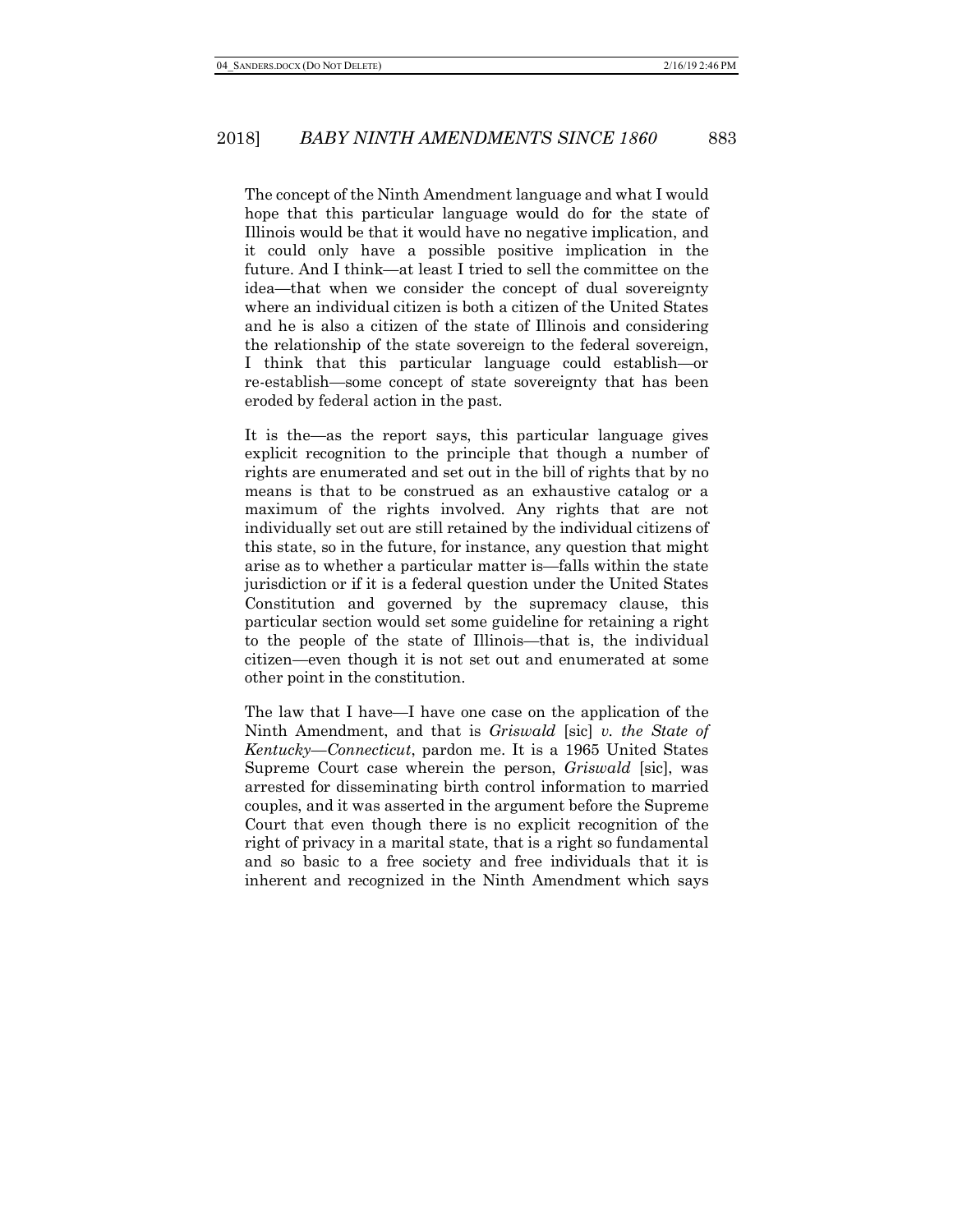that even though the right is not set out that it is, in fact, retained. So that was the biggest case on the federal level.163

What Delegate Pechous was discussing here is a bit mysterious. He seemed to be arguing that the Baby Ninth would protect the state, or at least its individual citizens, from the federal government. That is simply not true given the U.S. Constitution's Supremacy Clause.164 This is a pretty basic tenet of constitutional law that he seemed to be missing—state constitutions do not change federal preemption depending on how they are written. He did not seem to be making a collective rights argument, as he acknowledged that the text of the Baby Ninth applies only to "the individual citizen."165 Thus, this argument is a bit befuddling.166

It should be noted that he did accurately summarize the discussion of the Ninth Amendment in *Griswold*—although he failed to say that it was only Justice Goldberg's three-justice concurrence<sup>167</sup>—and therefore seemed to believe that the Baby Ninth language applies to individual rights.

So, what to make of Pechous's speech? No one else spoke about the Illinois Baby Ninth, so this and the committee report is all we have to go on regarding what the delegates thought about it.168 Although the particulars of some of what Pechous said are unsupportable, perhaps the charitable interpretation is that he saw the Baby Ninth as protecting both individual and collective rights, of some sort or another. How the collective rights would work is unclear, although, as explained below, some courts over the years have tried to give Baby Ninths a collective rights meaning.169 But his invocation of *Griswold* indicates he

<sup>163.</sup> 3 RECORD OF PROCEEDINGS, SIXTH ILLINOIS CONSTITUTIONAL CONVENTION OF 1969–1970, at 1613–14 (1972).

<sup>164.</sup> U.S. CONST. art. VI, cl. 2.

<sup>165.</sup> 3 RECORD OF PROCEEDINGS, SIXTH ILLINOIS CONSTITUTIONAL CONVENTION 1969– 1970, *supra* note 163, at 1614.

<sup>166.</sup> Delegate Pechous also gave a brief discussion of a state case from Arkansas, *Wade v. Horner*. 3 RECORD OF PROCEEDINGS, SIXTH ILLINOIS CONSTITUTIONAL CONVENTION OF 1969–1970, *supra* note 163, at 1614 (1972). However, *Wade* did not actually concern the Arkansas Baby Ninth, at least to any level of specificity. Wade v. Horner, 170 S.W. 1005, 1005–06 (Ark. 1914) (not naming or examining Arkansas's Baby Ninth). Instead, there the court upheld a Jim Crow liquor licensing scheme in the face of a challenge under unspecified sections of the state and federal constitutions. *Id.* at 1006. The charitable explanation for Delegate Pechous's invocation of the case is that he misidentified what constitutional provisions it concerned.

<sup>167.</sup> Griswold v. Connecticut, 381 U.S. 479, 491–93 (1965) (Goldberg, J., concurring).

<sup>168.</sup> 3 RECORD OF PROCEEDINGS, SIXTH ILLINOIS CONSTITUTIONAL CONVENTION OF 1969–1970, *supra* note 163, at 1614 (1972).

<sup>169.</sup> *See supra*, Part III.B.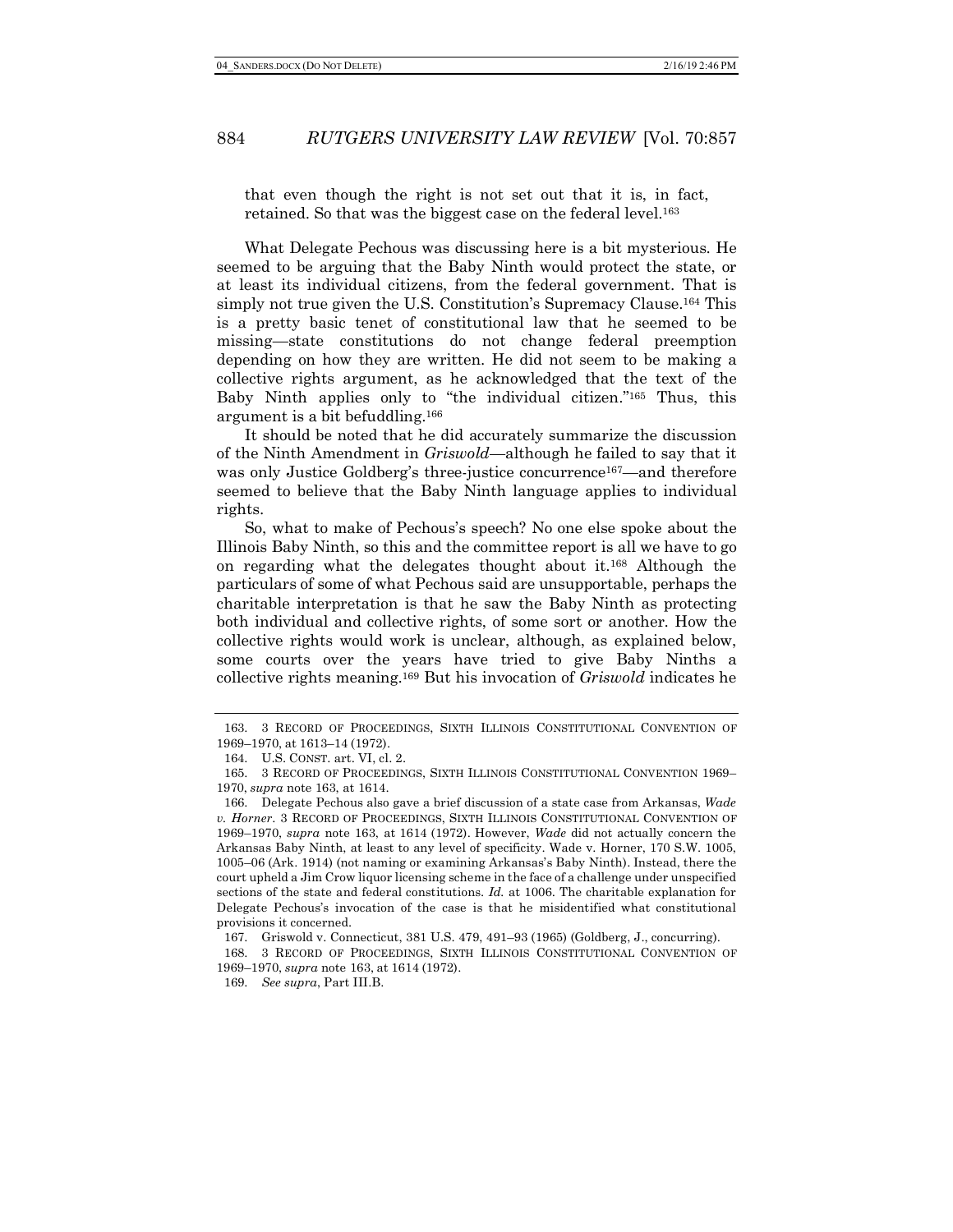was generally on board with the "standard" interpretation of Baby Ninths: they mean what they say.

# *B. Judicial Interpretations of Baby Ninths*

Unlike in the antebellum period, when there were only a handful cases interpreting Baby Ninths in any meaningful way,170 the period since 1860 has seen a fair amount of jurisprudence on Baby Ninths. I say "fair amount" because for provisions that are in two-thirds of all state constitutions, and whose language potentially protects all kinds of regulated behavior, there is not nearly as much caselaw as one would expect. But, there is enough that quite a bit more space than available here could be written about those cases. In this section, I merely want to outline the various approaches courts have taken to Baby Ninths and demonstrate that there is a good amount more disagreement on what Baby Ninths mean, and how seriously they should be taken, than at the state conventions.

By-and-large, courts interpreting Baby Ninths have taken two approaches. One is to, in one way or another, read them as clauses protecting unenumerated individual rights.171 Under this umbrella, questions such as what those rights are, how numerous they are, and what burden is placed on the government when it wants to infringe on those rights, receive various answers. But overall, when courts have seriously investigated what Baby Ninths mean they have basically answered what is being advocated here: they protect unenumerated individual rights. The rub, however, is that the level of protection has often been rather nominal. Thus, courts often find Baby Ninths protect individual rights, but not all that much.172

The other approach is that Baby Ninths protect collective rights, that is, essentially, the right of the people to collectively govern themselves. As I have explained, at the state level this is a nonsensical position to make, because "the people," through the legislature, would have that power if the Baby Ninth were not included in the first place. Yet, this view has cropped up at times in various state courts. It has sometimes been in the context of local government versus state government, and in that case, there is a little more justification for it. Later we will take a brief look as to why that might be.173

<sup>170.</sup> Sanders, *supra* note 3, at 429–32.

<sup>171.</sup> *See, e.g.*, State ex rel. Burlington & M.R.R. Co. v. County of Wapello, 13 Iowa 388, 412 (1862).

<sup>172.</sup> *See infra* notes 176–243 and accompanying text.

<sup>173.</sup> *See infra* notes 244–54 and accompanying text.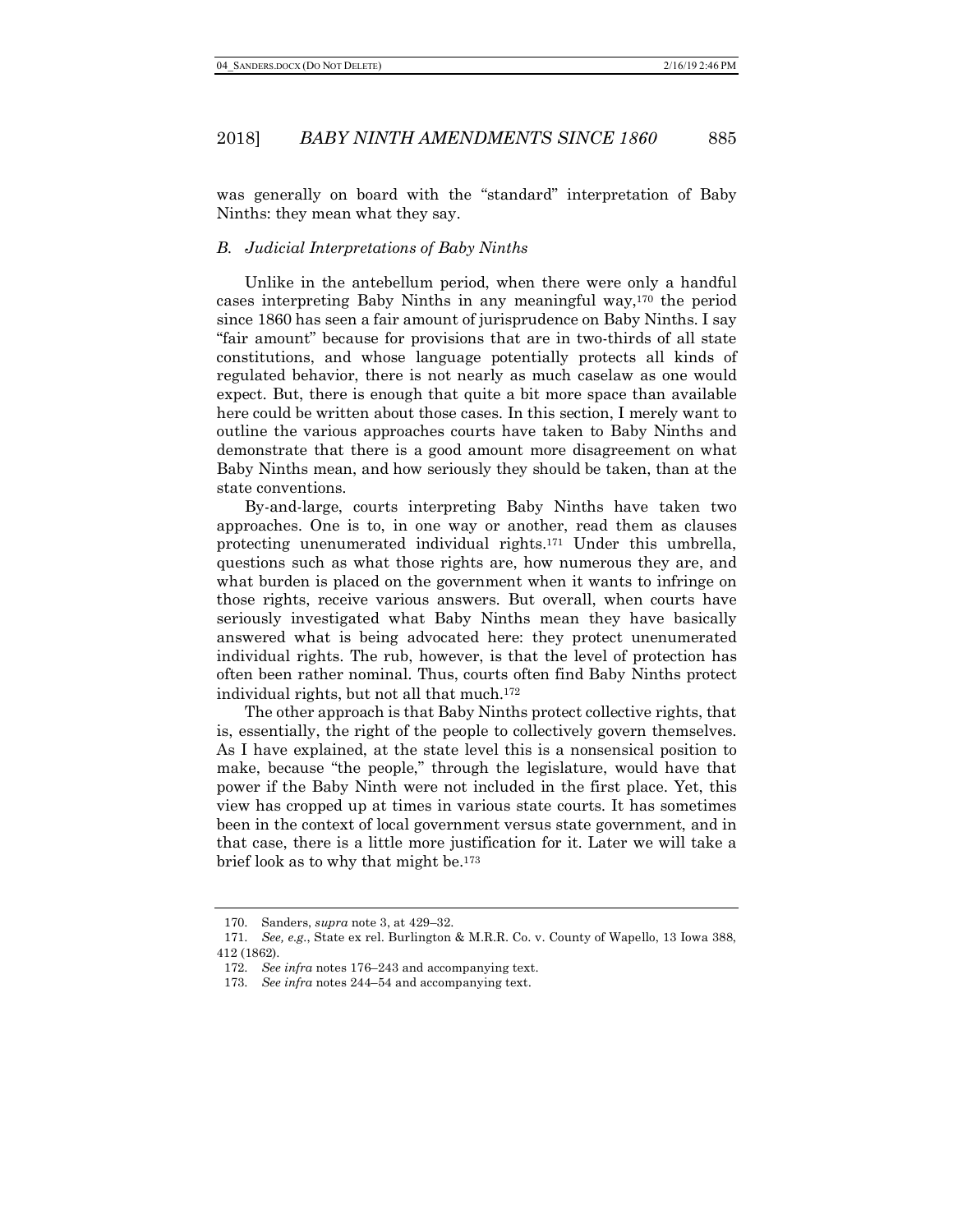What follows is a brief survey of some of these interpretations of Baby Ninths. The interpretations vary in a number of ways, geographically and also temporally. It will not be surprising that most of the Baby Ninth cases protecting property rights, for example, are from prior to the New Deal. Nor should it be surprising that most cases protecting what are today called "personal liberties" are from the last few decades. The interpretations of Baby Ninths have ebbed and flowed just as the interpretations of other constitutional provisions—including due process clauses, privileges or immunities clauses, and Lockean Natural Rights Guarantees174—have ebbed and flowed.175 What *should* be different about Baby Ninths, because of the obviously different meaning their words hold, does not always translate into judges interpreting them differently from these other clauses.

1. Individual rights judicial interpretations of Baby Ninths

### *a. A case study in 1860s Iowa*

Some of the earliest post-1860 cases on Baby Ninths come out of Iowa. In a series of opinions from 1862 through 1870 the justices of its Supreme Court jostled on how to interpret the state's Baby Ninth. They eventually concluded that the Baby Ninth offers very little protection, but along the way demonstrated two polar-opposite views on what Baby Ninths mean. Examining these cases in some detail will give us a preview of how courts interpreted Baby Ninths in later eras.

The first, *State ex rel. Burlington & M.R.R. Co. v. County of Wapello*,176 is one of the fullest examinations of a Baby Ninth in any judicial opinion. The case concerned a challenge to a state law requiring counties to purchase railway stock.177 In concluding that the law was unconstitutional because it forced taxpayers to become stock owners

<sup>174.</sup> For the history of these fascinating constitutional provisions, see Steven G. Calabresi & Sofia M. Vickery, *On Liberty and the Fourteenth Amendment: The Original Understanding of the Lockean Natural Rights Guarantees*, 93 TEX. L. REV. 1299 (2015).

<sup>175.</sup> Another point I should make is that many Baby Ninth cases not only follow the larger judicial milieu on what rights receive stronger protections than others and what level of scrutiny applies, but also often include other constitutional provisions in their analysis. A common tactic is a "grab bag" of sorts where the court cites the Baby Ninth—as well as due process, and other clauses of both the state constitution and the U.S. Constitution—then determines if the right in question is protected by them. "Pure" Baby Ninth cases are more rare, but by no means unheard of. In highlighting merely a few cases in the following, most will be cases that specifically addressed the Baby Ninth itself, at least as part of an alternative holding.

<sup>176.</sup> 13 Iowa 388 (1862).

<sup>177.</sup> *Id.* at 389–90.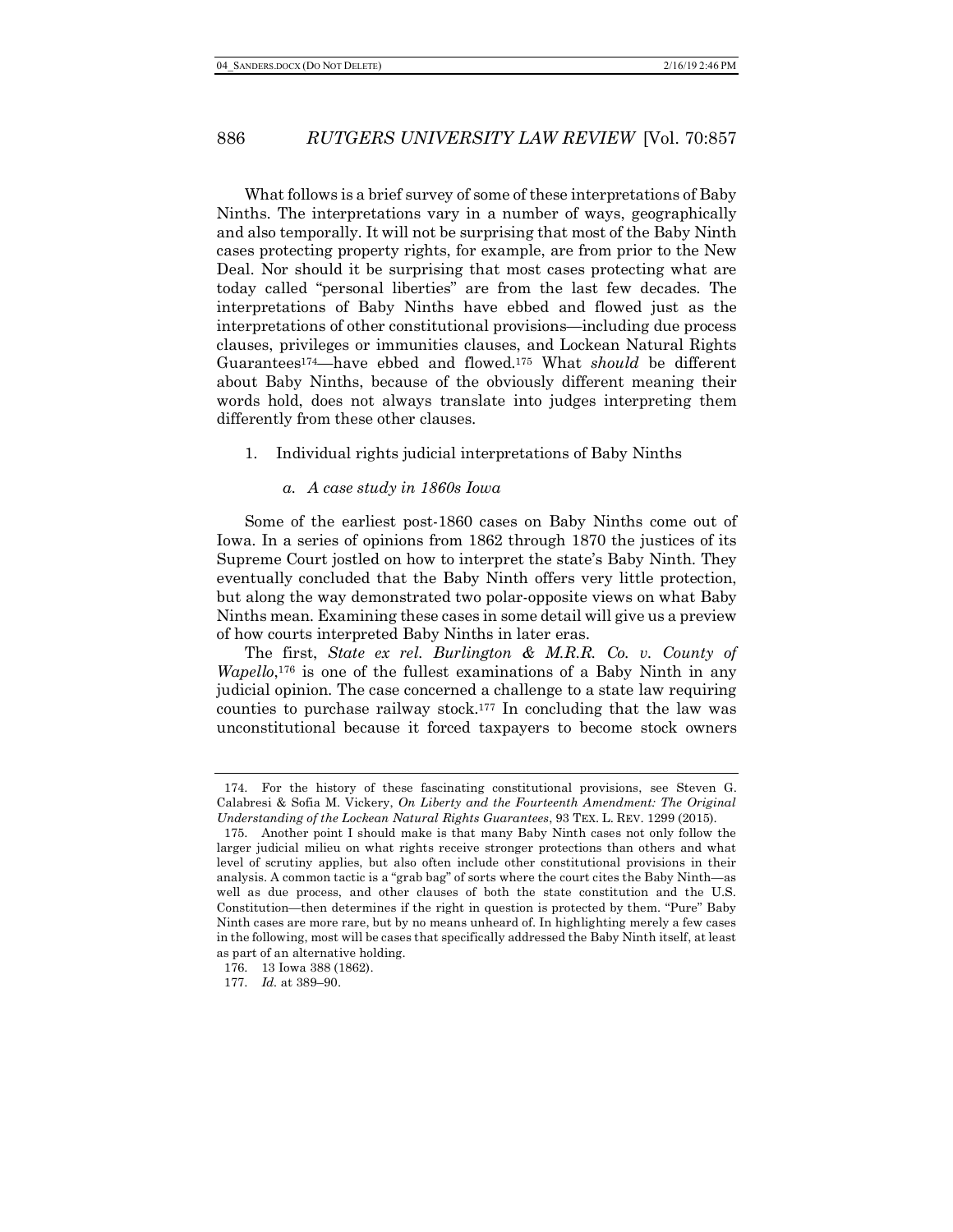against their will, it primarily relied on what it called the "saving clause" of the Iowa Constitution, i.e., the Baby Ninth.178 The court raised the common idea that state legislatures have all powers not denied to them in a state constitution.179 But it expressly said that the Iowa Constitution was different because of the Baby Ninth:

The Constitution of Iowa seems to have been written upon entirely a different theory, and utters quite another language, the words of which must furnish the only criterion by which we are to determine the rightful exercise of a given power. . . .

The object of this saving clause, we suppose, was to guard not only against the above construction given to bills of right, not containing any such reservation, but to bring these unenumerated rights retained by the people, founded equally, it may be, upon natural justice and common reason, as those that are specified within the censorship of courts of justice, when even they shall be assailed.180

The most striking thing about this language is not just that it interprets the Baby Ninth as protecting unenumerated rights, but that it finds the Baby Ninth to put unenumerated rights on equal footing with the rest of the state constitution. That is, of course, what the language of any Baby Ninth seems to say. But this opinion takes that at face value. We will see this is by no means always the case.

The Iowa court returned to its Baby Ninth in *Hanson v. Vernon*.181 There, following the *County of Wapello* case, the majority relied upon a number of provisions in striking down a similar railway-stock law, and only included a passing reference to the Baby Ninth.182 But, it is an interchange in a concurrence and the dissent where things get interesting for our purposes.

First, in his concurrence, Justice Beck saw the Baby Ninth as so important that he termed it "an *unwritten Constitution*."183 His sweeping defense of Baby Ninths is worth quoting at length:

<sup>178.</sup> *Id.* at 412.

<sup>179.</sup> *Id.*

<sup>180.</sup> *Id.*

<sup>181.</sup> 27 Iowa 28 (1869), *overruled by* Stewart v. Bd. of Supervisors, 30 Iowa 9 (1870), *and* Bonnifield v. Bidwell, 32 Iowa 149 (1871).

<sup>182.</sup> *Id.* at 42.

<sup>183.</sup> *Id.* at 73 (Beck, J., concurring).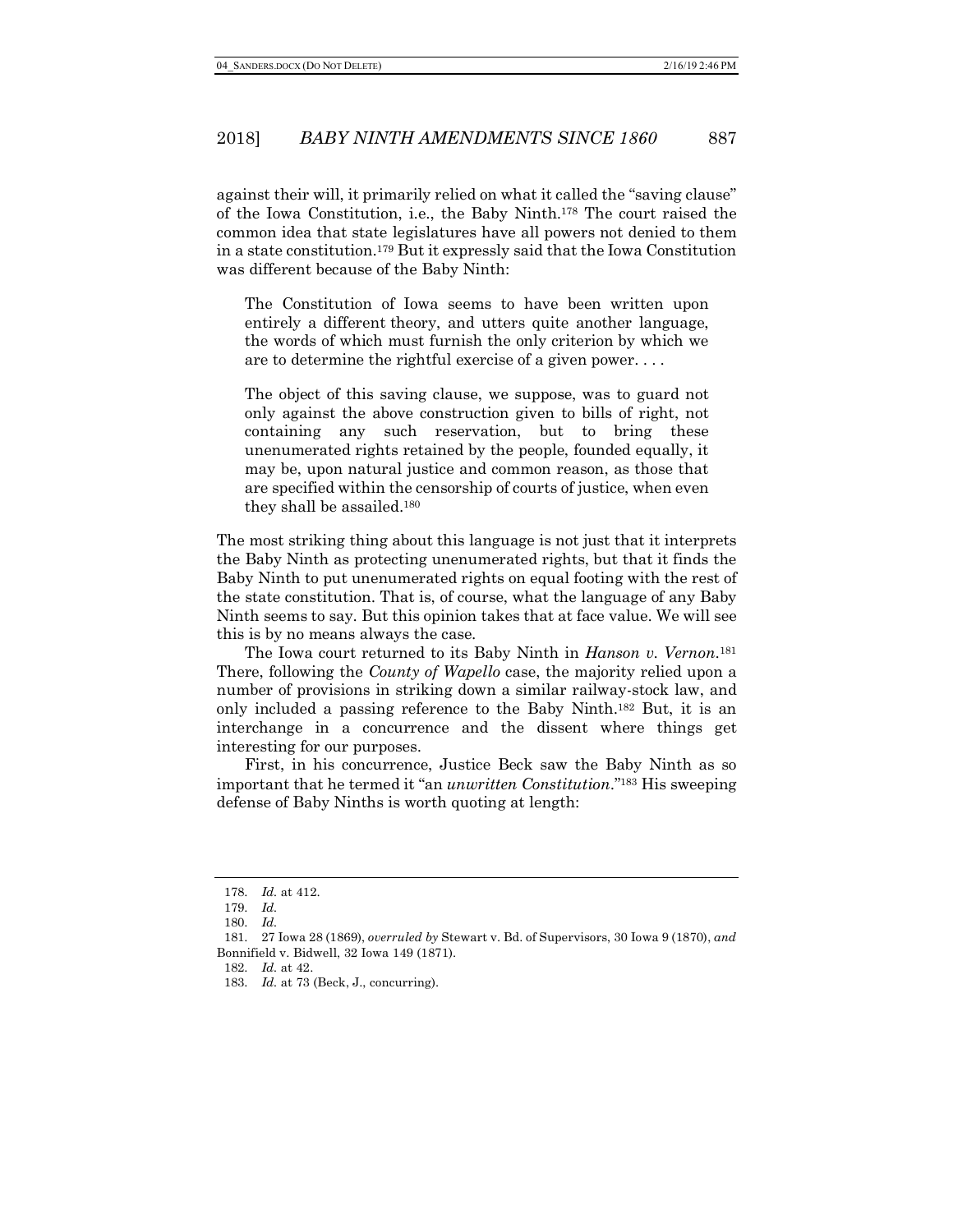It cannot be maintained that the Constitution confers upon the State government absolute and unlimited legislative power, authorizing all laws affecting the rights and property of the people, not expressly prohibited by that instrument. The people, in the formation of the Constitution, wisely reserved to themselves all rights unimpaired over which power is not delegated to the State government. Section 25 of the bill of rights provides that the enumeration of rights contained in the Constitution shall not be construed to impair or deny others retained by the people. There is, as it were, back of the written Constitution, an *unwritten Constitution*, if I may use the expression, which guarantees and well protects all the absolute rights of the people. The government can exercise no power to impair or deny them. Many of them may not be enumerated in the Constitution, nor preserved by express provisions thereof, notwithstanding they exist and are possessed by the people, free from governmental interference. The rights of property, and rights arising under the domestic relations of husband and wife, parent and child, &c., may not be preserved by express constitutional provisions, yet they exist in all their perfection, and no legislative enactment impairing them can be sustained.184

Second, the dissenting justice, Justice Cole, had a very different take on the Baby Ninth. Among other things, the phrase "unwritten constitution" was not to his liking. His opinion is worth quoting at length as well, because it touches upon a deep objection to Baby Ninths that recurs up to the present day:

For myself, I think that this section of the Constitution does not provide or establish any additional or further limitation upon the legislative power. And, indeed, I think that if this section had been omitted entirely from the Constitution the fact it declares would have had just as potential an existence as it now has. In other words, that by a uniform rule of interpreting constitutions, they are construed as not denying or impairing rights retained by the people other than those enumerated in them.

But I deny, most confidently, that, under this provision, whether expressed or implied, courts of law may rightfully declare an act of the legislature unconstitutional and void, as being in conflict with it. To so hold, is to place the legislative department at the

184. *Id.*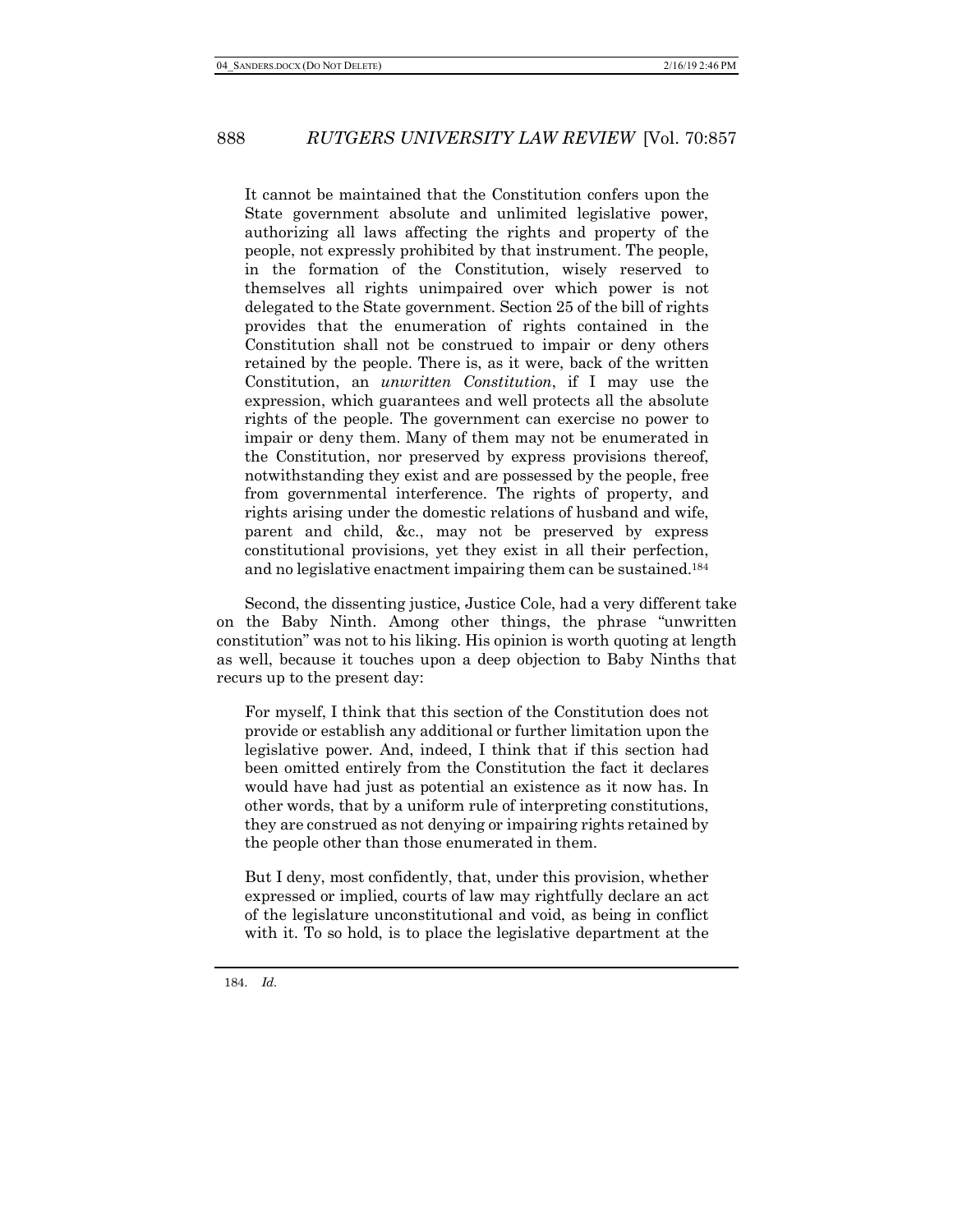feet of the judicial, and to render the immediate representatives of the people powerless to protect them in their rights, or from the encroachments of judicial power. If the views of the majority are sound, then it is certainly true, that our Constitution does not define the powers of the respective departments of our government, but leaves them to the necessarily uncertain, and everchanging measurement of *judicial discretion*. And this, I think, fairly illustrates the two fundamental errors of the majority: First, in supposing that there is an unwritten Constitution by which courts may measure the legislative power; and second, in supposing that the courts are the only protectors, though not in any just sense the representatives, of the people; that the people must look to the courts and not to the legislature to relieve them from actual or supposed unwise legislation. It is well settled that a statute cannot be declared void on the ground of its violating fundamental principles of republican government, when it does not come in conflict with written constitutional provisions.185

The disagreement between these men comes down to a stark contrast: Justice Beck says the Baby Ninth is meaningful and requires judicial protection of rights, while Justice Cole says the Baby Ninth is superfluous and does not require judicial protection of rights because otherwise it would upend republican government. Justice Cole's conclusion is very similar to Justice Scalia's remarks on the Ninth Amendment in *Troxel v. Granville*, where he concluded that the amendment did indeed refer to unenumerated rights, but that he, as a judge, was powerless to protect them.186 Essentially, Justice Cole seems to understand what the Baby Ninth is trying to do—that is, what the delegates to the constitutional convention were trying to do in drafting it—and it scared the dickens out of him.

The holdings of *Hanson* and *County of Wapello* were not to last long. With new justices on the court, it reversed *Hanson* the very next year,

<sup>185.</sup> *Id.* at 84–85 (Cole, J., dissenting) (citing People v. Mahony, 13 Mich. 481 (1865); People v. Gallagher, 4 Mich. 244 (1856).

<sup>186.</sup> Troxel v. Granville, 530 U.S. 57, 91 (2000) (Scalia, J., dissenting) ("In my view, a right of parents to direct the upbringing of their children is . . . among the 'othe[r] [rights] retained by the people' which the Ninth Amendment says the Constitution's enumeration of rights 'shall not be construed to deny or disparage.' . . . [H]owever . . . the Constitution's refusal to 'deny or disparage' other rights is far removed from affirming any one of them, and even further removed from authorizing judges to identify what they might be, and to enforce the judges' list against laws duly enacted by the people.").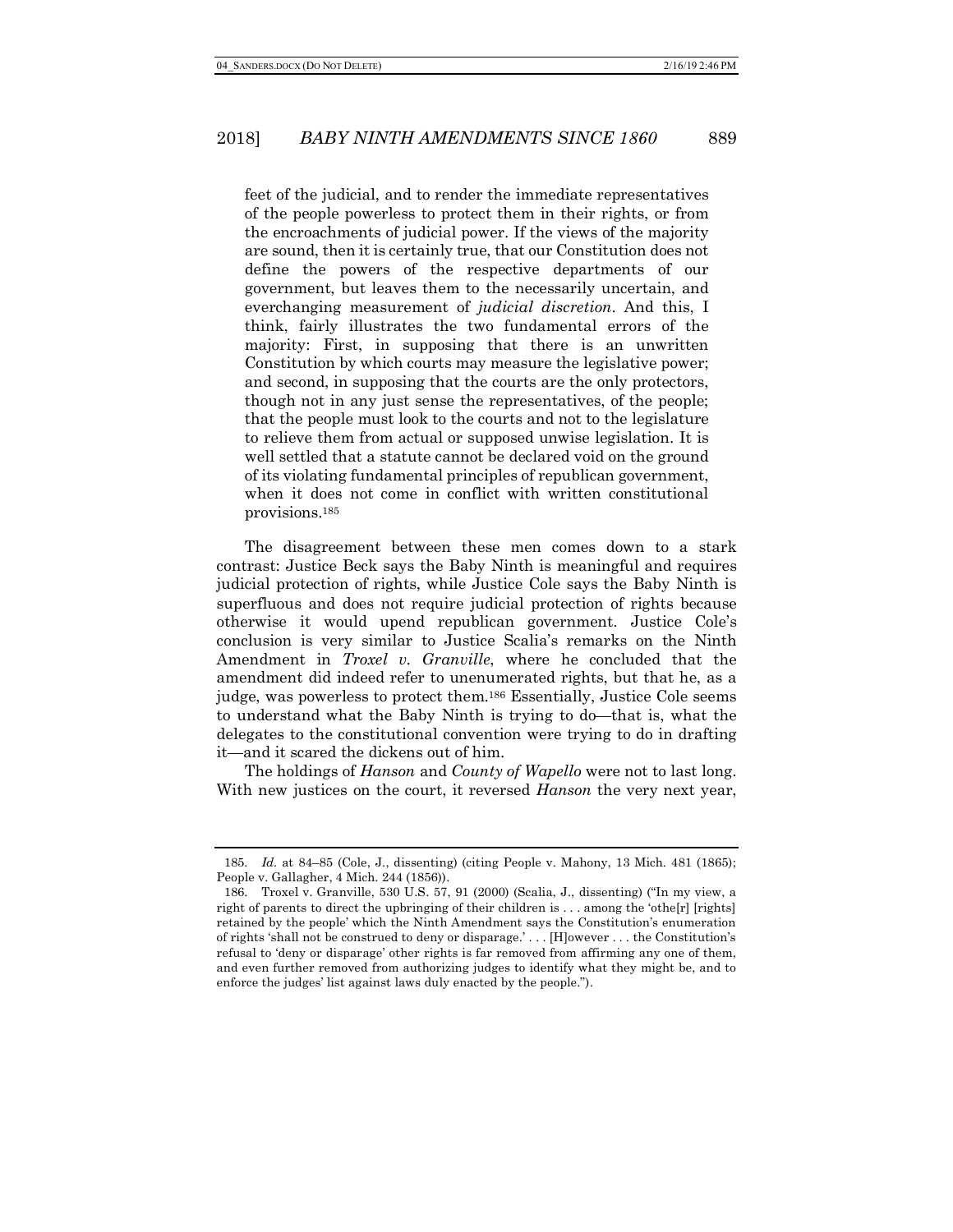and held a modified, but similar, law constitutional.187 There the court heavily relied on a "proto-Thayerian"<sup>188</sup> emphasis on upholding a law's constitutionality unless it is a "*plain*, *clear and palpable* violation of the *written* constitution."189 But even that was not enough to distinguish *Hanson*. So, it also reinterpreted the Baby Ninth to give it a collective rights meaning.190 It inquired what rights were "retained by the people," as the Baby Ninth says.191 And it concluded that those were *legislative*  rights, which, through certain provisions in the constitution, the people have, collectively, delegated, in toto, to the general assembly.192 Thus, the right that the Baby Ninth protects is the right to legislate.

As I have written before, this interpretation of a Baby Ninth makes no sense, and truly does render it worthless.193 Among other reasons, the legislature *already* has legislative power without the Baby Ninth obliquely protecting that power. But, this interpretation got the job done for the court majority in 1870 Iowa.<sup>194</sup>

Justice Beck, who was still on the court, dissented and pointed out that this reading of the Baby Ninth "totally destroys its force and effect."195 He explained that the Iowa Bill of Rights "secures private as well as political rights, and that section 25 plainly implies that the people retain others beside those enumerated."196 Thus, Justice Beck saw room in the Baby Ninth for both personal rights—such as property rights—and certain political rights, such as, presumably, a right to vote. However, he insisted that those political rights cannot deny the personal rights, which the "right" to legislate can, of course, do.

After these early cases, reliance on Iowa's Baby Ninth largely dropped out of its jurisprudence. But the extreme, collective rights view has not held. Instead, the state supreme court's most recent articulation is that the Baby Ninth does protect unenumerated rights and that they are judicially enforceable, but those rights are only violated if the government action is "unreasonable."197 This waters down its protection to a level far below other rights, even other unenumerated rights

<sup>187.</sup> Stewart v. Bd. of Supervisors, 30 Iowa 9, 10–12 (1870).

<sup>188.</sup> Here I allude to the work of James Bradley Thayer and the doctrine of judicial restraint. *See generally* James B. Thayer, *The Origin and Scope of the American Doctrine of Constitutional Law*, 7 HARV. L. REV. 129, 148–56 (1893).

<sup>189.</sup> *Stewart*, 30 Iowa at 9.

<sup>190.</sup> *Id.* at 17–19.

<sup>191.</sup> *Id.* at 18.

<sup>192.</sup> *Id.* at 17–18.

<sup>193.</sup> *See* Sanders, *supra* note 3, at 436–37.

<sup>194.</sup> *Stewart*, 30 Iowa at 17–19.

<sup>195.</sup> *Stewart*, 30 Iowa at 44 (Beck, J., dissenting).

<sup>196.</sup> *Id.*

<sup>197.</sup> Atwood v. Vilsack, 725 N.W.2d 641, 652 (Iowa 2006).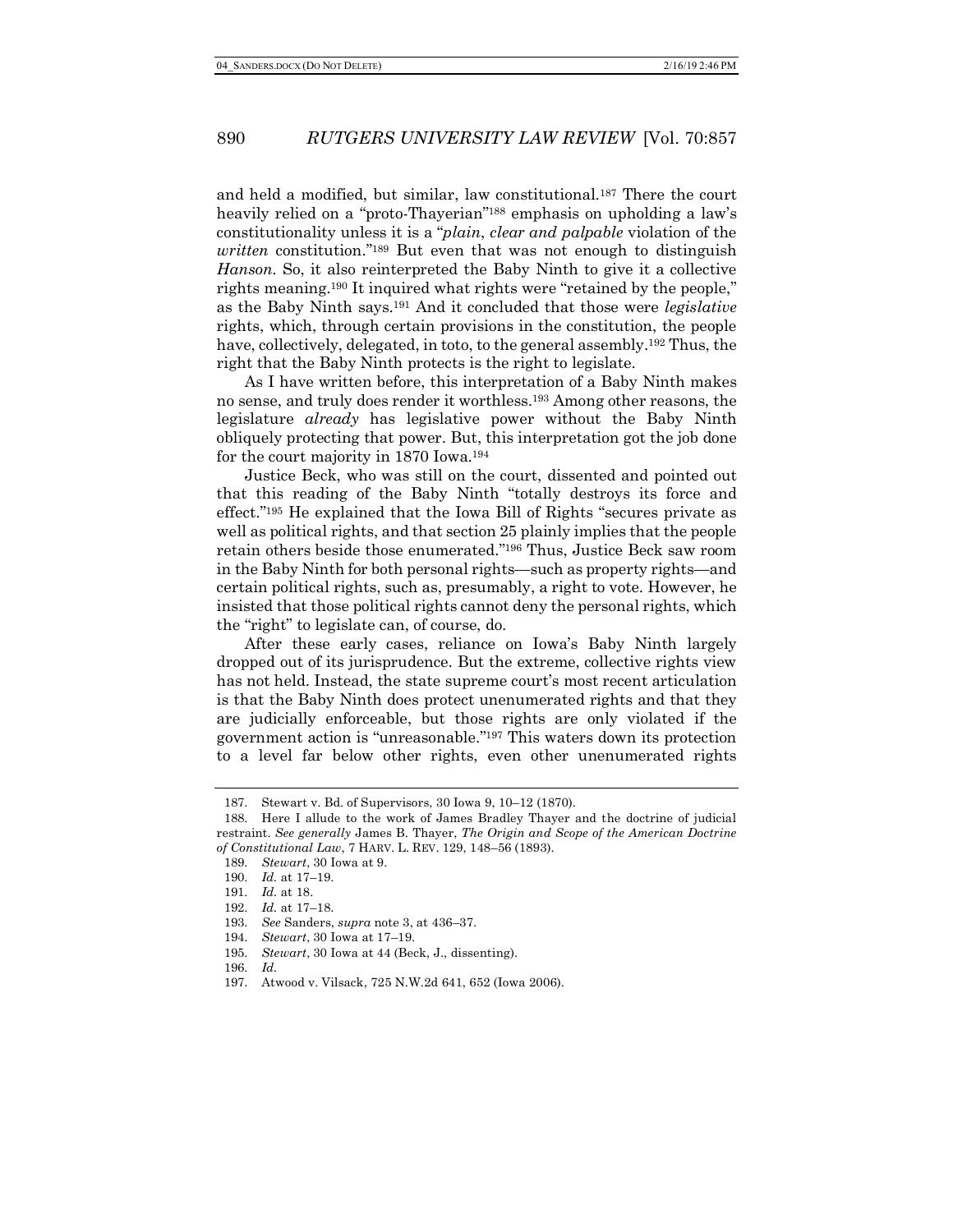protected by due process (such as parental rights), that receive a higher level of scrutiny.198 Thus, Iowa's Baby Ninth is recognized as protecting unenumerated individual rights, but not in any meaningful way.

# *b. Early uses of Baby Ninths to protect property rights and economic liberties*

A scattering of cases from the late nineteenth and early twentieth centuries relied on Baby Ninths to protect property rights and economic liberties, or at least recognized that the Baby Ninth protected them in principle, if not in the case at hand. These decisions came amidst a much larger corpus of jurisprudence that concerned similar issues but under other constitutional provisions, including due process clauses and contract clauses. Therefore, the cases discussed below are not evidence that Baby Ninths were broadly used to protect economic liberties and property rights during this time. But they do show that state courts sometimes turned to Baby Ninths instead of the more commonly known devices.

*Coster v. Tide Water Co.* was a New Jersey lower court case reviewing a law that required property owners to allow improvements on their land by a politically connected developer.199 The court enjoined the proceeding under various constitutional provisions, including the Baby Ninth. It grouped the Baby Ninth with the Lockean Natural Rights Guarantee Clause and stated that the two in tandem "show" that the right of private property was made sacred by the constitution, to be invaded by no one, not even the legislative power, except where such control was expressly given by that instrument."200

With a similar use of the Washington State Baby Ninth, its supreme court later held a restriction on mortgage foreclosure to be unconstitutional. In emphasizing rights pre-exist the state and its constitution, it stated that "[a]s if to emphasize this principle, our constitution (section 30, art. 1) declares that 'the enumeration in this constitution of certain rights shall not be construed to deny others retained by the people.'"201 A few years later the same court upheld an inheritance tax, but along the way recognized the Baby Ninth "is apparently the expression that the declaration of certain fundamental

<sup>198.</sup> *See, e.g.*, Santi v. Santi, 633 N.W.2d 312, 314 (Iowa 2001) (finding grandparent visitation statute unconstitutional under article I, section 8 and 9 of the Iowa Constitution, and applying strict scrutiny analysis).

<sup>199.</sup> Coster v. Tide Water Co., 18 N.J. Eq. 54, 55–60 (Ch. 1866), *aff'd*, 18 N.J. Eq. 518 (1866).

<sup>200.</sup> *Id.* at 64.

<sup>201.</sup> Dennis v. Moses, 52 P. 333, 339 (Wash. 1898).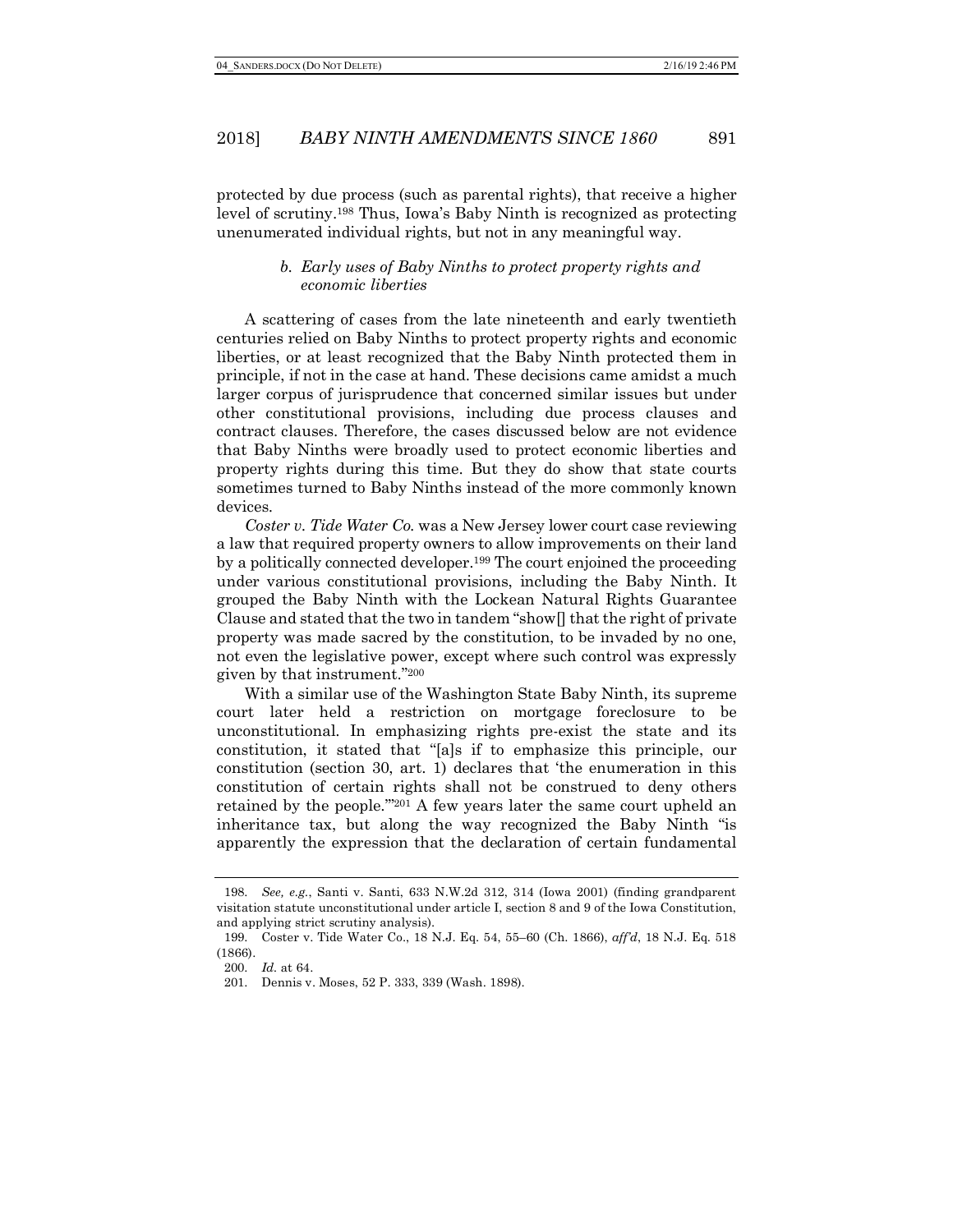rights belonging to all individuals and made in the bill of rights shall not be construed to mean the abandonment of others not expressed, which inherently exist in all civilized and free states."202 Among those rights were "[t]he right to hold property by use and acquire by labor or occupancy."203

These uses of Baby Ninths to recognize protection of unenumerated individual rights continued in *State v. Williams*, where the North Carolina Supreme Court found a prohibition on importing liquor into a dry county for the possessor's private use to be unconstitutional.204 The court relied on the Baby Ninth for the proposition that the "government should not by construction, implication, or otherwise deprive them of unenumerated, but 'inalienable, rights.'"205 Likewise, the Supreme Court of Oregon later invalidated a zoning ordinance that forbade the local Catholic Archdiocese from opening a school.206 The court found the right to own property "an inherent right" and protected by the state's Baby Ninth, because in crafting the provision, the constitution's drafters "covered the matter of inherent rights of the individual."207

A notable tying of a Baby Ninth to the wider jurisprudence of unenumerated rights came in *City of Mobile v. Rouse*,208 where the Alabama Supreme Court struck down a price-fixing law for barbers. The court cited Alabama's Baby Ninth and linked it to a famous passage from the educational choice and substantive due process case, *Meyer v. Nebraska*, stating liberty includes "the right of the individual to contract, to engage in any of the common occupations of life," and to pursue a number of personal rights as well. <sup>209</sup> The use of *Meyer* is a bit surprising given that the U.S. Supreme Court's ruling was based on the Due Process Clause of the Fourteenth Amendment; on the contrary, while the Alabama court did not rely on a due process clause in the state's constitution, but on the Baby Ninth. This demonstrates an openness—never fully realized in Alabama or anywhere else—to use Baby Ninths to be the primary guardian of "core" unenumerated rights, such as those spelled out in *Meyer*.

<sup>202.</sup> State v. Clark, 71 P. 20, 21, 23 (Wash. 1902).

<sup>203.</sup> *Id.* at 21.

<sup>204.</sup> 61 S.E. 61, 67 (N.C. 1908).

<sup>205.</sup> *Id.* at 63.

<sup>206.</sup> Roman Catholic Archbishop of Diocese of Or. v. Baker, 15 P.2d 391, 396 (Or. 1932) (en banc).

<sup>207.</sup> *Id.* at 395.

<sup>208.</sup> 173 So. 266, 268 (Ala. 1937).

<sup>209.</sup> *Id.* (quoting Meyer v. Nebraska, 262 U.S. 390, 399 (1923)).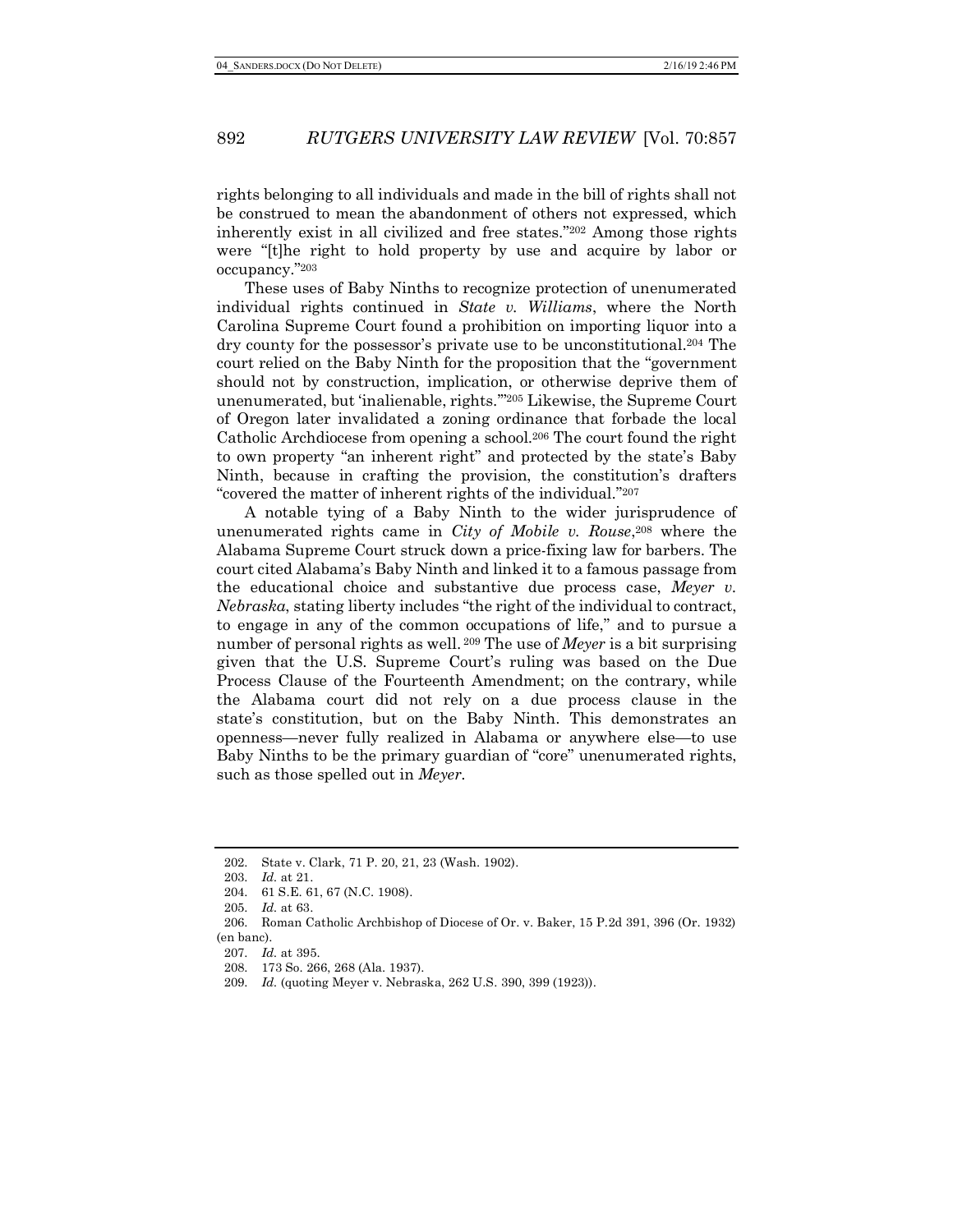One of the last cases involving economic liberty or property rights from this period is the 1944 opinion *Thiede v. Town of Scandia Valley*.210 *Thiede* provides one of the most poetic invocations of a Baby Ninth. In a case which the court itself declared "reads like a sequel to Steinbeck's 'The Grapes of Wrath,'" it found the forcible removal of a family from their home to violate Magna Carta's protection of the homestead, which was in turn protected by Minnesota's Baby Ninth.211

After the close of the New Deal and World War II, cases tying Baby Ninths to economic liberties and property rights became more and more infrequent. A handful of later cases cite to a Baby Ninth in addition to other provisions when striking down an economic regulation,212 and there is at least one exception to this trend: where the Michigan Supreme Court struck down an exclusionary zoning rule as violating the Baby Ninth's protection of low-cost housing.213 But for the most part, Baby Ninths have not been used since the New Deal era to strike down economic regulations or property restrictions.214 Where Baby Ninths have been somewhat used, however, are in the areas of non-economic personal rights and criminal procedure, which we turn to now.

# *c. Non-economic liberties and criminal procedure*

Baby Ninths speak broadly of "other" rights "retained by the people," not simply economic, personal, or procedural rights. So it should be of no surprise that substantive and procedural, economic and non-economic, liberties have been protected through Baby Ninths. The following gives a very brief overview of how courts have recognized non-economic personal rights, and also rights of criminal procedure.

#### i. Non-economic liberties

One non-economic right continually recognized in American jurisprudence is the right of parents to direct the upbringing of their

<sup>210.</sup> 14 N.W.2d 400 (Minn. 1944).

<sup>211.</sup> *Id.* at 402, 405–06.

<sup>212.</sup> *See, e.g.*, Zale-Las Vegas, Inc. v. Bulova Watch Co., 396 P.2d 683, 683–84 (Nev. 1964) (declaring fair trade law unconstitutional).

<sup>213.</sup> Nickola v. Township of Grand Blanc, 232 N.W.2d 604, 604, 610 (Mich. 1975) (striking down exclusion of mobile-home parks because rule denied low-cost shelter which "may be among the unenumerated rights" referenced by the Baby Ninth).

<sup>214.</sup> As I have shown elsewhere, this is *not* more generally true about state constitutions, but courts have primarily used substantive due process for that work. *See* Anthony B. Sanders, *The "New Judicial Federalism" Before Its Time: A Comprehensive Review of Economic Substantive Due Process Under State Constitutional Law Since 1940 and the Reasons for Its Recent Decline*, 55 AM. U. L. REV. 457, 475–76 (2005).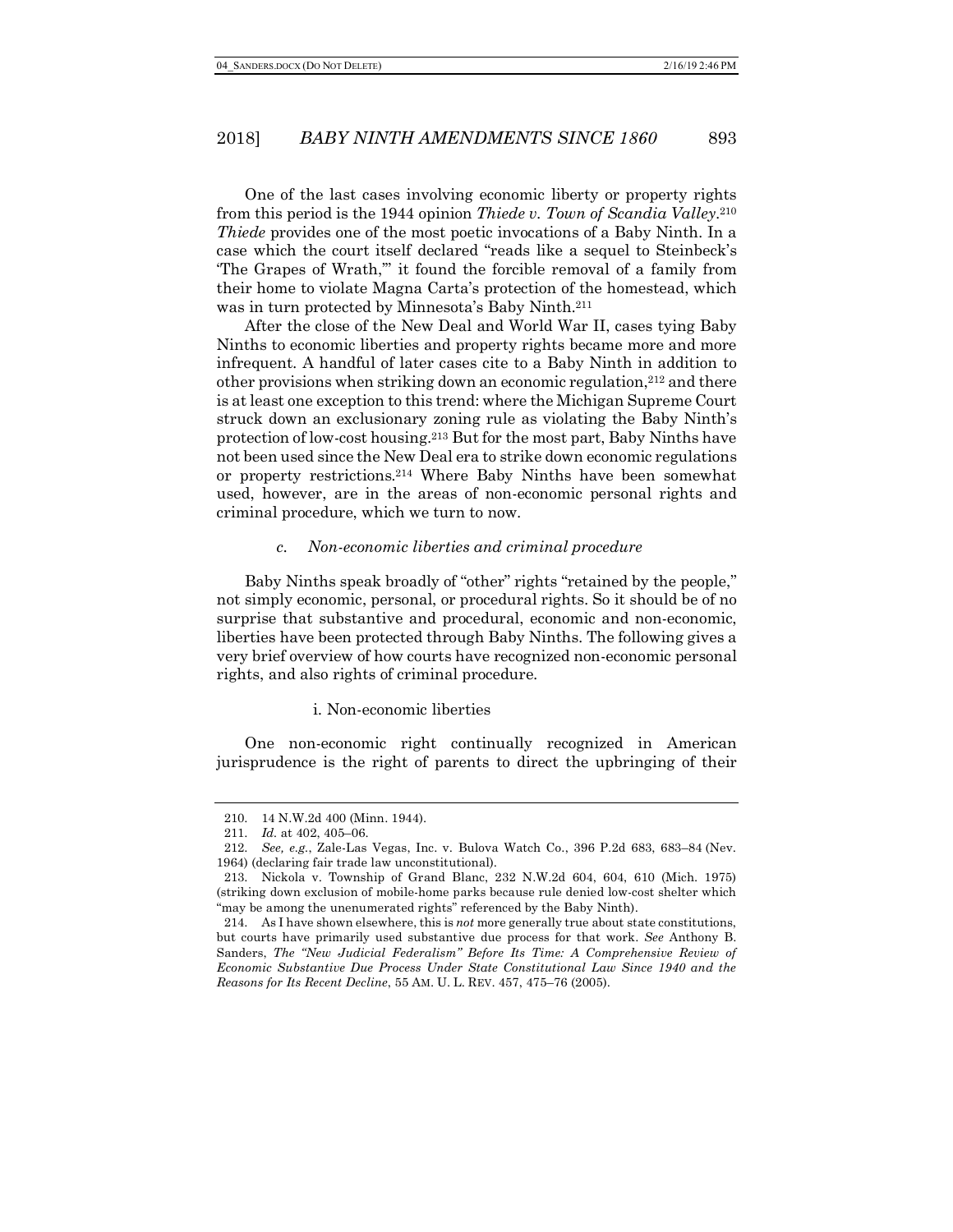children.215 Although generally found to reside in other constitutional provisions, a handful of courts have protected this right via a Baby Ninth. For example, the Idaho Supreme Court recognized such a right when it concluded that "the rights accorded to parenthood before the constitution was adopted" were rights "retained by the people."216 The Utah Supreme Court did likewise.217 Furthermore, Minnesota's intermediate appellate court found a related right, to establish a home—and therefore not be moved out of one's home, and against one's will, by a conservator—to be protected by the state's Baby Ninth.218

The most controversial post-New Deal unenumerated right—the right to privacy, in all of its manifestations—has also appeared in Baby Ninth cases. Mississippi recognized a right to privacy under its Baby Ninth in a 1985 case concerning forced blood transfusions. The court ruled that the woman in the case could not be forced to receive a blood transfusion due to her Jehovah's Witness faith on state constitutional religious freedom grounds, but also because it would violate her right to privacy protected by the Baby Ninth.219 The Mississippi court went on to extend the right to privacy to protect abortion in 1998.220 Also, Arkansas's Supreme Court—a year before *Lawrence v. Texas*221—ruled that the state's ban on homosexual sodomy violated the right to privacy protected by its Baby Ninth.222

Other rights that courts have protected via Baby Ninths are the right to wear one's hair long223 and the right to travel.224 The protection of all of these rights is entirely in accord with the concerns of some Founders that no bill of rights can list all the rights of man.225

<sup>215.</sup> *See, e.g.*, Troxel v. Granville, 530 U.S. 57, 77 (2000); Meyer v. Nebraska, 262 U.S. 390, 399 (1923).

<sup>216.</sup> Electors of Big Butte Area v. State Bd. of Educ., 308 P.2d 225, 231 (Idaho 1957).

<sup>217.</sup> *In re* J. P., 648 P.2d 1364, 1372–73 (Utah 1982) (citing Baby Ninth and the Ninth Amendment in finding a constitutional right to rear one's own children).

<sup>218.</sup> *In re* Medworth, 562 N.W.2d 522, 523–24 (Minn. Ct. App. 1997).

<sup>219.</sup> *In re* Brown, 478 So. 2d 1033, 1035–36, 1040 (Miss. 1985) ("This right of privacy, whether perceived as emanating from the common law or natural law, is given constitutional status by Article 3, § 32 of the Mississippi Constitution of 1890.").

<sup>220.</sup> Pro-Choice Miss. v. Fordice, 95-CA-00960-SCT (¶ 30) (Miss. 1998), 716 So.2d 645, 654 (en banc) (recognizing a right to obtain an abortion under the Baby Ninth, but concluding the challenged restrictions constitutional).

<sup>221.</sup> 539 U.S. 558, 578 (2003) (invalidating law criminalizing homosexual sodomy).

<sup>222.</sup> Jegley v. Picado, 80 S.W.3d 332, 347, 350 (Ark. 2002).

<sup>223.</sup> Murphy v. Pocatello Sch. Dist. No. 25, 480 P.2d 878, 884 (Idaho 1971).

<sup>224.</sup> *In re* White, 158 Cal. Rptr. 562, 567 (Ct. App. 1979) (declaring area-specific probation restriction unconstitutional).

<sup>225.</sup> 1 ANNALS OF CONG. 759, 760 (1789) (Joseph Gales ed., 1834) (statement of Rep. Sedgwick) (arguing that one can always name additional rights to those that might be enumerated).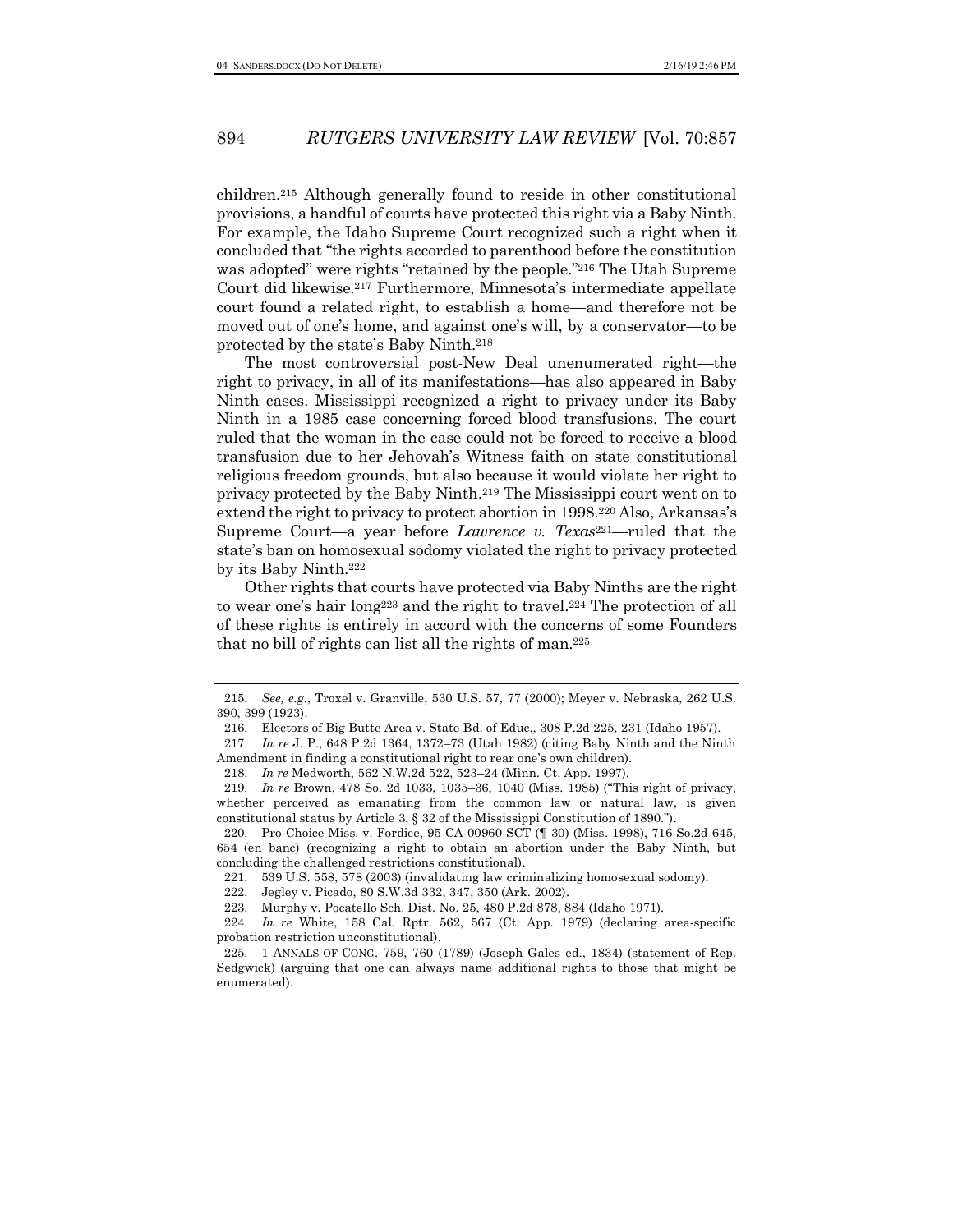#### ii. Criminal procedure

There are not many cases applying Baby Ninths to criminal procedure, but a few do stand out. In *Buford v. State*, the Supreme Court of Mississippi addressed a number of issues in an appeal of a conviction for illegal liquor sales.226 One argument the defendant made was that he was not given a separate jury trial on each charge made against him. The court ruled that the state's Baby Ninth did not protect such a right, but tied the Baby Ninth to common law protections in deciphering its scope: "at common law there was no immunity from a trial for more than one offense at the same time which the Legislature could not by a statute abridge, and consequently such immunity or right is not within the reservation of rights contemplated by section 32 of the Constitution."227 A few years later the court struck down a statute that repealed an insanity defense. The majority found the repeal unconstitutional under the state's due process clause,228 but a three-justice concurrence also extended their reasoning to the Baby Ninth, stating that the provision prevents all three branches of government from denying or impairing "other rights inherent in, and retained by the people."229

Later, the Supreme Court of New Jersey found a broad right against double jeopardy in the state constitution, relying both upon the Baby Ninth and the Lockean Natural Rights Guarantee.230 The New Jersey Constitution only explicitly stated that no person shall be tried again after an acquittal. However, reasoned the court, while citing Magna Carta, the language of these unenumerated rights clauses incorporated the ancient understanding that no man shall be put in jeopardy twice.231 This then, extended to the case at hand where the defendant had been previously convicted of a lesser charge, protects him from a subsequent prosecution on a greater change.232

The Alaska Supreme Court used the state's Baby Ninth for a very straightforward invocation of the right to represent oneself *pro se* in 1974.233 Looking to the Treaty of Cession, where Russia ceded Alaska to the U.S., and the Judiciary Act of 1789, the court found the right to self-representation to be "so long established and of such fundamental importance [that it] must be held to have been so retained" under the

<sup>226.</sup> 111 So. 850, 850 (Miss. 1927).

<sup>227.</sup> *Id.* at 851, 852, 853.

<sup>228.</sup> Sinclair v. State, 132 So. 581, 581–82 (Miss. 1932) (per curiam).

<sup>229.</sup> *Id.* at 591 (Griffith, J., concurring).

<sup>230.</sup> State v. Labato, 80 A.2d 617, 619–20 (N.J. 1951).

<sup>231.</sup> *Id.*

<sup>232.</sup> *Id.* at 622.

<sup>233.</sup> McCracken v. State, 518 P.2d 85, 91 (Alaska 1974).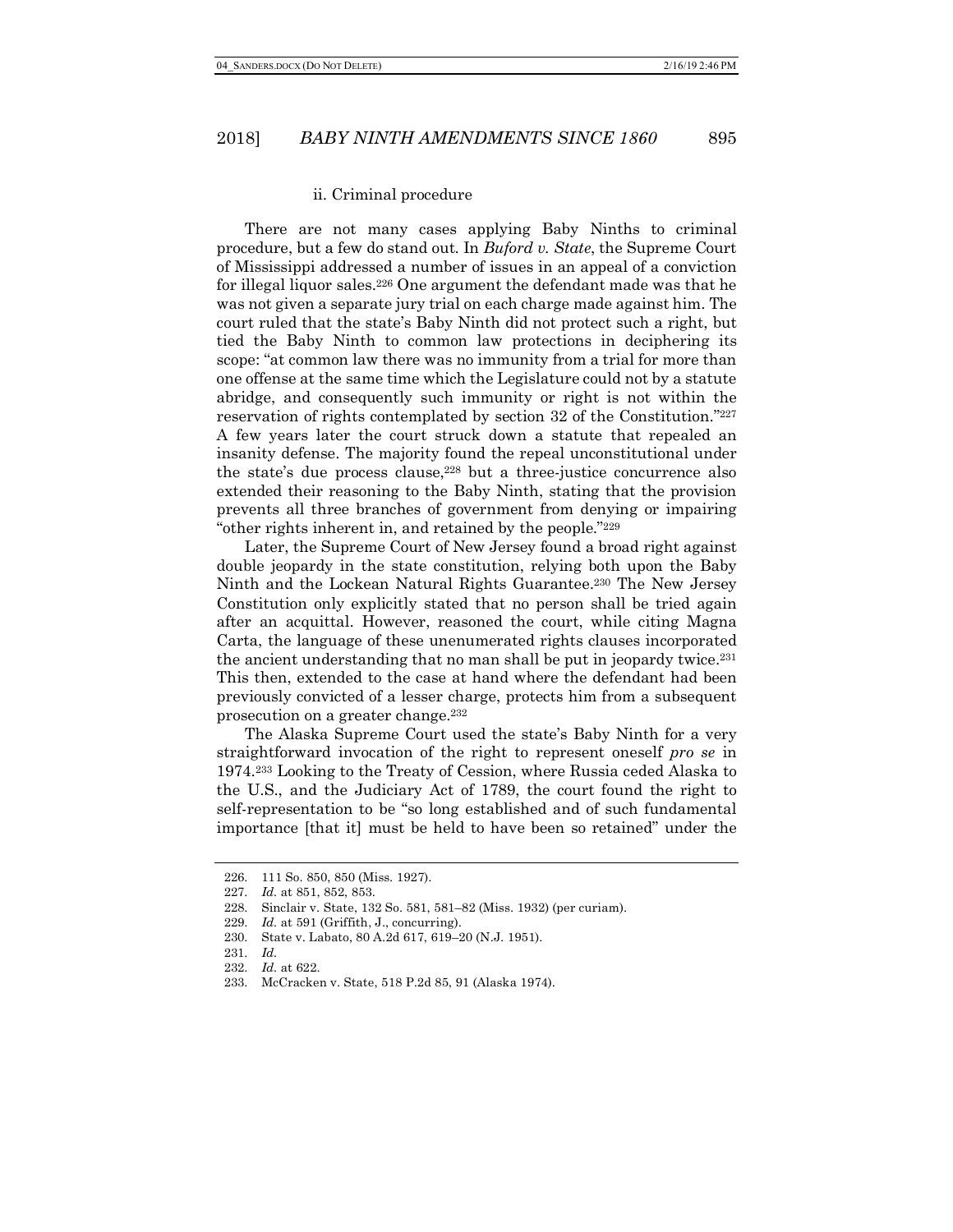Baby Ninth.234 The court cautioned that not "all statutory rights in existence at the time that Alaska was admitted to the Union" count as protected rights under the Baby Ninth, but that it was true in this case.235

#### *d. Scrutiny of Baby Ninths*

The above sections demonstrate that courts have found Baby Ninths to protect individual rights. However, the cases where the court ruled against the government have been the exception. In most cases, even when Baby Ninths are found to protect individual rights, that does not mean that the protection is meaningful.

As with any rights protected in a constitution, just because a Baby Ninth protects an individual right does not mean that any law affecting that right will be unconstitutional. Courts apply certain thresholds and burdens to enumerated rights such as free speech, religious freedom, and equal protection—generally called "scrutiny" in modern jurisprudence236—and the same is true of Baby Ninths.

That is unsurprising. Yet, despite what seems like pretty clear language in Baby Ninths themselves—"impair, deny or disparage"—that scrutiny has generally been less probing than that applied to enumerated rights. In other words, rights protected by Baby Ninths are "denied and disparaged" because they are not enumerated. A few examples will illustrate this.

Perhaps the most brazen example is a 2002 opinion by Louisiana's intermediate appellate court. The court concluded that the government had not violated the state constitution by withholding certain documents.<sup>237</sup> Along the way it noted that not all rights are equally important, and turned to the Baby Ninth to justify this conclusion: "Although recognizing innominate rights other than the enumerated constitutional rights, this provision implicitly accords those rights not specifically recognized by the Constitution less gravity than the enumerated rights."238 This is very hard to square with the Louisiana Baby Ninth's statement that the enumerated rights "shall not deny or disparage" those innominate rights.239 How this implicitly accords those rights "less gravity" is not developed any further by the

<sup>234.</sup> *Id.*

<sup>235.</sup> *Id.*

<sup>236.</sup> *See generally* Randy E. Barnett, *Scrutiny Land*, 106 MICH. L. REV. 1479 (2008).

<sup>237.</sup> St. Mary Anesthesia Assocs., Inc. v. Hosp. Serv. Dist. No. 2, 2001-2852 (La. App. 1 Cir. 12/20/02); 836 So. 2d 379, 382.

<sup>238.</sup> *Id.* at 386 n.9.

<sup>239.</sup> LA. CONST. art. I, § 24 ("The enumeration in this constitution of certain rights shall not deny or disparage other rights retained by the individual citizens of the state.").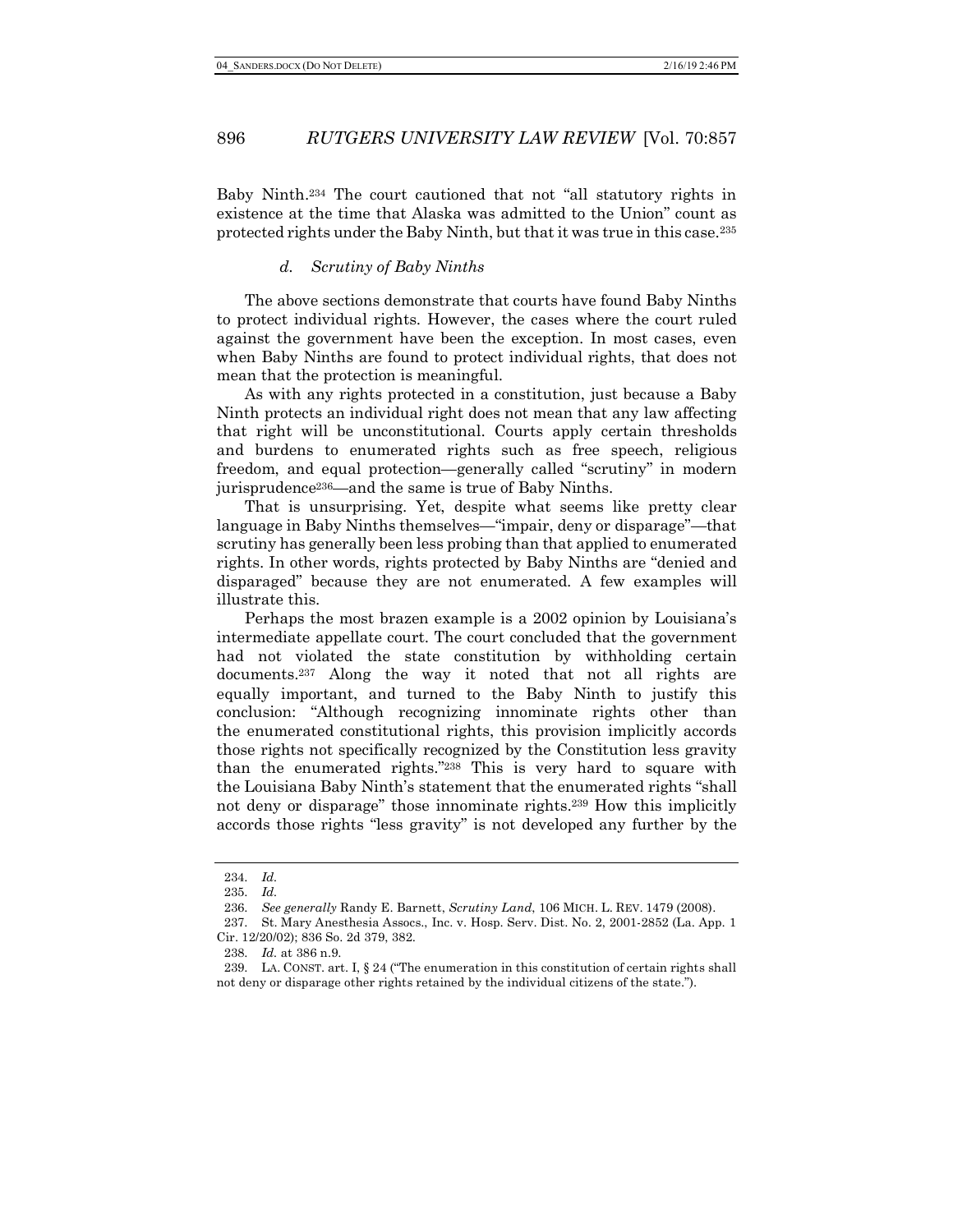opinion. The only logical way, it would seem, is that if (today's) unenumerated rights already were less important before the constitution was written, and those rights that were more important all just so happened to be enumerated, then the Baby Ninth could simply be a reminder not to "deny or disparage" the unenumerated rights any *more*  than they already are. But this seems very far-fetched when set against the common sense reading of protecting other rights at an equal level to the enumerated rights, a reading that numerous drafters and even judges outline above.

In applying scrutiny to Baby Ninths, courts will often turn to the same "rational basis" protection often seen in other areas of law, such as non-fundamental rights protected by substantive due process.240 Thus, in a Minnesota case, the court assumed that the state's Baby Ninth protected a right to bear arms, but that the right "is not absolute" and therefore the state "may reasonably exercise its police power" in regulating the carrying of weapons.<sup>241</sup> It then went on to find—as generally happens when a "reasonable" standard is applied—that the denial of a conceal carry permit was constitutional.242 The court did not discuss, or even cite to any authority, on why this standard applied simply because the right at issue is not "absolute." Even free speech is not an absolute right, but that does not mean a version of the rational basis test applies to restrictions on it.

This same slight-of-hand move, where a rational basis standard is applied despite "deny or disparage" language, appears in many other Baby Ninth cases.243

#### *2. Collective rights interpretations of Baby Ninths*

Despite the straightforward individual rights meaning of Baby Ninths, some courts have done their best to turn them into mere guarantors of the collective right of the people to govern themselves, or at least have added something like that on top of the protection of

<sup>240.</sup> *See, e.g.*, Williamson v. Lee Optical of Okla., Inc., 348 U.S. 483 (1955) (applying rational basis scrutiny to uphold a state statute under the Due Process Clause of the Fourteenth Amendment).

<sup>241.</sup> *In re* Atkinson, 291 N.W.2d 396, 398–99 (Minn. 1980) (en banc).

<sup>242.</sup> *Id.* at 400–01.

<sup>243.</sup> *See* 1568 Montgomery Highway, Inc. v. City of Hoover, 45 So. 3d 319, 343–44 (Ala. 2010) (reasonableness standard applied to challenge under Baby Ninth to sale of sexual devices); Atwood v. Vilsack, 725 N.W.2d 641, 651–52 (Iowa 2006) (reasonableness standard applied to right to bail in civil commitment proceedings); Otero v. Zouhar, 1984-NMCA-054, ¶ 43, 102 N.M. 493, 697 P.2d 493 (ruling that rights Baby Ninth protects are "subject to reasonable regulation"), *overruled on other grounds by* 1985-NMSC-021, 102 N.M. 482, 697 P.2d 482.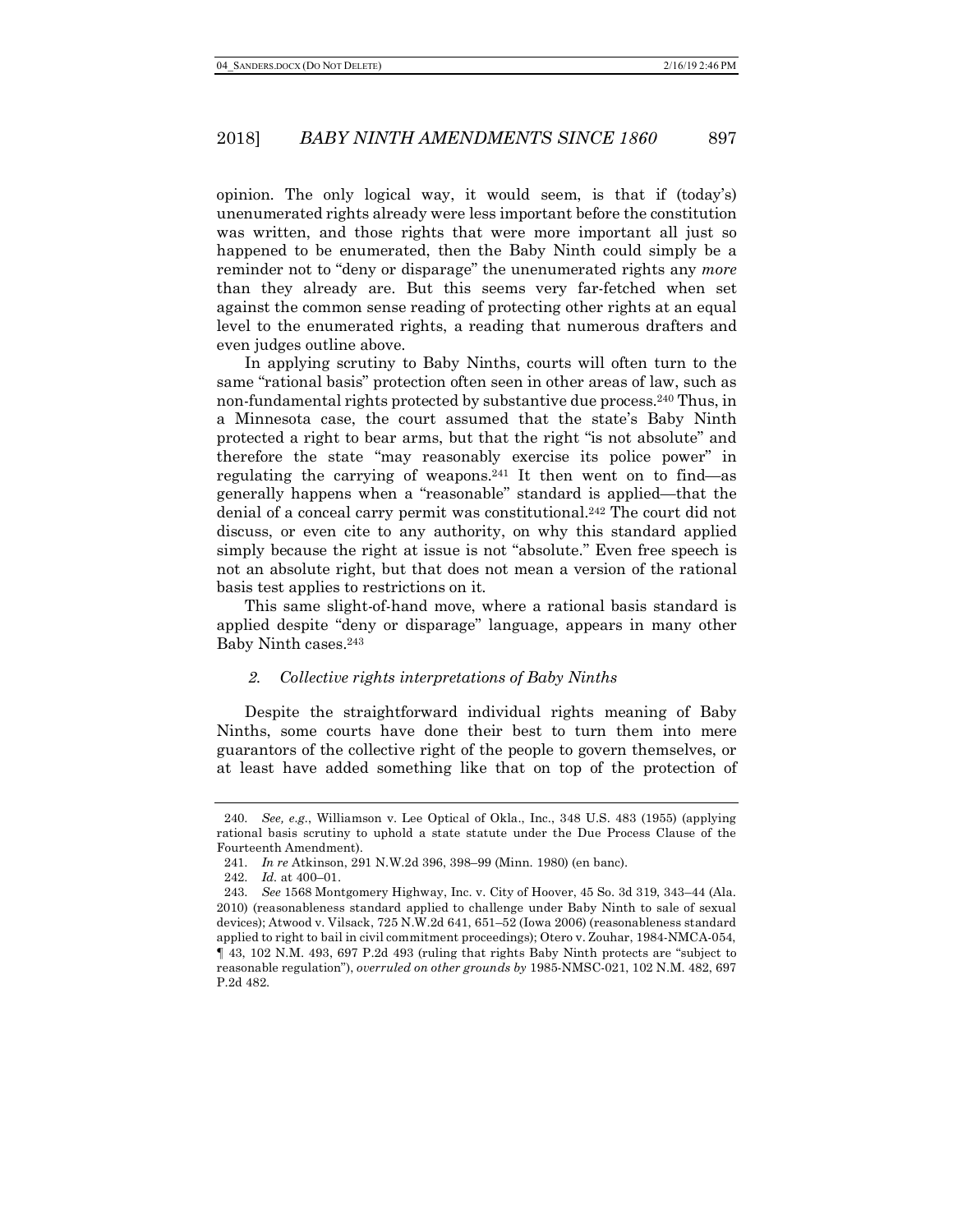individual rights. Although not nearly as numerous as individual rights holdings, there are enough to raise questions about how judges are arriving at a collective rights understanding given the mismatch between the provisions' text and structure and collective rights themselves. We can divide them into two categories: one that essentially reads Baby Ninths as giving state legislatures more power, and one that only concerns local self-government in struggles with state government.

One of each kind of opinion came out of Oklahoma in the 1920s and '30s. In *Ex parte Sales*, a corporation challenged a transportation licensing statute, raising a Baby Ninth claim. <sup>244</sup> The court turned the Baby Ninth inside-out in justifying the law's constitutionality with the following reasoning:

There is nothing in the act in question which tends to deny, impair, or disparage any right retained under the Constitution by the people. The term "people," as used above, means the "public," and one of the rights thus specifically and securely reserved to the public is its right to regulate "public service corporations." The act in question seeks to do no more than to exercise this right.<sup>245</sup>

Of course, if this were true there would be no need for the Baby Ninth, as "the public," through the legislature, would already have the power to pass public service corporation legislation. This seemingly obvious problem was not addressed in the opinion, however.246

A few years later, in a local government case, the Supreme Court of Oklahoma again looked at its Baby Ninth in *Thomas v. Reid*.247 There, the city council attempted to sell the city's power company and submitted the sale to a vote of its citizens. A majority voted in favor, but less than the  $60\%$  required by a state statute.<sup>248</sup> The constitutionality of the statute was then successfully challenged, on the ground that a majority, not a super-majority, is all that can constitutionally be required of a city by the state.249 The court ruled on a hodgepodge of provisions, many concerning home rule of cities, but at one point after quoting various other courts

<sup>244.</sup> 233 P. 186, 187 (Okla. 1924).

<sup>245.</sup> *Id.*

<sup>246.</sup> *See id.* A similar collective rights opinion is *State v. McCarroll*, 70 So. 448, 455 (La. 1915), where the court boldly read the Baby Ninth out of the constitution by giving it a collectivist reading: "This article is meaningless, as the people of this state retain all rights the exercise of which is not prohibited by the Constitution of the state or of the United States."

<sup>247.</sup> 285 P. 92, 97 (Okla. 1930).

<sup>248.</sup> *Id.* at 93.

<sup>249.</sup> *Id.* at 96–97.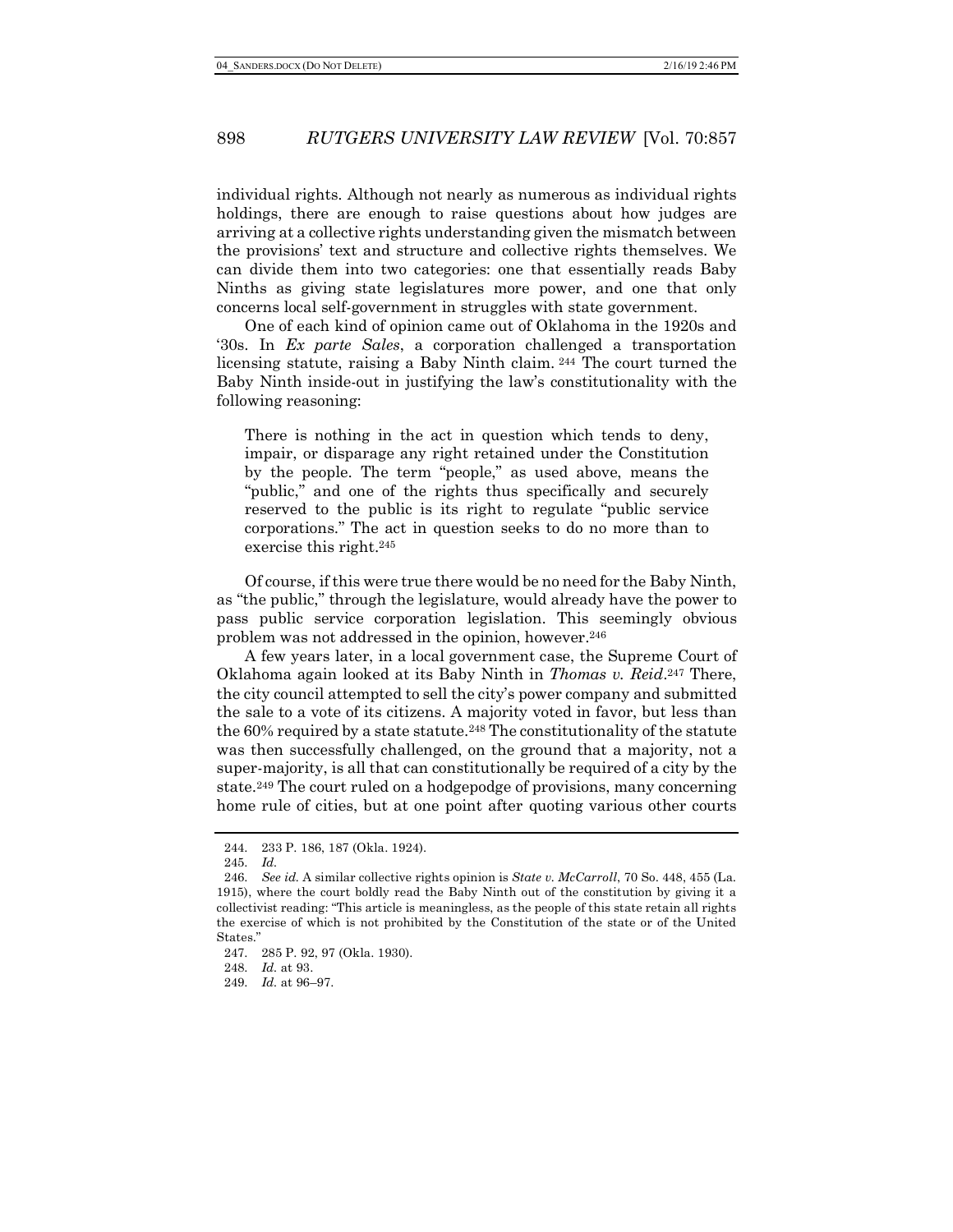waxing on the right to local self-government the opinion cited Oklahoma's Baby Ninth, stating that because of it, it is not "necessary for us to point to any particular constitutional provision that is violated."250

In addition to Oklahoma, the Supreme Court of Iowa has found a right to local self-government in its Baby Ninth,251 as did Nebraska's.252 Both of these cases concerned structural fights between local, and state government on the appointment of officials, not local governments' powers to regulate individual citizens.

A Baby Ninth right to local self-government is more defensible than a Baby Ninth right for the state legislature to govern, as, after all, protecting local self-governments from overbearing state legislatures is a "right" that is sometimes placed in state constitutions, such as with home rule protections. But it still is problematic as a right protected by Baby Ninths. As I have argued before, a state bill of rights—including the rights in a Baby Ninth—that included a right to local self-government would fully protect an individual against the state government but would not protect as strongly against local governments because those local governments would have the right to self-government. This would include a right to enact laws that might otherwise violate the state bill of rights if they were passed by the state legislature.

But I will grant that perhaps this is different for conflicts between states, and municipalities that do not affect individual rights, such as the sale of the power company in *Thomas*. In that case, perhaps there may be a small area of room for collective political rights alongside individual rights in interpreting Baby Ninths, but only where there is no conflict between those collective rights and individual rights.

But only perhaps. The other problem with a local right to self-government is that states are traditionally seen as sovereign because they represent the delegated sovereignty of the people in that state.253 This is the basis for the Baby Tenths, where the people delegate their powers to the state government but retain rights for themselves.254 But a unit of local government cannot claim the same "sovereignty" in

<sup>250.</sup> *Id.* at 97.

<sup>251.</sup> State *ex rel.* White v. Barker, 89 N.W. 204, 207 (Iowa 1902) (recognizing right in dicta in case concerning appointment of local officials). And, as we saw above, the Supreme Court of Iowa also, in an earlier case, found a right of the people to legislate at the state level. *See supra* notes 189–92, and accompanying text.

<sup>252.</sup> State *ex rel.* Smyth v. Moores, 76 N.W. 175, 179–80 (Neb. 1898) (gubernatorial appointment of local board members found unconstitutional).

<sup>253.</sup> Sanders, *supra* note 3, at 437 (discussing the theory of popular sovereignty).

<sup>254.</sup> *Id.* at 434–36 (explaining how Baby Tenths recognize the people's delegation of power, but retention of some rights as not within that power).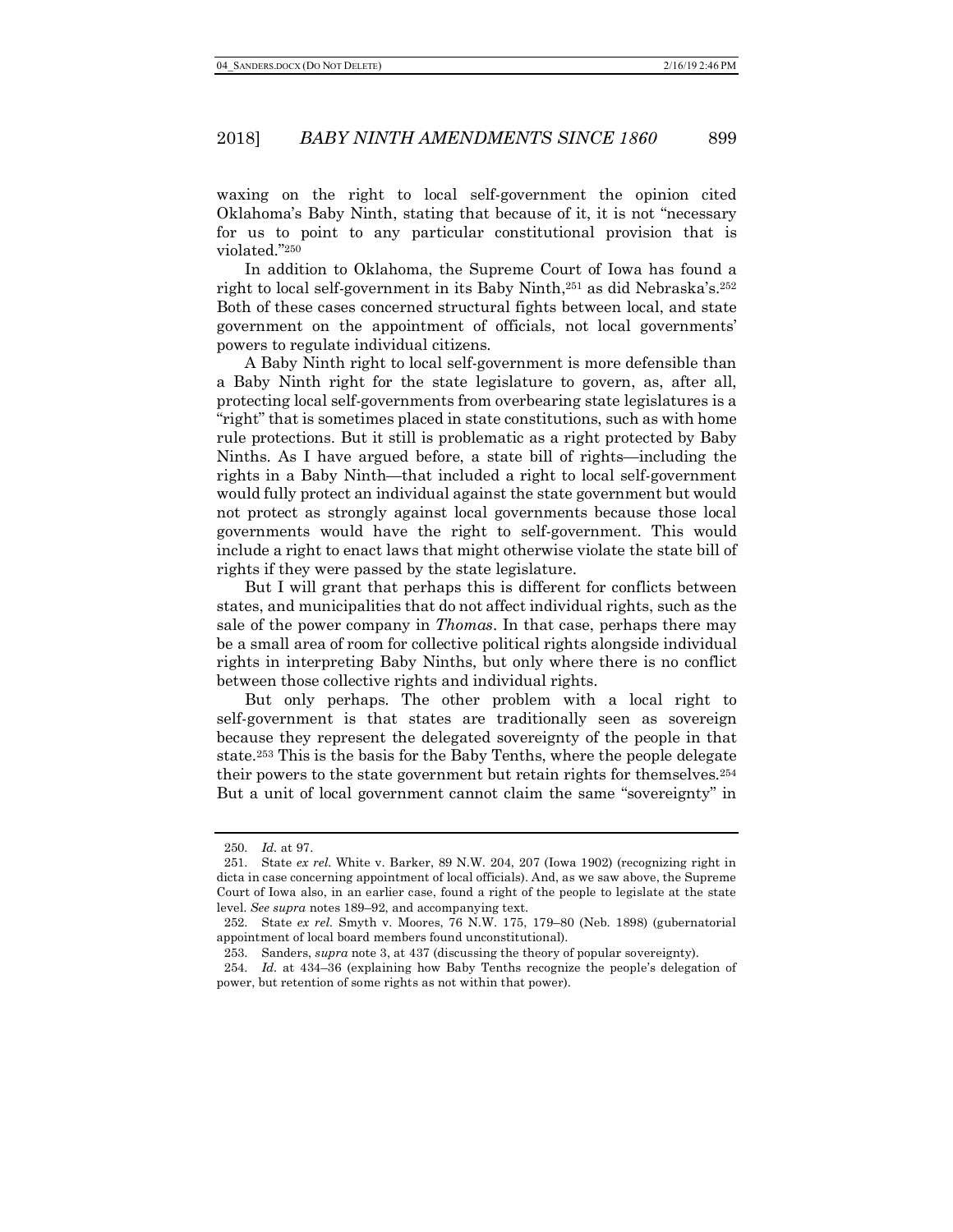that sense. Otherwise we would not just have "dual sovereignty" between the state and federal governments, but a bewildering level of "sovereignties" among all the, often overlapping, levels of local government, including cities, counties, water districts, etc. Thus, it seems a bit odd that a non-sovereign city could tell its sovereign state—that is, the people of the state as a whole, delegated to its legislature—that it has a constitutional right to some level of local governance.

In any case, I leave open the possibility of some kind of collective self-governance being protected by a Baby Ninth, but conclude that it would be very narrow, and on rather shaky grounds.

# IV. WHY DO WE HAVE SO MANY BABY NINTHS, AND WHY DON'T JUDGES ENFORCE THEM?

What I have outlined above is a long period where Americans have embraced, or at least accepted and explicitly not rejected, unenumerated rights. Yet, during the same period judges have been reluctant to give full effect to what Americans have wanted. I want to finish by asking—but not answering—why do we have so many Baby Ninths, and why don't judges enforce them?

During a one hundred sixty-year period, from 1819 to 1970, Americans added Baby Ninth Amendments to the constitutions of two-thirds of all states, with a couple more states joining the party for a time. They added or kept Baby Ninths in new constitutions sixty-six times. From the statements made at constitutional conventions, and the text of Baby Ninths themselves, there is no reason to think that the original meaning of these provisions is anything other than that they protect individual rights (and perhaps a limited collective right to local self-government), and that those rights are judicially enforceable.

We know the reason for Baby Ninths—constitutions cannot enumerate all rights that need to be protected, so drafters include a safety, "etcetera," clause.255 But why have Americans been so motivated to do this time and time again, from all different ideologies, in all different time periods, in all different geographic areas of the country, from Maine to California, and Alaska to Florida? In trying to answer this question, I merely provide some speculation drawn from my review of the history presented in this and my prior article. But while it is speculation, I think it is on solid ground.

I think that a Baby Ninth represents a "veil of ignorance" moment. This refers to political philosopher John Rawl's proposition that

<sup>255.</sup> *Id.* at 398–400, 436–39.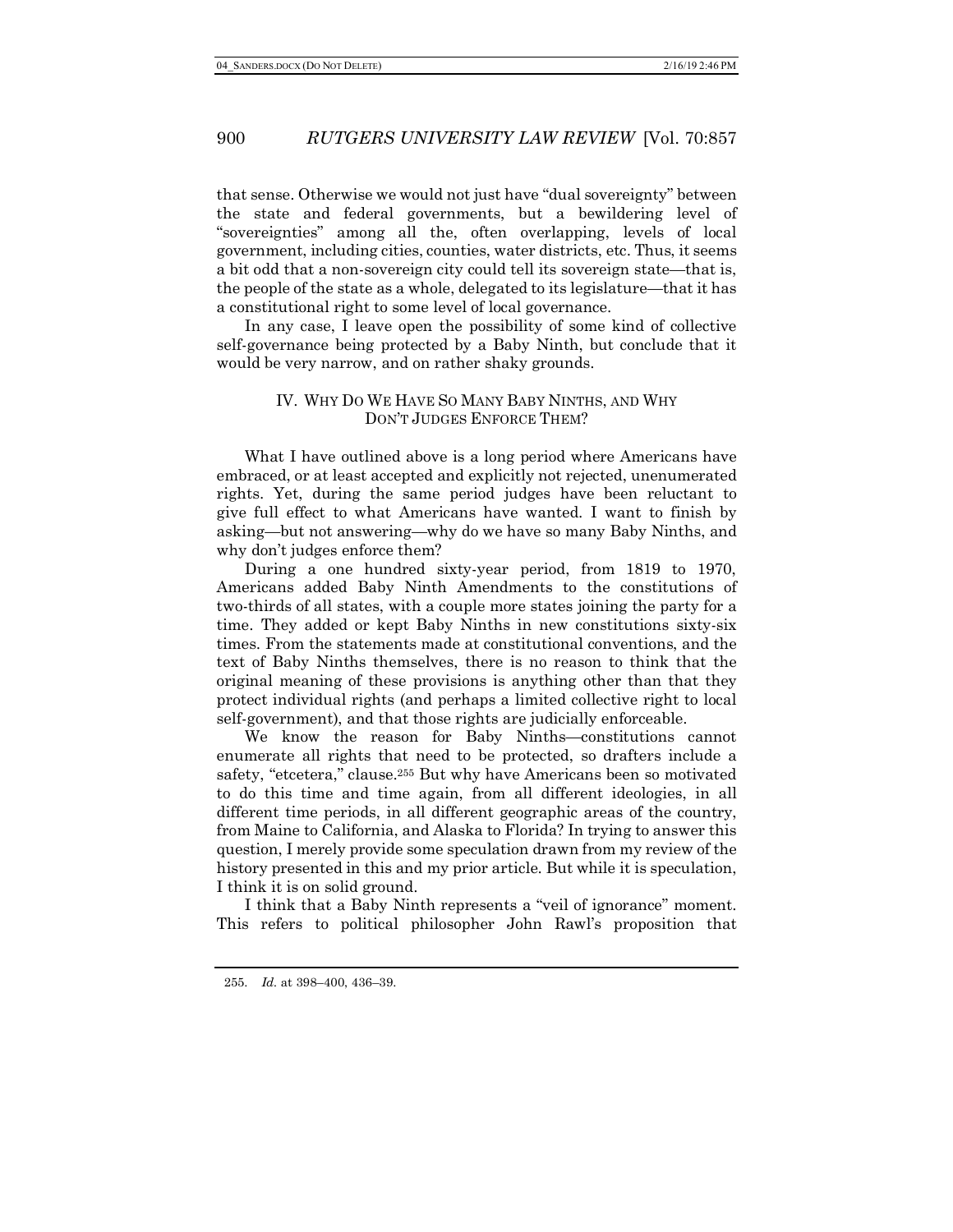lawmakers should craft policy as if they did not know what economic or social station in life they would have before living under that policy.<sup>256</sup> Constitutional drafters, and those ratifying a proposed constitution, do not know what rights the government may violate once the constitution is enacted. Of course, they have a good guess at some, which is why many are often enumerated. But they know that legislators are crafty men and women capable of all manner of mischief. Thus, a conservative constitutional delegate who fears that future legislatures might confiscate property, and a left-liberal delegate who fears that those same legislatures might restrict family planning, are aligned in wanting broad protection of unenumerated rights. Each knows that future judges might find laws each delegate likes to be unconstitutional. But they are willing to trade that against the *greater* risk that rights they hold dear would be imperiled, and without judicial protection. This explains so many delegates of so many different ideological backgrounds including Baby Ninths in so many states.

But the courts have not gone along with this veil of ignorance bargain. Instead, they have largely done exactly the opposite, and failed to protect *any* rights. Now, as detailed above, some courts, on a few occasions, have given Baby Ninths their due. These examples show that Baby Ninths can function according to their plain text, individuals can be protected, and the Heavens do not fall. But most courts have not agreed. And, even when courts interpret Baby Ninths to protect individual rights, they generally have done so along with other provisions arguably less-suited to the task, such as due process clauses. Very, very seldom have courts used Baby Ninths as the obvious central players in protecting unenumerated, individual, rights.

If only one state had once adopted a Baby Ninth, and then its judiciary had failed to enforce its language, that failure could be chalked-up to a misunderstanding or a local idiosyncrasy. But thirty-three times? There is something more going on here.

I believe an obvious answer accounts for this behavior. Judges often do not like the power constitutional drafters and the citizenry—the people who draft and adopt the foundational documents judges are supposed to enforce—place in their hands. The words of Iowa's Justice Cole are important to listen to here. He read Justice Beck's straightforward reading of Iowa's Baby Ninth—that it in a sense creates an "unwritten constitution"—and shuddered.257 Rather than comply with Iowa's framers, and interpret what "other" rights were retained by the people, he tossed the Baby Ninth, and those rights, aside.

<sup>256.</sup> JOHN RAWLS, A THEORY OF JUSTICE 11–13 (1971).

<sup>257.</sup> *See supra* note 185, and accompanying text.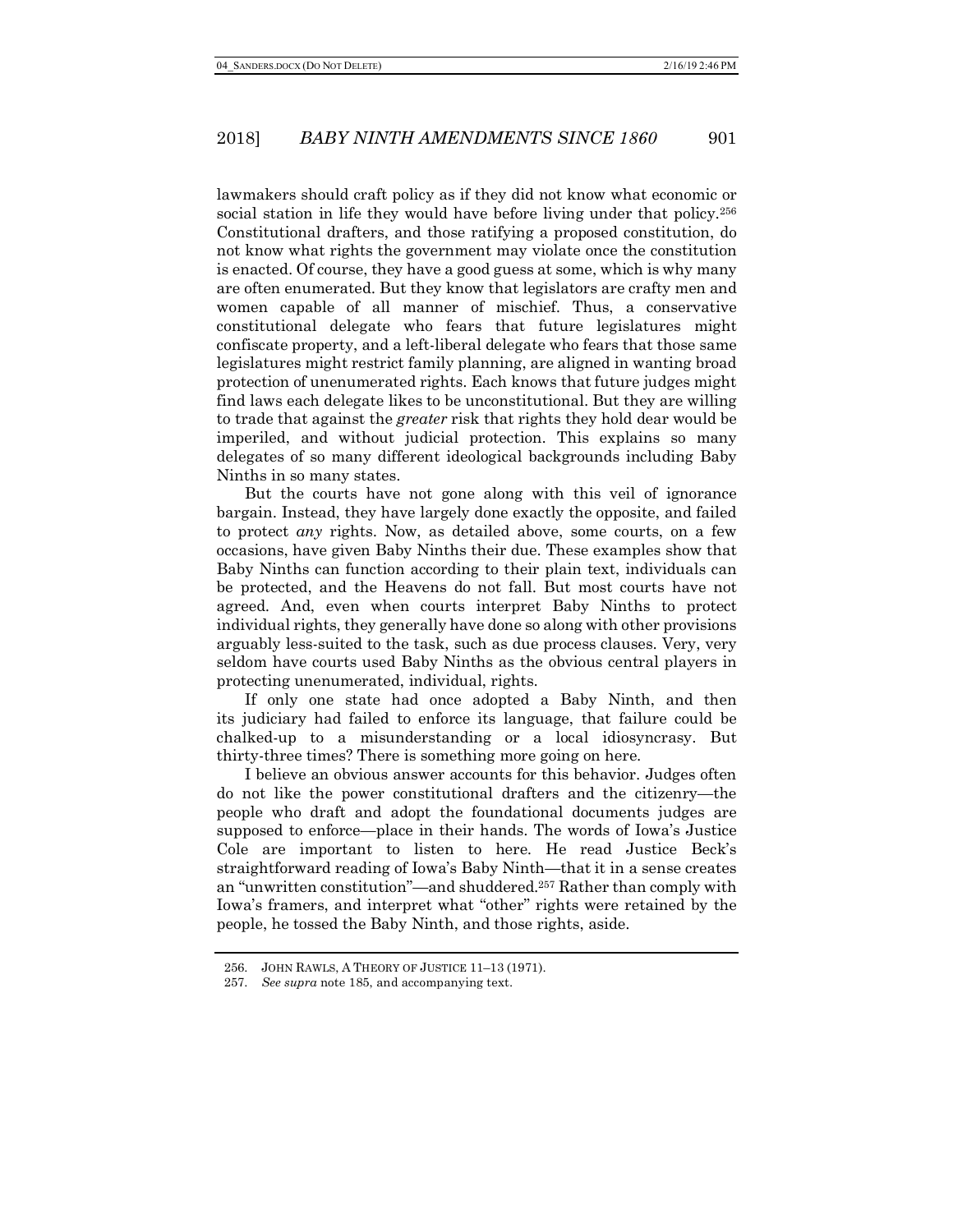This is already, of course, what the U.S. Supreme Court has done with the Ninth Amendment, essentially rendering it meaningless.258 But apologists for not using the Ninth Amendment to enforce individual rights argue that it does not actually mean what it says.259 As we have seen, that simply does not work when it comes to Baby Ninths: even if you accept this view of the Ninth Amendment, Baby Ninths *do* mean what they say. Behind each Baby Ninth are the citizens who came together and purposely wanted to give judges the power to enforce unenumerated rights, whether as part of a veil of ignorance bargain or for other reasons. And yet, for the most part, state judiciaries simply refuse to wield this constitutional power.

Why judges refuse to exercise this power is a political—and perhaps even psychological—inquiry, the full answer to which is beyond this Article. Whatever the reason, under the constitutions those judges have sworn to uphold they *should* wield this power the people have entrusted to them. Instead, they simply do not enforce the constitution because they do not like what it says. This is hardly constitutional of them, written or otherwise. Judges put in this position could learn from Justice Scalia, when he was faced with the First Amendment, and a statute criminalizing flag burning. Although, he personally thought the law was a good idea, he voted to find the law unconstitutional because that was his reading of the First Amendment.<sup>260</sup>

The same should be true of state judges who personally wish they were not entrusted with the same power to strike down laws that violate unenumerated rights that they are also entrusted for enumerated rights. They may not want to do that, but the Baby Ninth in their state's constitution requires them to do so. Ignoring that duty and ignoring their Baby Ninth is . . . unconstitutional.

## **CONCLUSION**

Two-thirds of all American states have adopted language similar to the U.S. Constitution's Ninth Amendment in their fundamental laws of the land. In the context of a state, this language means that unenumerated rights are protected at the same level as the rights enumerated in their constitutions. This may seem like a pretty

<sup>258.</sup> *See* United Pub. Workers v. Mitchell, 330 U.S. 75, 95–96 (1947).

<sup>259.</sup> *See* Sanders, *supra* note 3, at 398–400 (describing arguments that the Ninth Amendment does not directly protect individual rights that are judicially enforceable).

<sup>260.</sup> *See* Saikrishna Bangalore Prakash, Response, *A Fool for the Original Constitution*, 130 HARV. L. REV. F. 24, 28–29 (2016) (recounting Justice Scalia's remarks on his view of his vote in Texas v. Johnson, 491 U.S. 397 (1989)).